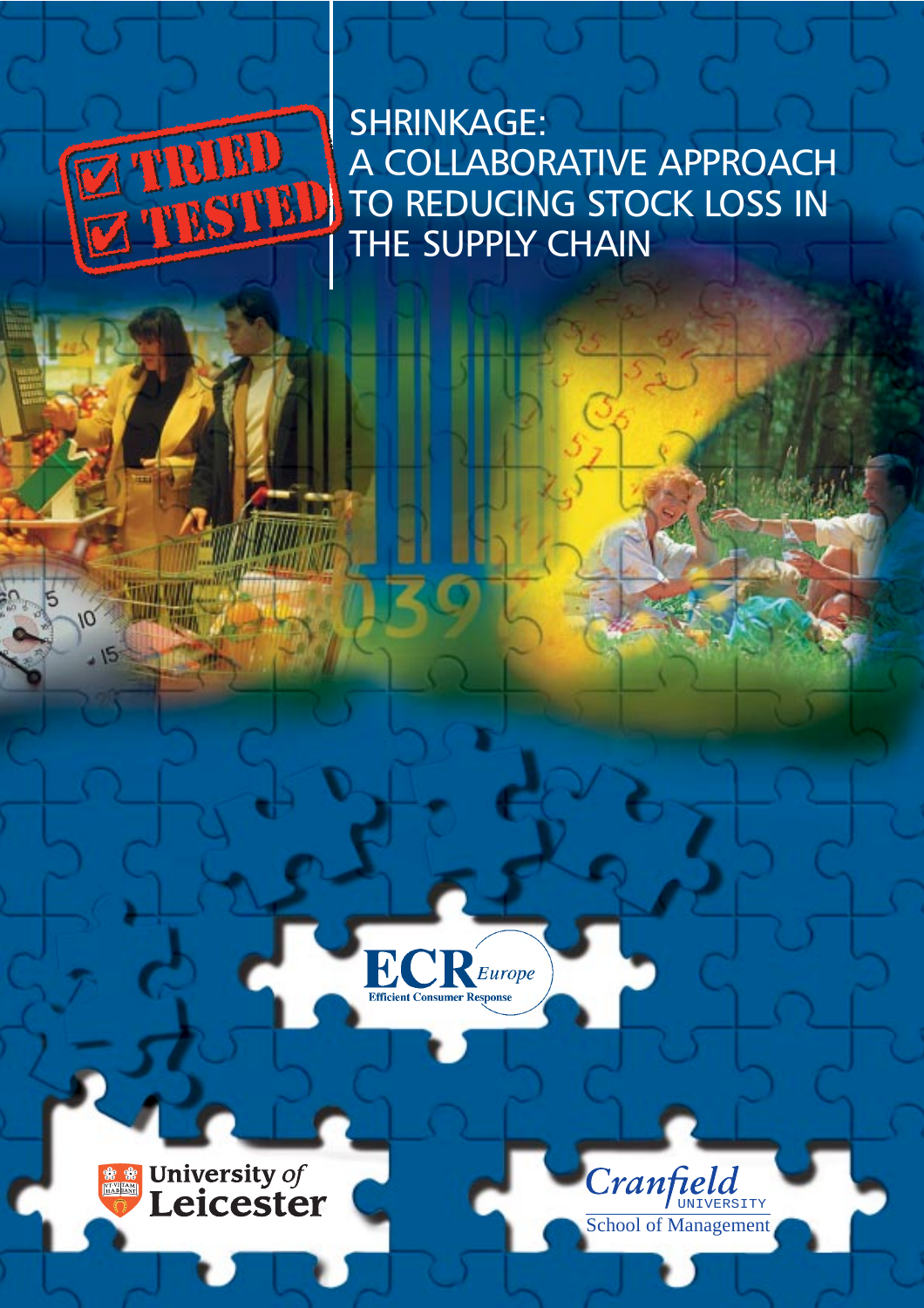# THETED<br>THETED<br>Shrinkage:

## A Collaborative Approach to Reducing Stock Loss in the Supply Chain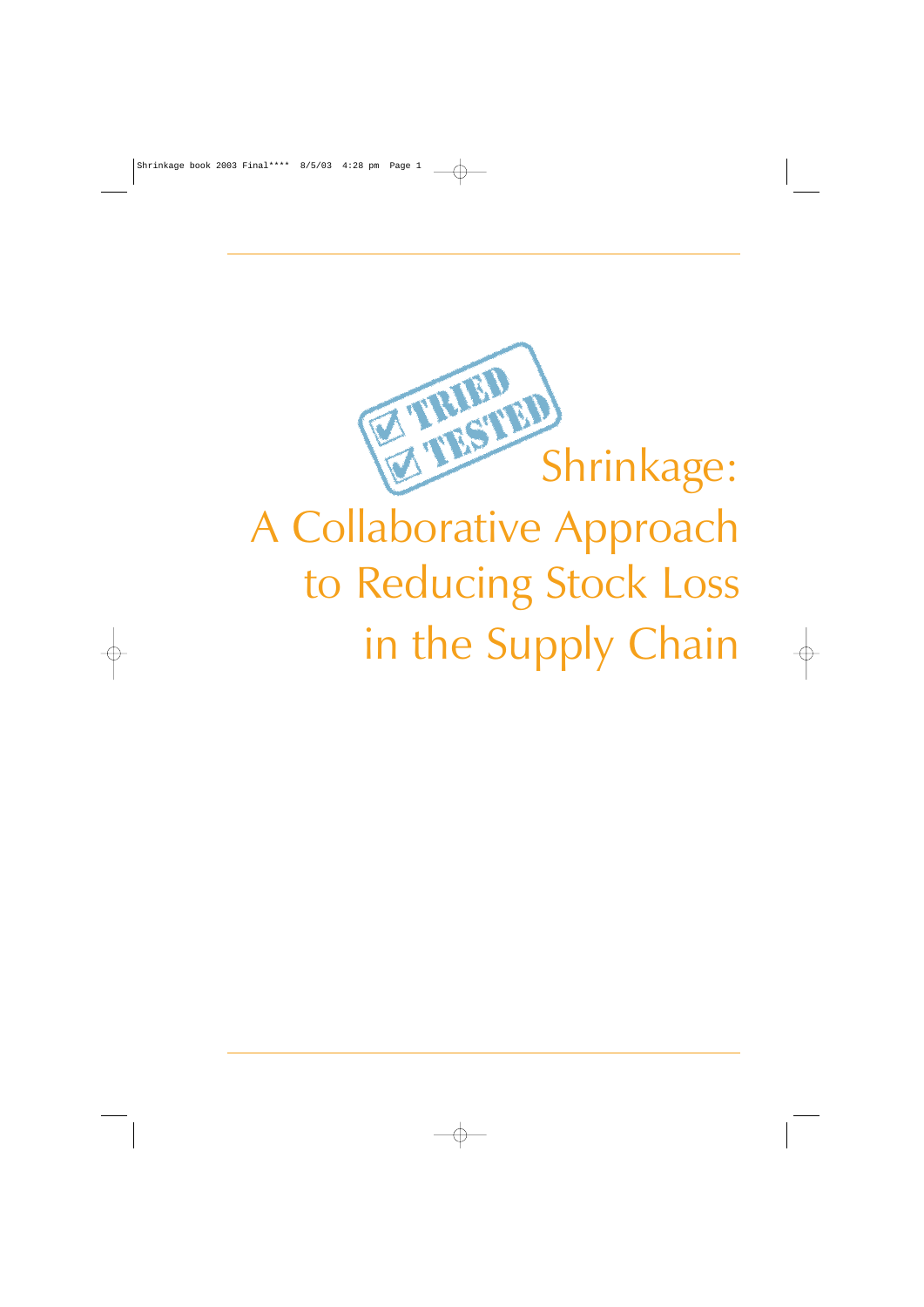Printed in the U.K. by AnchorPrint Group Limited. www.anchorprint.co.uk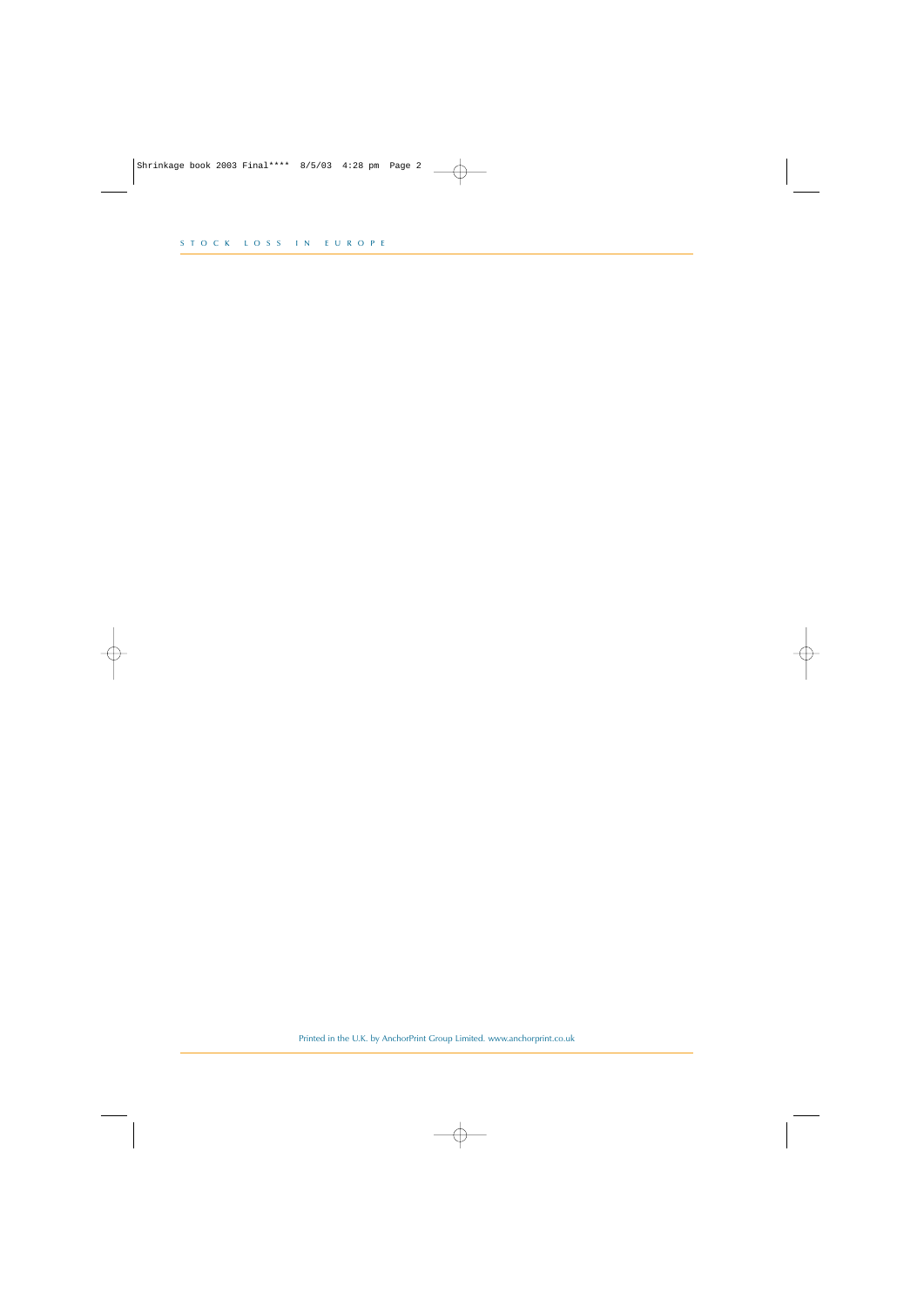## Acknowledgements

The first meeting of the ECR Europe Shrinkage Group took place in September 1999. Since then the project has benefited from the contributions of representatives from retailers, third party logistic providers, manufacturers and academics. Their time and effort has ensured that the findings are both representative of the FMCG sector as a whole and take account of the day to day problems of managing stock loss.

A key output from this group has been the development of a unique and innovative framework for reducing stock loss, something we refer to as the 'Road Map'. How to apply this framework to your environment is fully explained in this ECR Europe Blue Book, which makes use of a series of case studies illustrating how it can deliver significant change and performance improvements. A CD is also included, providing a wide range of tools and techniques to help initiate, understand and implement this approach.

We feel confident that this publication makes an important contribution to addressing the problem of stock loss throughout the FMCG sector and we would like to thank the following organisations and people for their contributions.

Finally, we would like to record our appreciation for the valuable contribution of Katrin Recke, of the European Brands Association (AIM), who has provided the project secretariat and ensured the smooth running of this project.

Sin leavel

**Colin Peacock, Manufacturer Co-Chair The Gillette Company** 

#### **Retailers**

**Ahold (NL)** – John Fonteijn **Auchan (F)** – Eva Alcaide **Coop (I)** – Luca Meconi, Pietro Mambrini, Fabrizio Arrighi **Jeronimo Martins (P)** – Armando Mateus **Makro (B)** – Werner Cooreman **Metro (D)** – Michael Orbach **Safeway (UK)** – David Haycox **Sainsbury's (UK)** – Mike Attwood **Sonae (P)** – Patrícia Rebelo **Tesco (UK)** – Paul Gilhooly **Tesco (H)** – Zsolt Partos **Wickes (UK)** – Scott Holland

**Third Party Logistics Providers**

**Lloyd Fraser (UK)** – Mike Breslin **Menzies (UK)** – David Morton

#### **Manufacturers**

**Allied Domecq (UK)** – Alistair McArthur **Bacardi-Martini (EU)** – Peer Schmidt **Colgate-Palmolive (EU)** – Phil Scordellis **Colgate-Palmolive (P)** – João Eusébio, Diogo Silva **Diageo (UK)** – Steve Gannon **GET (UK)** – Darren Shotter **Gillette (EU)** – Colin Peacock **Gillette (H)** – Gyorgy Ruszkovszky **Henkel (EU)** – Alain Daphy **Procter & Gamble (I)** – Antonio Maglione **Sara Lee (UK)** – Maureen Cronin **Unilever (EU)** – Olivier Fleurot

#### **Academics**

**Cranfield School of Management** – Paul Chapman **Cranfield School of Management** – Alan Harrison **University of Leicester (UK)** – Adrian Beck

**John Fonteijn, Retailer Co-Chair Ahold Corporation** 

#### To contact ECR Europe:

Postal address: ECR Europe, 9 Avenue des Gaulois, B-1040 Brussels, Belgium Telephone: +32 2 736 0305 · Email: ecr@ecreurope.com · Website: www.ecrnet.org

All rights reserved.

Elements of this publication may be copied with proper acknowledgment of the source.

Copyright © ECR Europe 2003. Facilitated by the University of Leicester and the Cranfield School of Management. The rights of Adrian Beck, Paul Chapman and Colin Peacock to be identified as authors of this work has been asserted by them in accordance with the Copyright, Designs and Patents Act 1988.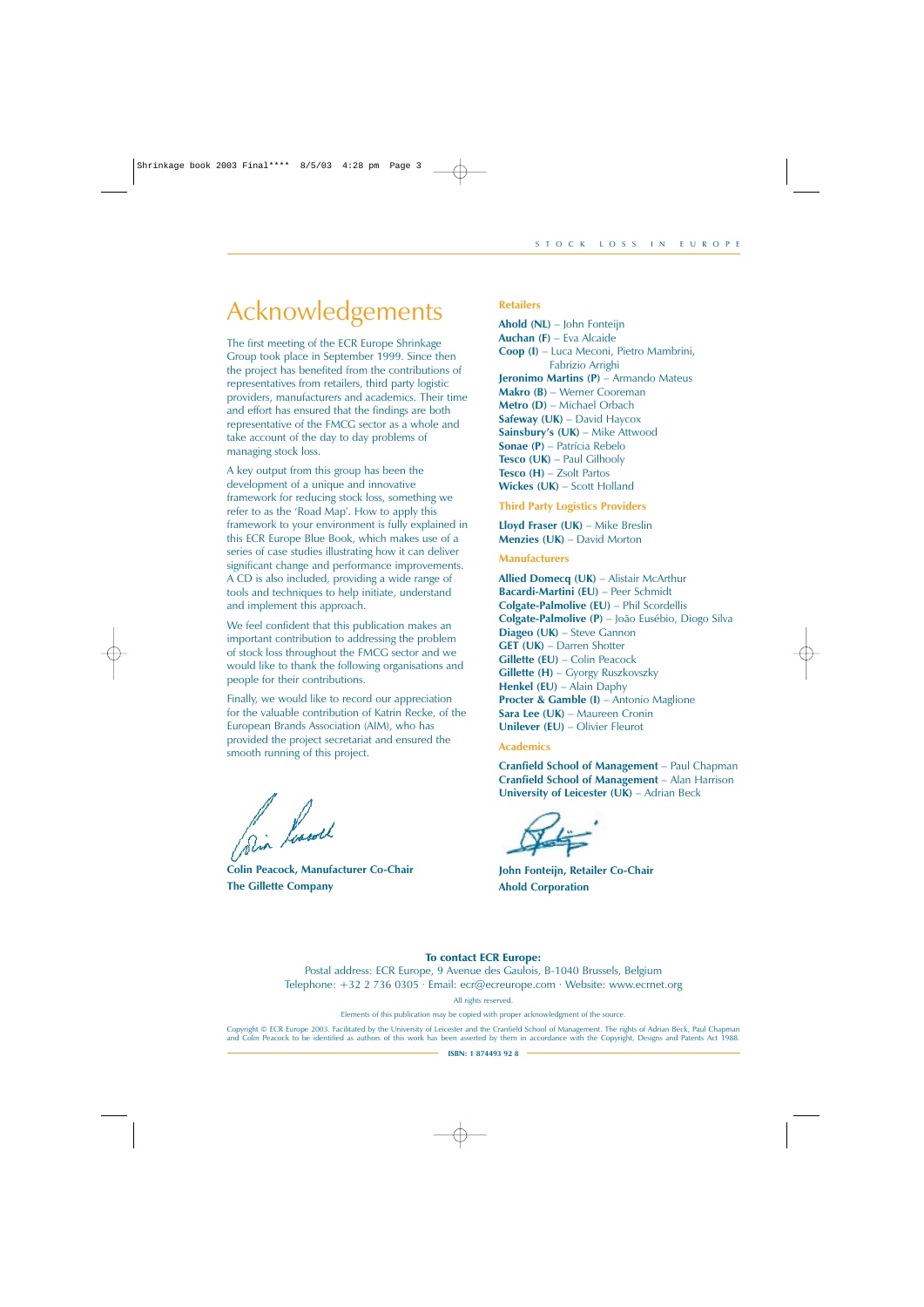#### **Management Summary**

There is an increasing recognition of the scale and extent of the problem of shrinkage in the FMCG sector. Current estimates suggest that in Europe alone it accounts for €18 billion a year. There is also a growing realisation that existing approaches to tackle this problem have been piecemeal, partial and largely ineffective. As we outline in this book, on average European retailer profits could be 29 per cent higher if they could reduce their losses through shrinkage by one half. In addition, some of the consequences of shrinkage, such as out of stocks and restricted product availability, impact directly upon shopper satisfaction.

Over the past three years the ECR Europe Shrinkage Group has developed a new approach to tackling the problem of stock loss, based upon genuine inter-company collaboration throughout the supply chain. The outcome of this work has been the development of the Shrinkage Reduction Road Map – an approach that is both systemic and systematic and designed to deliver real benefits to the companies using it.

It is important to recognise, however, that the Road Map needs to be incorporated into a shrinkage reduction strategy that is itself fully integrated into the overall corporate policy of the company. Companies therefore must appreciate that unless and until they give shrinkage management the same weight and importance as other functions within the business such as sales, distribution and marketing, they will continue to suffer unacceptably high levels of loss.

An integrated shrinkage policy that is committed to ongoing improvement, recognises the value of working with partners throughout the supply chain, and uses the ECR Road Map to deliver targeted solutions to particular problems, will make a significant contribution to the overall profitability of the business.

The case studies presented in this Blue Book offer real examples of how the Road Map can be used to develop and deploy end to end solutions – it has been tried and tested to show it is practical, easy to use, robust and capable of delivering results in just a few weeks. Detailed in this book and the accompanying CD is the rationale for adopting this approach and the tools and techniques that can be used to implement the Road Map.

Above all, the application of this approach to managing shrinkage can bring companies a real opportunity to increase profits and customer satisfaction – a win-win outcome that should make this Blue Book essential reading for the FMCG sector!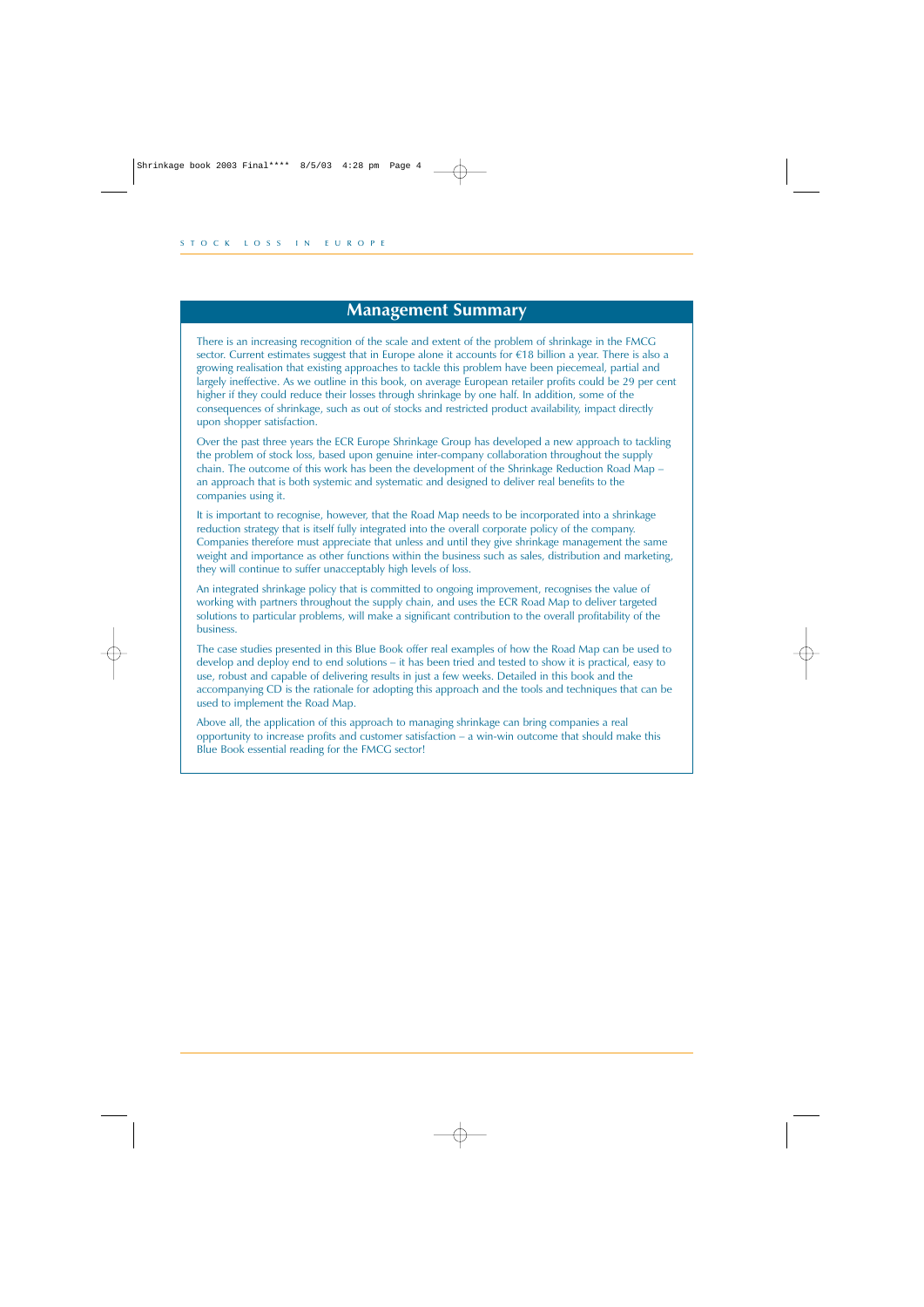## Table of Contents

| Defining Accountability for Shrinkage Reduction11            |
|--------------------------------------------------------------|
|                                                              |
| Contextualise Shrinkage Against Corporate Objectives12       |
|                                                              |
|                                                              |
|                                                              |
|                                                              |
|                                                              |
|                                                              |
|                                                              |
|                                                              |
| Step 4: Develop Solutions and Prioritise Actions32           |
|                                                              |
|                                                              |
|                                                              |
|                                                              |
|                                                              |
| Sainsbury's and a Consortium of Branded Spirits Suppliers 47 |
|                                                              |
|                                                              |
|                                                              |
| <b>CD Table of Contents</b>                                  |
|                                                              |
|                                                              |
|                                                              |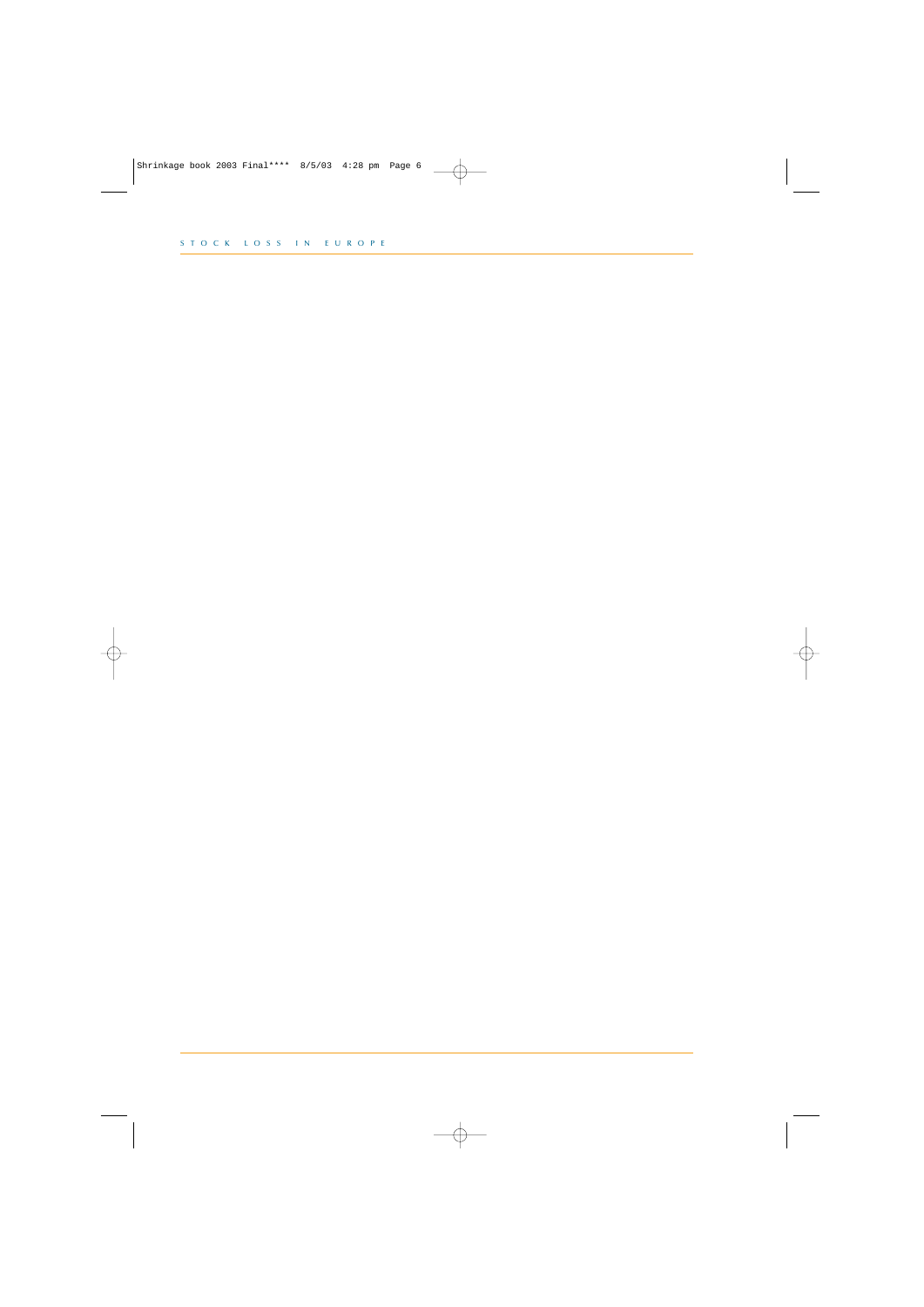## Introduction

The aim of the ECR Europe shrinkage project was to identify the scale and extent of stock loss in the Fast Moving Consumer Goods (FMCG) sector, and develop a joint vision on how retailers, manufacturers and distributors could work together to reduce the problem of shrinkage.

In recognition of the complex nature of the stock loss problem, two academic organisations were selected to manage the research programme. The University of Leicester was chosen for their expertise in the area of security and retail crime while the Cranfield School of Management was chosen for their specialism in the field of supply chain management and logistics. Working together these two groups of experts have combined their knowledge to bring fresh thinking to the FMCG sector in an effort to achieve a coherent and comprehensive approach to tackling stock loss. This study breaks much new ground with the first pan-European study of stock loss in the FMCG supply chain and the development and validation of the Road Map – a collaborative and systematic approach to reducing stock loss.

This report is intended to be a concise document, focused on convincing the industry to adopt the Road Map. It draws on an earlier report by the University of Leicester dealing with the size and nature of the stock loss problem within the FMCG sector, based upon a pan-European survey of retailers and manufacturers<sup>1</sup>, and research carried out by Cranfield School of Management on the supply chains of 23 European companies.

#### *If collaborative efforts are increased, the industry could start to reduce its losses significantly*

Looking forward there is good reason to believe that collaborative efforts, guided by the Road Map, can contribute to total systems efficiency throughout the supply chain. While the evidence shows that there are opportunities for increased internal collaboration in all areas of the supply chain, it is the collaborative efforts between retailers, distributors and manufacturers working to reduce stock loss within retail stores where the most impact is likely to be made. Companies along the supply chain need to work together to identify improvements in a wide range of areas including: product design, packaging, administration, logistics, stock control, replenishment planning, stock room management, store layout, shelf design and people management. Getting it right requires teamwork, a structured approach and hard data on the extent and nature of stock loss throughout the entire supply chain: a paradigm shift away from where many companies are today. But if this is done, all parties, not least the shopper, who will see greater availability and choice on the shelf, will benefit. This in turn will increase sales and profits for both retailers and manufacturers.

*Getting it right will require teamwork, a structured approach and hard data on the extent and nature of stock loss throughout the entire supply chain*

A CD-ROM accompanies this ECR Blue Book. This contains material that provides practical assistance for teams undertaking a loss reduction project. This includes tools and techniques that help the team follow the steps in the Road Map and come in various forms, including questionnaires, checksheets and spreadsheets. The CD also includes a series of case studies taken from projects carried out by companies in the ECR movement, consisting of a presentation from the project teams. It also includes two videos. A brief synopsis of each case is presented in Table 1 overleaf.

<sup>1</sup> This report is available from Adrian Beck at bna@le.ac.uk.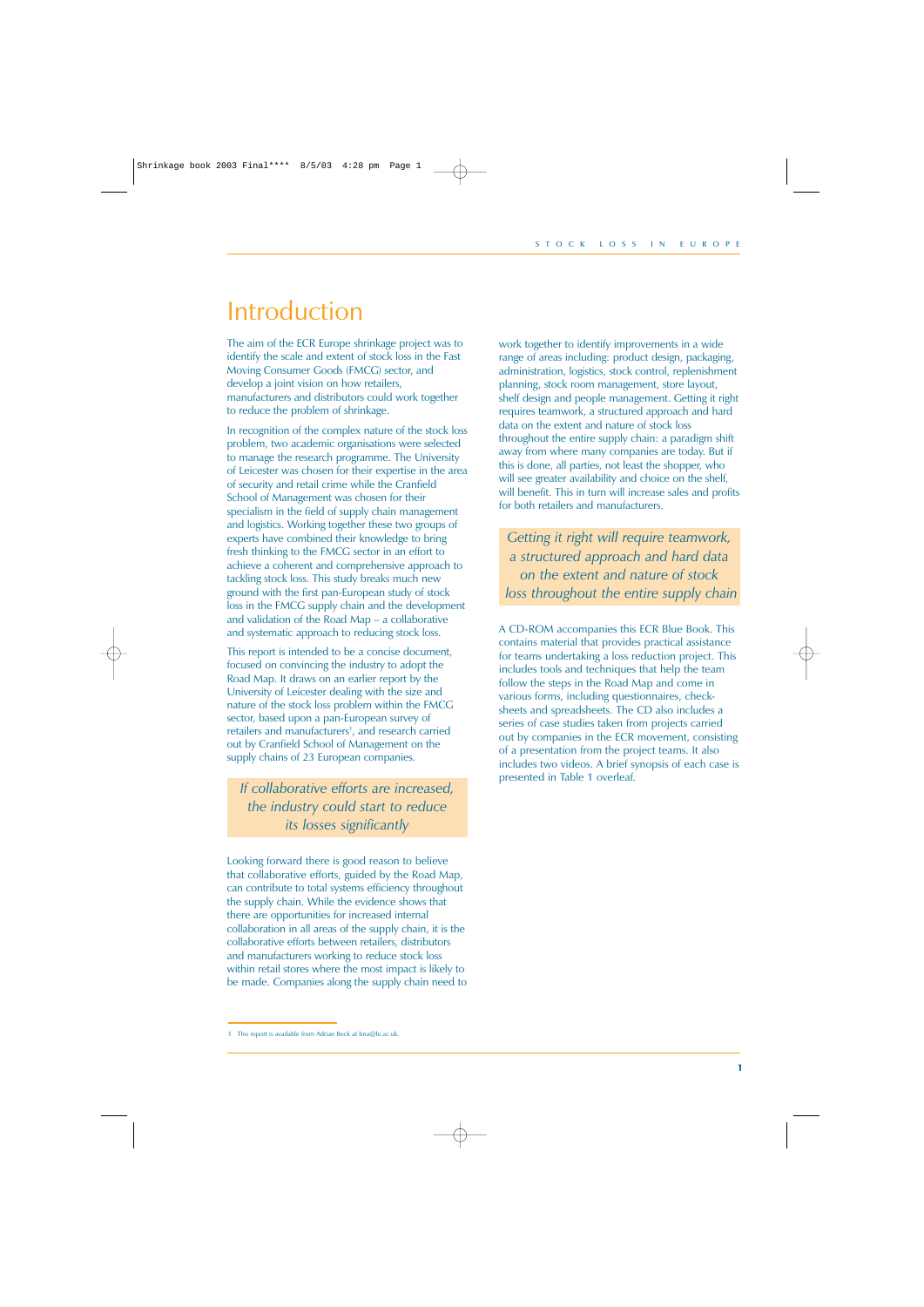| <b>Case Study Companies</b>                                   | <b>Case Study Synopsis</b>                                                                                                                                                              |
|---------------------------------------------------------------|-----------------------------------------------------------------------------------------------------------------------------------------------------------------------------------------|
| Coop Italia/P&G                                               | Casting aside preconceptions, collaboration allowed this team to determine the true source<br>of losses along the supply chain.                                                         |
| Sainsbury's/Consortium of<br><b>Branded Spirits Suppliers</b> | Excellent data capture in the stores identified opportunities for applying the best practice<br>lessons found in the bonded system that controls UK spirit production and distribution. |
| Sonae/Colgate Palmolive                                       | Within a tight timeframe, Hot Spots in this Portuguese supply chain were isolated and<br>resolved.                                                                                      |
| Tesco/Gillette                                                | The redesign of in-store procedures virtually eliminated a significant stock loss problem<br>whilst delivering a major sales uplift for the Hungarian operation (includes video on CD). |
| Wickes/GET/Lloyd Fraser                                       | An already high performing UK supply chain yielded further opportunities that improved<br>shrinkage levels and productivity (includes video on CD).                                     |

#### Table 1 A Summary of the Shrinkage Reduction Case Studies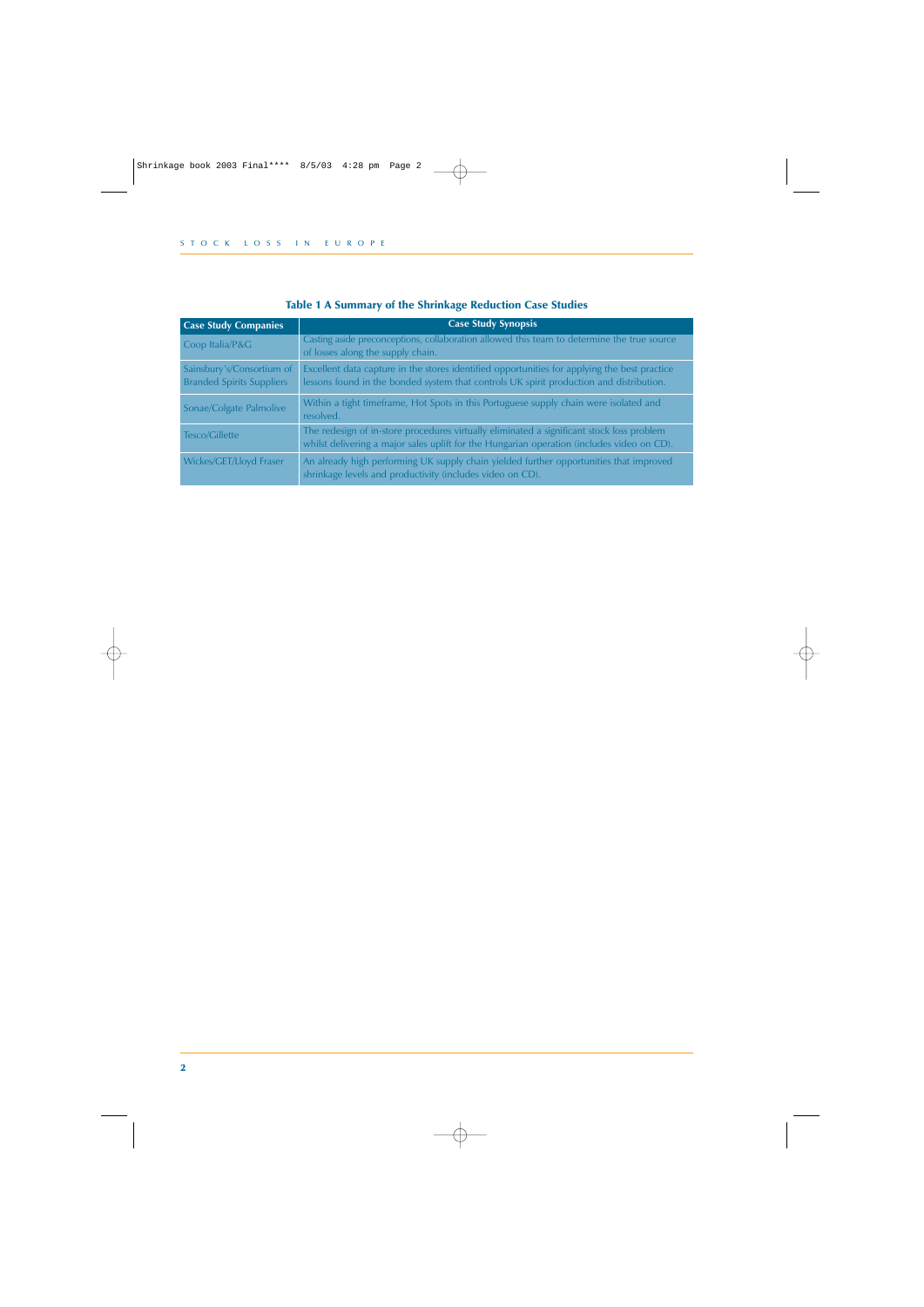Managing Shrinkage: A Missed Opportunity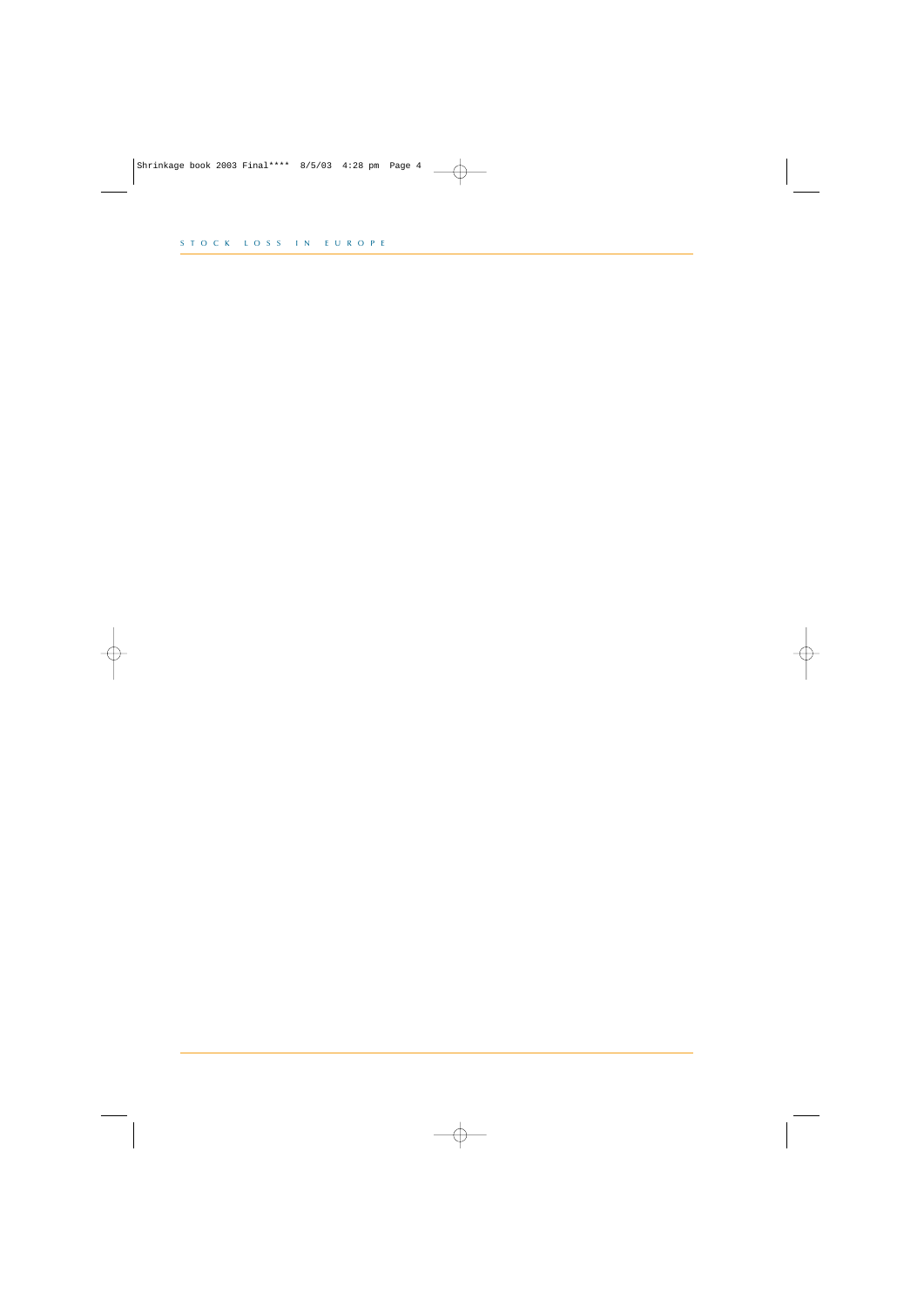## Managing Shrinkage: A Missed **Opportunity**

#### *Defining Shrinkage*

In order to resolve shrinkage, it is important to have clarity about what it is. The ECR team considers shrinkage as consisting of four elements, as shown below.

Process failures can occur in the physical flow of goods along the supply chain, in information systems or in finance systems. The effect of failure in any one of these systems is that stock will be lost and/or payment for goods is incorrect. When considering fresh product, process failure is likely to be the biggest cause of shrinkage. Inter-company fraud leads to shrinkage when trading partners intentionally deliver the wrong quantities and/or charge for goods to their advantage. This tends to occur when poor processes, procedures or controls are exploited. Whilst the effect is similar, theft is categorised as being either internal, e.g. by employees or contracted staff, or external, e.g. shop thieves or burglars. The ways theft occurs can vary significantly although in many instances it is a consequence of poor processes, procedures or controls within a company. Theft accounts for a significant proportion of shrinkage in the FMCG sector with 'Hot Products'<sup>2</sup> being particularly vulnerable.

#### *Counting the Cost*

The FMCG sector in Europe is big business with a combined market turnover of over €820 billion. The groundbreaking research carried out on behalf of ECR Europe showed that shrinkage is a major threat to the efficiency and effectiveness of the sector. In 2000, retailers lost €13.4 billion due to shrinkage, equating to 1.75% of turnover or  $\epsilon$ 258 million a week. Manufacturers are not immune from this problem and lost  $\epsilon$ 4.6 billion, accounting for 0.56% of turnover or €89 million a week. Taken together, the FMCG sector is haemorrhaging €18 billion a year due to stock loss. In addition, retailers alone are spending  $\epsilon$ 2.14 billion trying to tackle this problem. The impact on profitability is dramatic and retail profits could be 29% higher if companies reduced losses due to shrinkage by 50%.<sup>3</sup>

#### Table 2. Stock Loss in Europe

| <b>Sector</b>    | Loss as percentage<br>of sales | <b>Value</b><br>$(E)$ billions) |
|------------------|--------------------------------|---------------------------------|
| <b>Retailers</b> | 1.75                           | 13.4                            |
| Manufacturers    | 0.56                           | 4.6                             |
| <b>Total</b>     | 2.31                           | 18.0                            |



#### Figure 1. Defining Shrinkage

<sup>2</sup> Hot products are described as 'CRAVED' by thieves: Concealable; Removable, Available, Valuable, Enjoyable, and Disposable. See Clarke, R.V. (1999) *Hot products: understanding, anticipating and reducing demand for stolen goods*, Home Office Police Research Series paper 112, HMSO, London.

<sup>3</sup> Based upon data provided by ECR Europe on the average profit margin for retailers operating in the FMCG sector.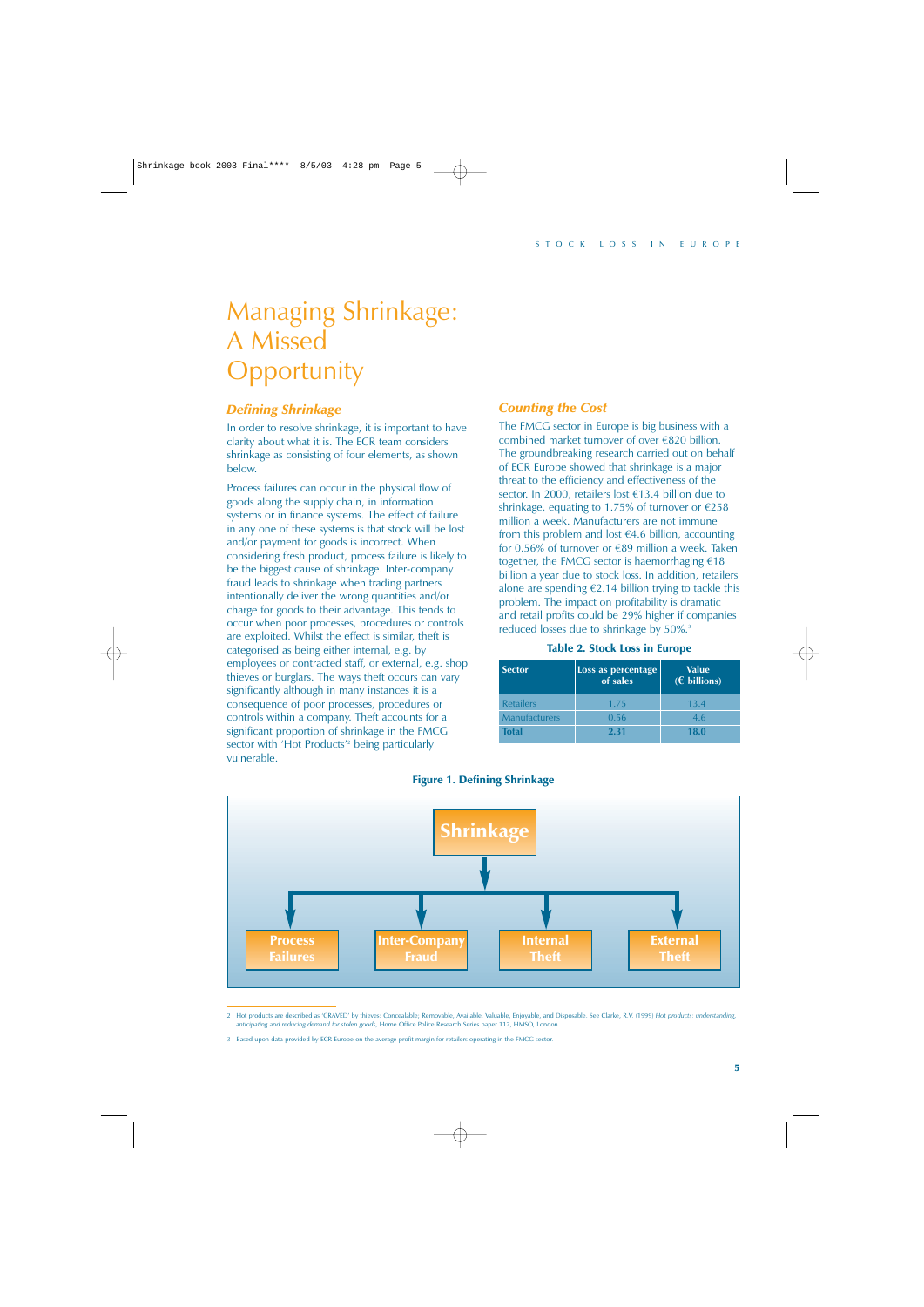*The FMCG sector is losing €50 million a day due to shrinkage. Annually this is equivalent to the GDP of Luxembourg*

The FMCG sector is highly complex with many manufacturers having logistical webs covering all of Europe, while many retailers have product ranges between 40,000-250,000 SKUs. Research shows that all points of the logistical chain are vulnerable to loss not just the retail store. In 2000, €6.1 billion of stock was lost even before it made it to stores.

#### *The Shrinkage Iceberg*

Information on stock loss is shrouded in ignorance and hearsay. At best, company information on this problem is partial and incomplete and at worst non-existent. Research carried out for ECR Europe found that most retail companies do not know where, how or when the majority of their losses occurred. Manufacturers can only boast a slightly better record although even they cannot account for over 40% of their losses. In 2000, retailers were unable to explain how €7.9 billion of stock was lost, while manufacturers were unable to pinpoint how €1.9 billion of their products 'disappeared'. Taken together, the FMCG sector cannot account for nearly €10 billion of stock.

Gathering high quality data that is reliable, timely and complete needs to be a priority for any future stock loss reduction strategy. At the moment, while a number of companies regularly collect computerised information on process failures, very few keep track of all the shrinkage threats, in particular theft. If a problem is not recorded and

analysed, it is highly unlikely that it will be understood or tackled effectively. Retailers and manufacturers do not know where, how or when they lose €192 million a week.





*Without doubt, a paucity of data plays a pivotal part in producing poor product protection*

#### *Causes of Shrinkage*

Highlighting how stock is lost is a vital part of any effective stock loss reduction strategy – it can identify priorities and enable responses to be tailored to specific needs. The research showed that for retailers, the biggest perceived threat came from theft – over €8 billion or over 60% of all stock loss was thought to



#### Figure 3. Shrinkage in the European Fast Moving Consumer Goods Sector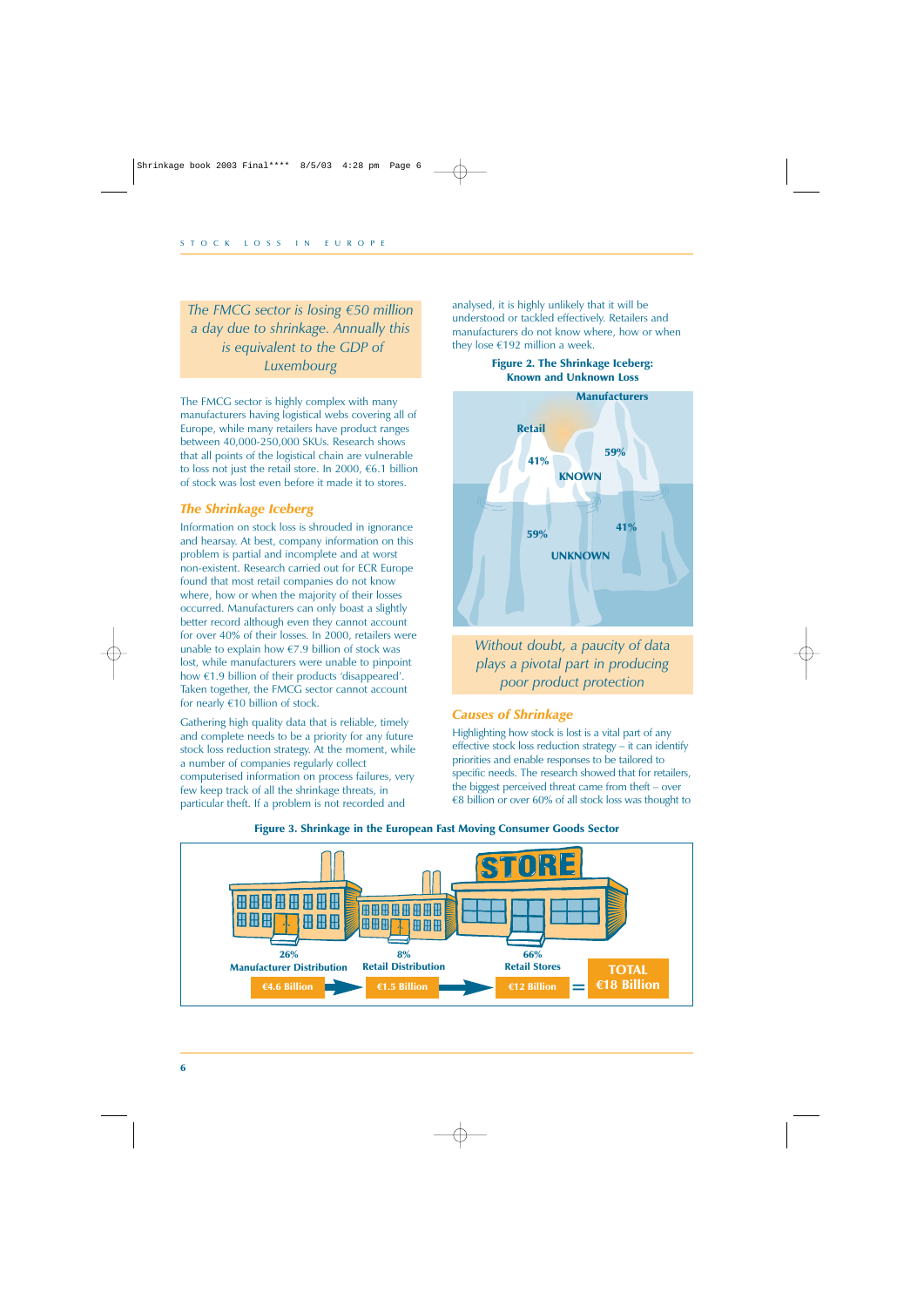be due to staff and 'customers' thieving from their organisations. Process failures were seen as the next major cause of shrinkage  $- \epsilon$ 3.6 billion lost due to products being 'misplaced' in the supply chain, getting damaged or going out of date. For manufacturers, the biggest culprit was process failures with over three-quarters of all losses being seen as a consequence of this. For them theft was less of an issue although it still accounted for over €1 billion of loss in 2000. Theft is thought to account for over €9 billion of loss in the FMCG sector

#### Figure 4. Causes of Stock Loss in the Retail Sector



#### Figure 5. Causes of Stock Loss in the Manufacturing Sector



#### *Lack of Co-operation*

Shrinkage is a problem that transcends departmental and company boundaries – it is a common problem requiring shared solutions. The ECR Europe research showed a lack of cooperation not only within companies, but also between companies who are involved in the supply chain. For the most part retailers see stock loss as the exclusive responsibility of the security/loss prevention and audit departments, and store management, while manufacturers tend to put the onus upon the logistics team to deal with this problem. Few other departments are highly

involved, with retailers rarely involving buyers, marketing, the IT department or indeed the Board of Directors. Similarly, manufacturers rarely make use of the research and development team, sales and marketing or human resources.

The picture is even gloomier when inter-company co-operation is considered. For retailers, the current climate is characterised by an emphasis on reactive collaboration with security providers and the police. Relatively few pointed to work with individual manufacturers or their representative organisations. Manufacturers were even more isolated with less than 1 in 3 working with individual retailers on issues of stock loss and most focusing their co-operative efforts on third party logistics service providers.

#### Figure 6. Intra Company Co-operation for Both Retailers and Manufacturers

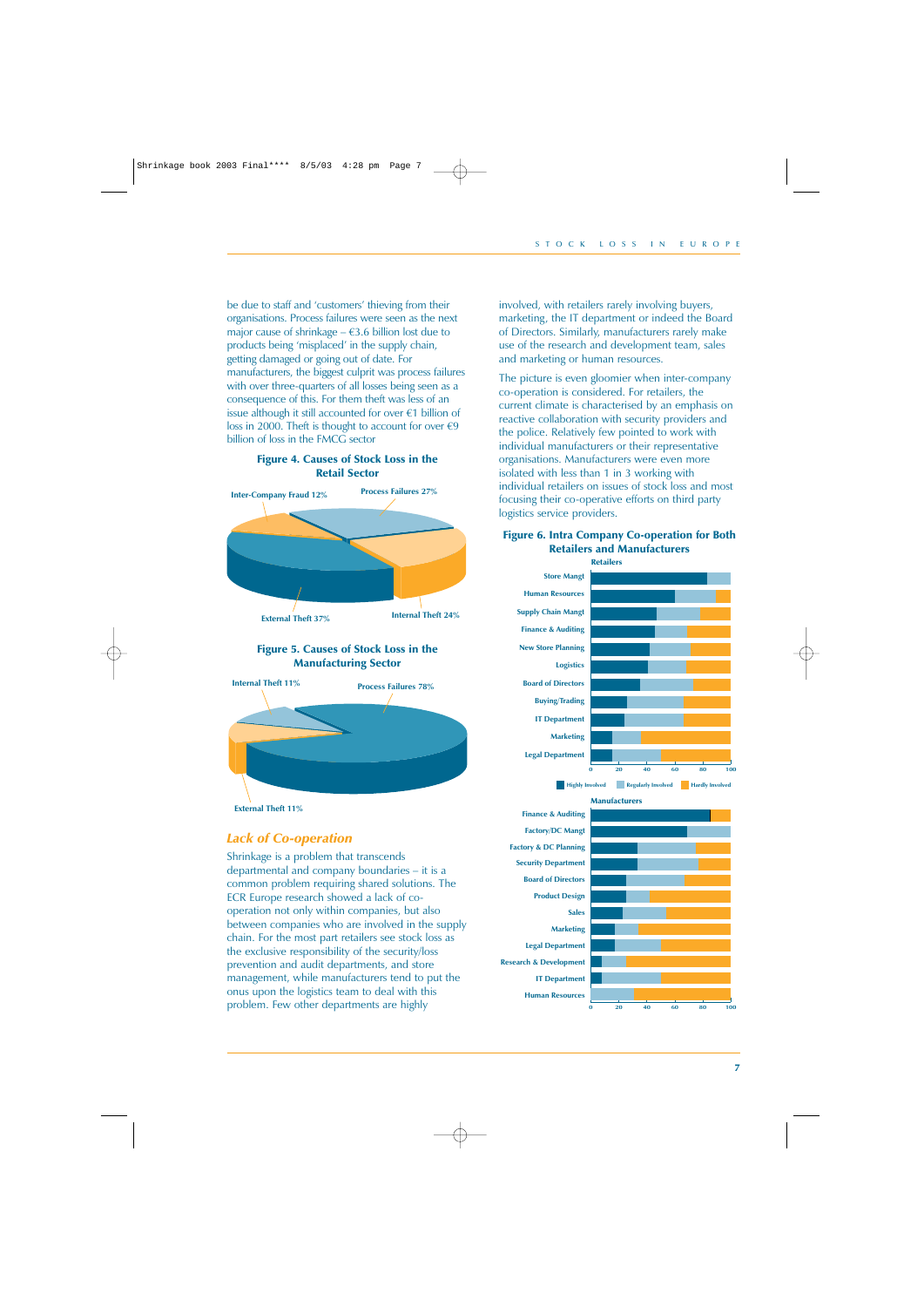#### *Problems of Managing Shrinkage*

The management of shrinkage has suffered from a number of inter-related problems that have combined to limit its effectiveness in dealing with an issue that is costing businesses billions of Euro a year both in terms of losses and expenditure on so called 'solutions'.

#### Unfortunately Necessary

Shrinkage management suffers from an image problem within organisations. Too often it is not seen as actively contributing to bottom line profitability. It is seen as a regrettable consequence of doing business or a function that can be called upon when things have gone badly wrong, such as a break-in, when products have been contaminated or a member of staff has been attacked. To this end, it is often seen as the task that requires skills similar to those used in public policing, i.e. detaining offenders and employing guards.

#### Juggling Priorities

The roles and responsibilities of security/loss prevention departments are often many and varied, ranging from issues of health and safety, through monitoring contract guarding companies, to responding to kidnap attempts on senior members of the organisation. Some of this myriad of duties are statutory requirements. Non-compliance can result in substantial penalties, which means that stock loss receives a lower priority from those people tasked with its management.

#### Solutions Searching for a Problem

Many of the methods and approaches currently adopted by shrinkage managers focus on one particular problem: shoplifting, coupled with an almost obsessive belief that the answer can be found in a quick fix technological panacea. As the data presented above has shown, retail shrinkage managers themselves suggest that only about onethird of loss is caused by external theft, and yet as one senior manager put it: 'tackling shoplifting accounts for about 95 per cent of our security budget'. In addition, security services and technology providers have been able to drive the stock loss agenda on a 'we have a solution, can we now find a problem' basis.

*'Tackling shoplifting accounts for about 95 per cent of our security budget' (Senior Retail Manager)*

#### Myopic Management

Many shrinkage practitioners have a tendency to see the problem as only occurring at the end of the supply chain – after the products eventually reach the store. This is in part a function of the prioritisation of shoplifting as the primary cause of stock loss. The store is the point at which customers interact with the products and where many of the current technology 'solutions' are most easily applied. But as shown above, up to one third of loss takes place before the goods have reached the retail outlet, highlighting the need to look at losses of goods in transit and while being stored in distribution centres. Certainly the stores are a very vulnerable part of the supply chain, but they are only a part of the chain and stock loss practitioners need to look beyond the retail outlet and recognise that good loss prevention is about securing the entire supply chain.

#### *Time to Take Action*

The research carried out for ECR Europe clearly shows that to date the FMCG sector has neglected the problem of shrinkage and its effective management. It is a sector suffering enormous losses, lacking any detailed understanding of the extent and nature of the problem, with existing approaches tending to be ad hoc, piecemeal, partial and lacking in intra- and inter- company cooperation. It is time for the FMCG sector to act and tackle this problem through a systematic and coordinated approach. The consequence of not doing this is an ever-increasing bill for shrinkage, which currently stands at €18 billion per year.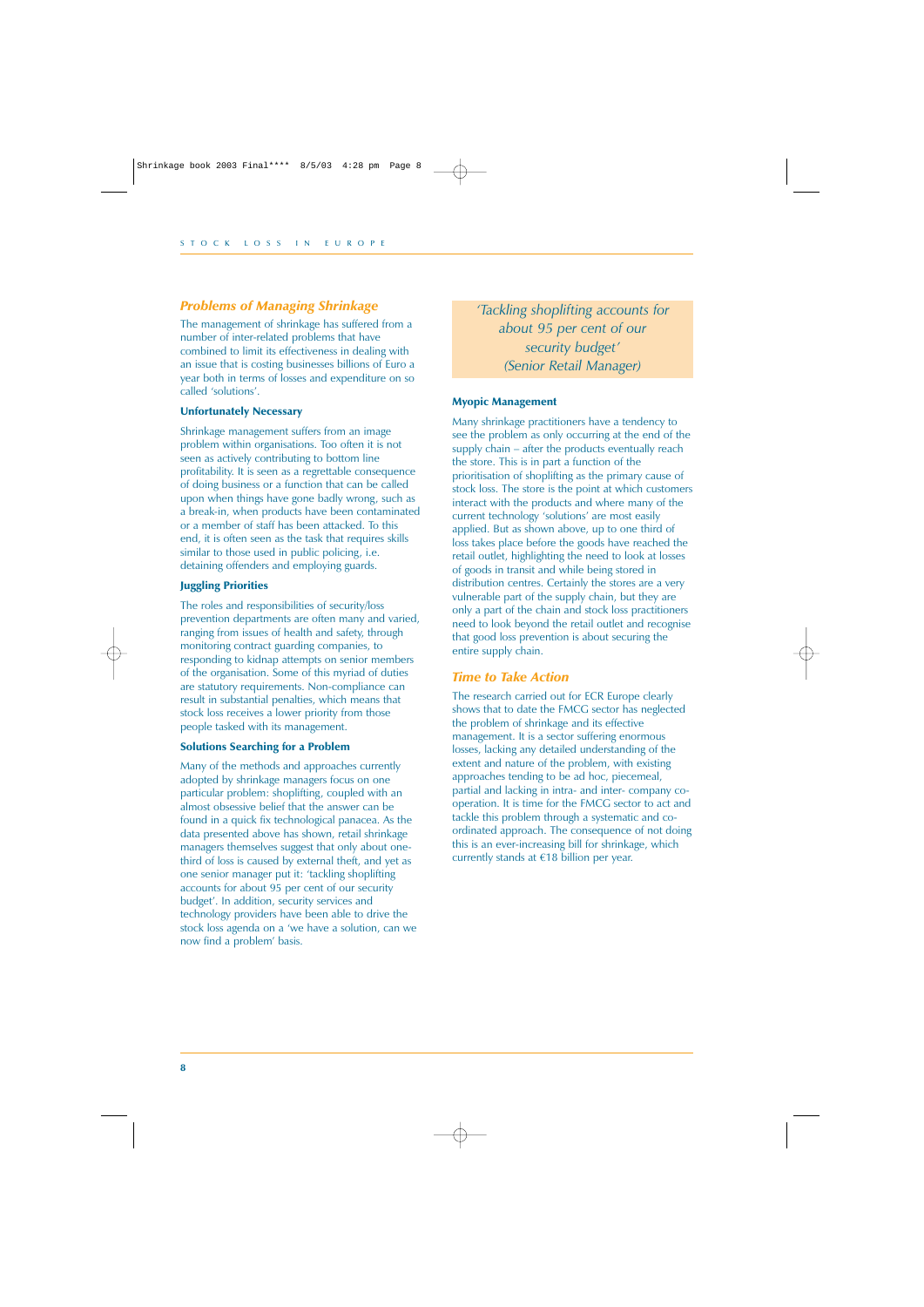Integrating Shrinkage into Corporate Policy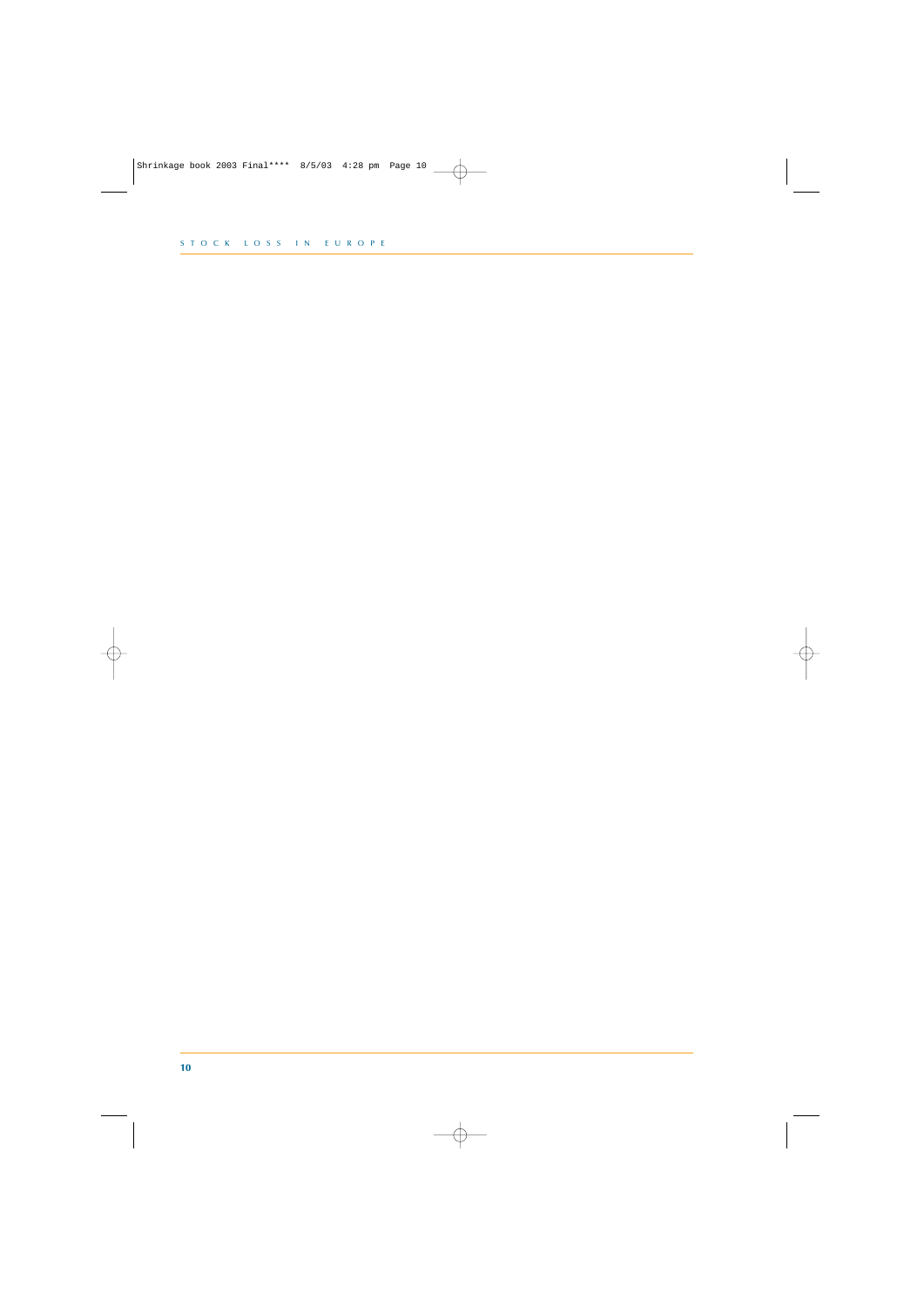## Integrating Shrinkage into Corporate Policy

Recent research carried out by ECR Europe examined the causes of shrinkage, looking at 12 FMCG supply chains. Each supply chain was investigated from supplier right through to the shelf in the retailers' store. A key phenomenon observed in the approaches adopted to tackle shrinkage was that they tended to be crisis driven – resource and attention was only applied when a significant event had occurred or extraordinary levels of loss had come to light. The response was ad-hoc and usually driven by a series of well-worn anecdotes – 'shoplifters must be the problem'.

This research also showed that while a multitude of alternative solutions to shrinkage exist, loss prevention specialists often prioritised those that involved the use of technology. In addition, it was found that efforts to reduce shrinkage typically failed to consider the impact they have on other business objectives, for instance sales, stock availability and customer satisfaction. Solutions were often imposed unilaterally by one party in the supply chain without considering the impact on other groups; something which is clearly at odds with the collaborative approach supported by ECR.

Finally the implementation of solutions was not followed by an analysis of their effectiveness – there was little evidence of the collection of hard data on what impact the intervention had had within the supply chain. In stark contrast to good practices observed elsewhere in the FMCG industry, shrinkage reduction cannot claim to be part of the 'knowledge economy.' The lack of data on the impact of previous shrinkage solutions therefore undermines the ability of businesses to make sound business decisions. When the next crisis occurs the old cycle continues: ad-hoc reactions based on anecdotes emphasising the problem of shoplifting and the usefulness of technology-based solutions.

#### *Traditional approaches to shrinkage management are crisis driven*

In order to break out of this cycle, the management of shrinkage needs to be fully integrated into overall corporate policy, giving it the same weight and importance as other functions within the business

such as sales, distribution and marketing. In addition, it needs to develop a corporate shrinkage policy that extends beyond the company to effectively incorporate all supply chain partners. An integrated shrinkage policy needs to be properly resourced, it needs appropriate channels of accountability and it needs to incorporate the mechanisms to capture high quality shrinkage data so that key performance indicators can be developed and the value of solutions assessed.

Through adopting such an approach, companies are far more likely to develop and deploy best practice in reducing shrinkage throughout the supply chain. This Blue Book is designed to help with this process. The ECR Shrinkage Reduction Road Map described in detail later in this book is a tried and tested tool to help companies to develop a corporate shrinkage strategy committed to ongoing improvement and recognised as contributing to the overall profitability of the business. The key components of developing an integrated shrinkage policy are outlined below.

#### *Defining Accountability for Shrinkage Reduction*

To deliver the opportunity that shrinkage reduction presents for profit enhancement, there needs to be a senior manager or 'champion' accountable for it. This person co-ordinates the development of the shrinkage policy, ensuring that the knowledge and experience of stakeholders from across the supply chain are incorporated. They then oversee its management within their company and ensure collaboration with supply chain partners. More specifically, this person ensures the following actions are undertaken:

- Set and agree policy:
	- Internally with the senior management team.
	- Externally in collaboration with supply chain partners.
- Set KPIs:
	- Identify the metrics needed to make informed decisions on shrinkage issues.
	- Design a system to collect and collate the necessary information.
- Allocate responsibility to deliver the policy:
	- Collect data.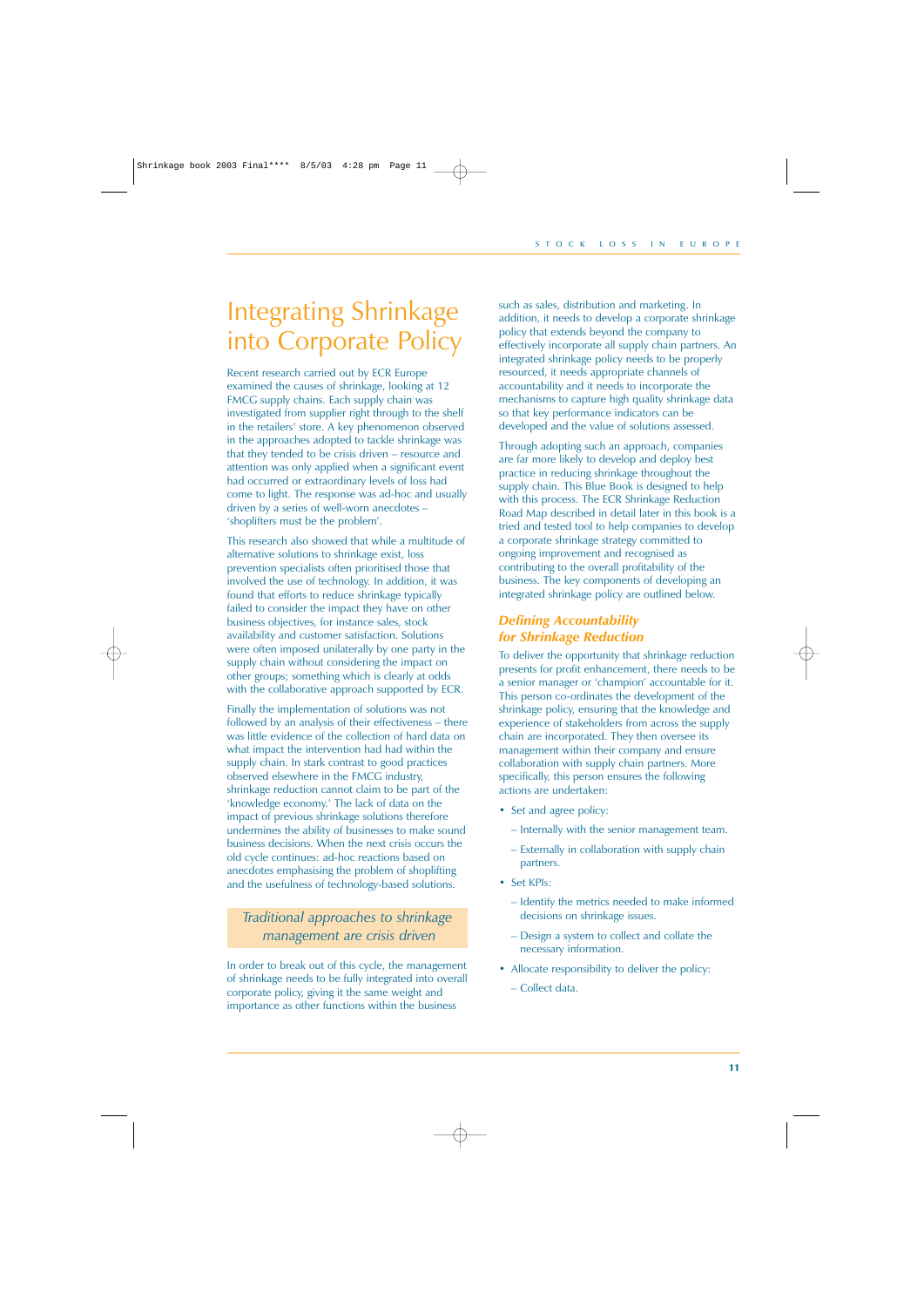- Research/mine data.
- Plan and undertake actions to reduce loss.
- Monitor performance and adherence to the policy and revise as appropriate.

These activities require resources and naturally no management team should make such a commitment lightly. However the ECR research found that companies employing dedicated security/loss prevention departments and audit departments suffered much lower losses due to shrinkage. For those retailers with a security/loss prevention department, the level of stock loss was 27% lower. Similarly, manufacturers with such a specialist department also benefited from significantly lower levels of loss. The impact of dedicated audit departments was even more dramatic – retailers with such a function had losses 39% lower than those companies without such a department. Once again, this picture was mirrored in the data from manufacturers. It was also found that having the opportunity to report directly to the Board of Directors significantly improved the performance of these specialist teams. The conclusion is that having specialist teams that report directly to the Board of Directors can significantly reduce losses from shrinkage.

#### *Responsibility for Shrinkage*

Whilst it is necessary to assign accountability for delivering results at a senior level in the organisation, responsibility for undertaking the tasks necessary to reduce losses should be devolved to operational managers throughout the organisation. Stock loss is a cross-functional problem and examples of poor management that lead to stock loss can be seen in most areas. For example:

- Logistics managers failing to follow receiving and dispatch procedures.
- Operations managers storing vulnerable products in locations that are difficult to supervise.
- HR managers failing to carry out routine checks on new employees.
- Facilities managers failing to liase with architects to design out well-known problems in store layout and warehouse design.
- Product designers failing to ensure packaging protects its contents.
- Category mangers failing to set up product attributes correctly.
- Sales managers overstocking shelves and promoting vulnerable products without considering the impact on losses.

It is therefore necessary for managers in these and all other functions to be aware of their responsibility to reduce shrinkage. Their roles should therefore include an obligation to collate and act upon data on stock loss within their sphere of influence. Results from action to resolve outstanding issues are then reported up the management structure to the person accountable for shrinkage.

#### *Contextualise Shrinkage Against Corporate Objectives*

Successful shrinkage management requires it to be recognised and prioritised as a key component within the objectives of the corporation. To be effective, shrinkage results should be communicated regularly at board level, not hidden from view amongst the general cost of doing business. Shrinkage justifies this need for managerial attention because of two factors:

- Impact of shrinkage on corporate results.
- Impact of shrinkage on shopper satisfaction.

#### Impact of Shrinkage on Corporate Results

Shrinkage thwarts the efforts of retailers and manufacturers to deliver their financial objectives as the cost of shrinkage is both significant and has a negative impact upon sales. Considering the cost of shrinkage, the most significant element is typically the cost of lost stock. Described in detail earlier, it is worth recapping that the FMCG sector is losing 2.31% of the value of its turnover to shrinkage. The significance cost of shrinkage becomes clearer when considered in terms of retailer profitability. A review of 25 European supermarket chains' annual reports for year 2000 revealed an average profit margin of 3%, while the cost of shrinkage was calculated at 1.75% of turnover. If the cost of shrinkage was halved, the retail sector could increase its average profitability from 3% to 3.88%, a growth of nearly one-third (Figure 7).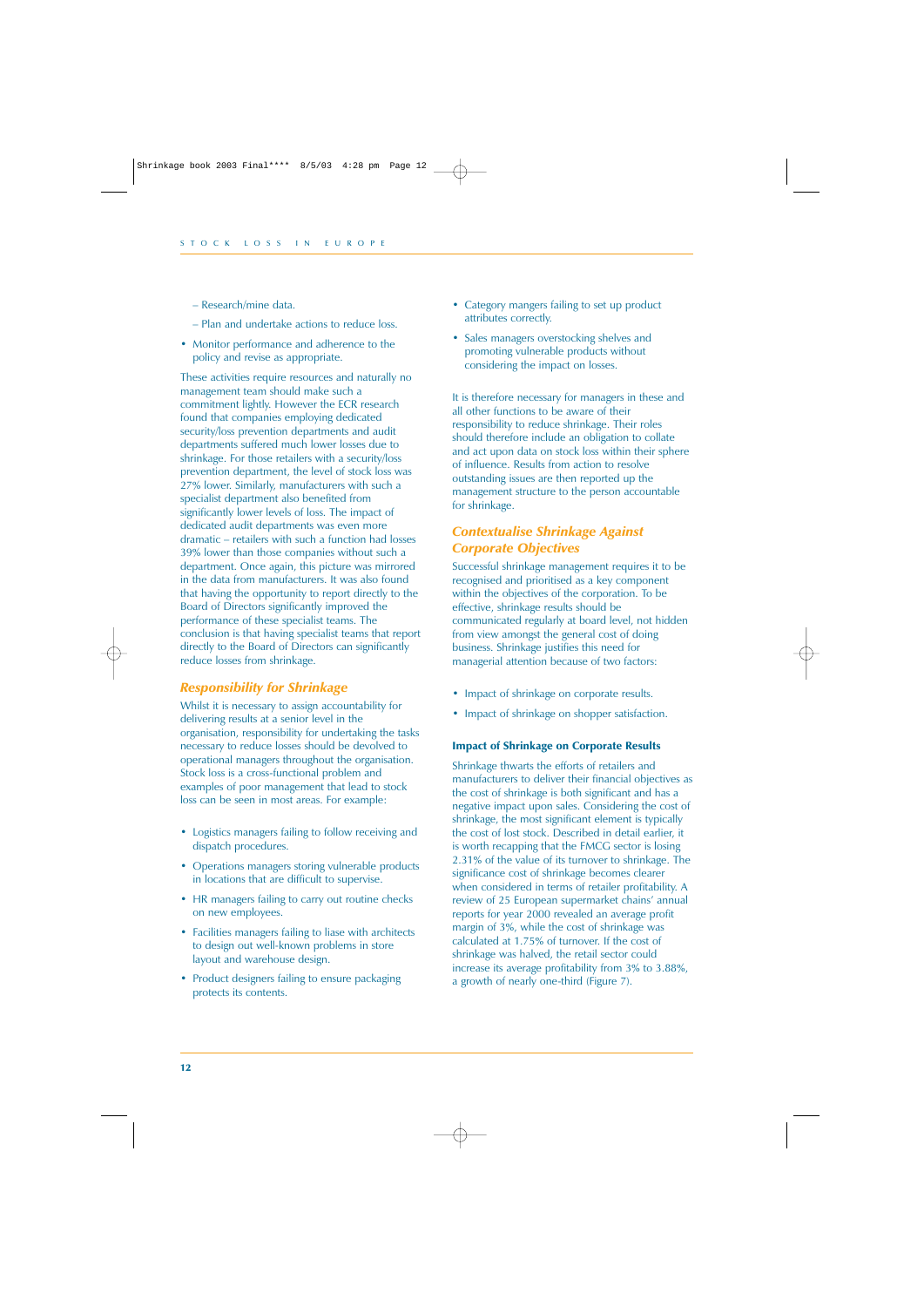Figure 8. Impact of Out of Stocks on Shopper Behaviour<sup>4</sup>



#### Figure 7. The Opportunity for Margin Growth Amongst European Retailers

In addition to this figure is the cost of responding to shrinkage through a variety of loss reduction measures, including the installation of equipment, employing security personnel, adding checks to procedures, and the cost of managerial effort required to implement and supervise these measures. The ECR survey estimated that this costs FMCG European retailers and manufacturers approximately €2.1 billion a year.

#### Impact of Shrinkage on Shopper Satisfaction

Shrinkage can negatively impact upon customer satisfaction in two key ways: by causing out-ofstocks (OOS) at retail outlets; and restricting access to goods that retailers perceive to be at high risk from shrinkage.

Automatic stock management systems use sales data to determine when to replenish a store. Shrinkage can cause shelves to become empty before the reordering point is reached. Without any stock on the shelf, no sales are made and so the reordering point is not reached. This causes the shelves to remain empty until the time either a manual order is generated or the inventory record is corrected. Shopper inconvenience and inconsistent on-shelf-availability negatively impacts upon the relationship between consumers, their preferred products and their preferred retail outlets. Even occasional gaps in availability can diminish loyalty, which may increase shoppers' propensity to permanently switch product or store (see Figure 8).



Shrinkage also has an impact on shopper satisfaction by restricting product choice and convenience. The range of products carried by a retailer may be restricted where they perceive that the threat of shrinkage is too high. For example shoppers may want to buy DVDs along with their regular shopping but the threat of losses in this category may cause a grocery retailer not to stock them. Similarly, a retailer may feel that the sale of certain fresh products are too unpredictable, leading to product going out of date, and so they decide to limit their range. In addition, retailers may take items from open sale if they perceive the threat of shrinkage to be too high. This often involves relocating the product away from the usual aisle and locking them away. Shoppers often interpret an empty shelf as meaning the store is out of stock, whether there is a sign explaining the situation or not, so they behave accordingly. Where they recognise that they must look elsewhere for the product, the shopper may have to find a member of staff to serve them. This goes against the common practice of self-service retailing and is not to the liking of many shoppers. This can lead to them displacing their purchase to another product or another store or going without. It is unlikely that any of these conclusions increases shopper satisfaction.

*Shrinkage impacts on shopper satisfaction by restricting product choice and convenience*

<sup>4</sup> Adapted from Gruen, T., Corsten, D. and Bharadwaj, S. (2002) *Retail Out of Stocks: A Worldwide Examination of Extent, Causes, and Consumer Responses,* University of Colorado, Colorado Springs.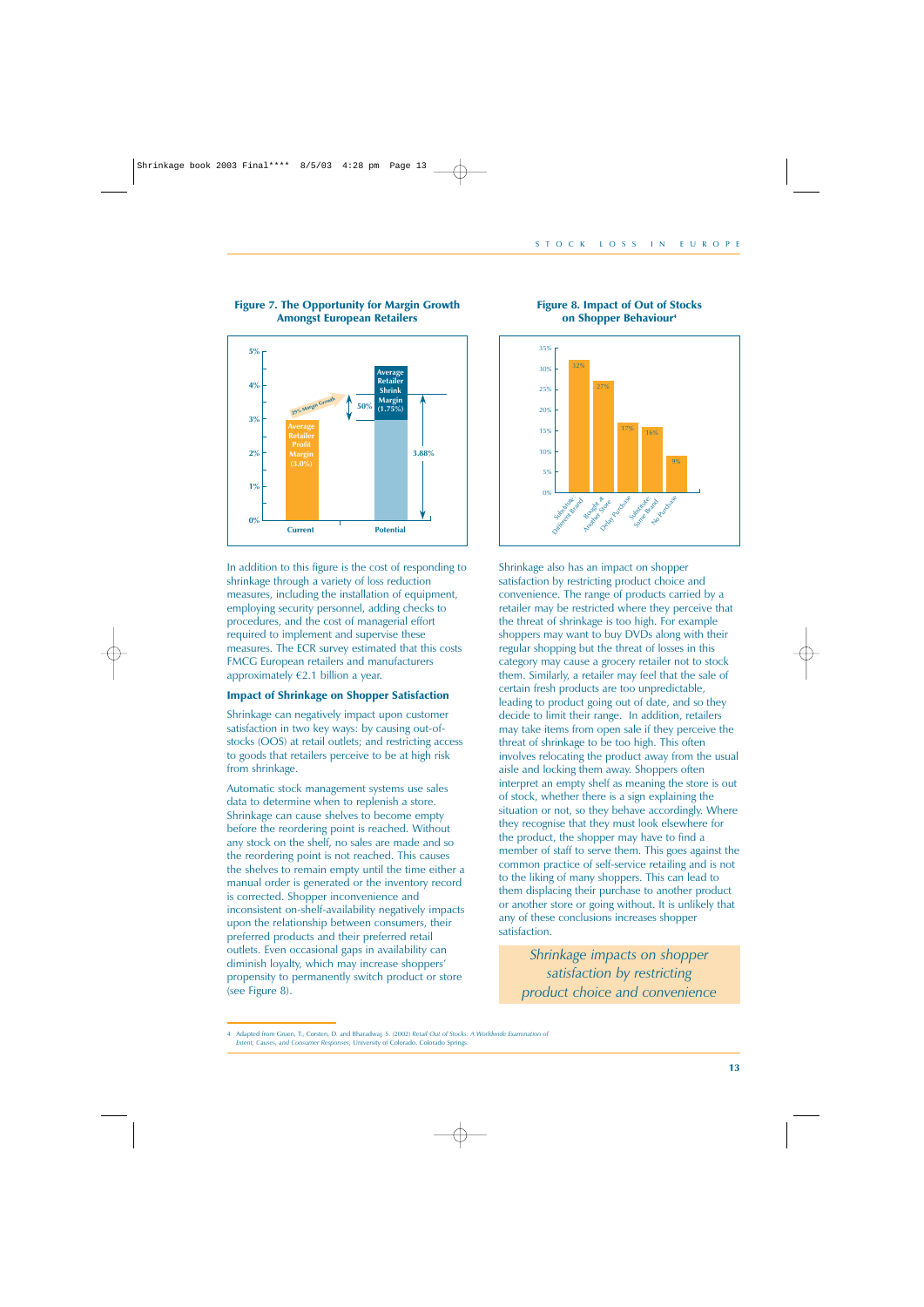#### *Developing Detailed Measures of Shrinkage*

Resolving shrinkage would be a simple matter were it possible to identify incidents at the time they occur and a person was accountable for responding to it and resolving the problem. The lesson that can be drawn from this cosy scenario is that before it is possible to act to resolve shrinkage it is necessary to determine what and how many items are being lost, where the losses are occurring and when.

#### Defining Shrinkage

Opinions vary on a definition for shrinkage. Some take a very narrow perspective and limit it to the loss of stock only, choosing to exclude the loss of cash from an organisation, or consider it to relate only to the losses that cannot be explained – 'unknown losses' as they are usually referred to. At the other end of the spectrum, some argue for a much more inclusive, broad ranging definition which encompasses both stock and cash, as well as the losses that result from shrinkage events – 'indirect losses' – such as out of stocks caused by shop theft, the sale of stolen goods on the 'nonretail' market or the production of counterfeit products. In addition, some feel that the expenditure incurred responding to stock loss should also be included in the overall cost of shrinkage.

As detailed earlier, the ECR Europe Shrinkage Group has developed a definition that has received relatively broad acceptance, which strikes a middle ground between the two, driven in part by the current limitations imposed upon the ability to accurately measure the impact of shrinkage upon organisations. It is based upon four categories of shrinkage encompassing both stock and cash and made up of inter-company fraud, internal theft, external theft and process failures.

#### Measuring Shrinkage

In order to get rigorous and robust data on the nature and extent of shrinkage within a business, the key questions of Where? What? How much? and When? need to be answered.

**Where:** Losses are not evenly spread across the supply chain. The location where they occur should be determined by measuring the loss at each separate site, including individual distribution centres and stores. More detailed measures are also needed within sites to determine the exact location

of failures in the supply chain. These measures can be gathered by various means including taking random samples, for example the accurateness of a DC picking operation can be determined by assessing the accuracy of picked items on randomly selected pallets.

**What:** Losses are not evenly spread across all products. Even within a particular category or product range the overall loss will be concentrated on certain items. It is therefore necessary to collate data on losses by stock keeping unit (SKU) or reference.

**How much:** In order to determine the direct cost of shrinkage for a given time period, the value of items and/or cash lost must be captured. This figure is expressed as a percentage of sales value, by using the following formula:

#### **(opening stock – closing stock) + (deliveries – sales) X 100%**

#### **Sales**

**When:** The frequency that measures are taken determines the ability to identify when losses occur. By measuring stock levels at the start and again at the end of a time period and then subtracting sales from recorded deliveries provides a measure of stock loss over a given period. The most common measurement interval is annually. This normally coincides with the annual stock-take in a business, which is necessary for accounting purposes. This allows a company to determine it's annual stock loss. However it is not possible to specify the point in time over that year when losses occurred. Reducing the time period for undertaking this calculation narrows the time-window in which the loss could have occurred and increases the likelihood of understanding who was responsible and where it took place.

*In order to understand the nature and extent of shrinkage, the key questions of Where? What? How much? and When? need to be answered*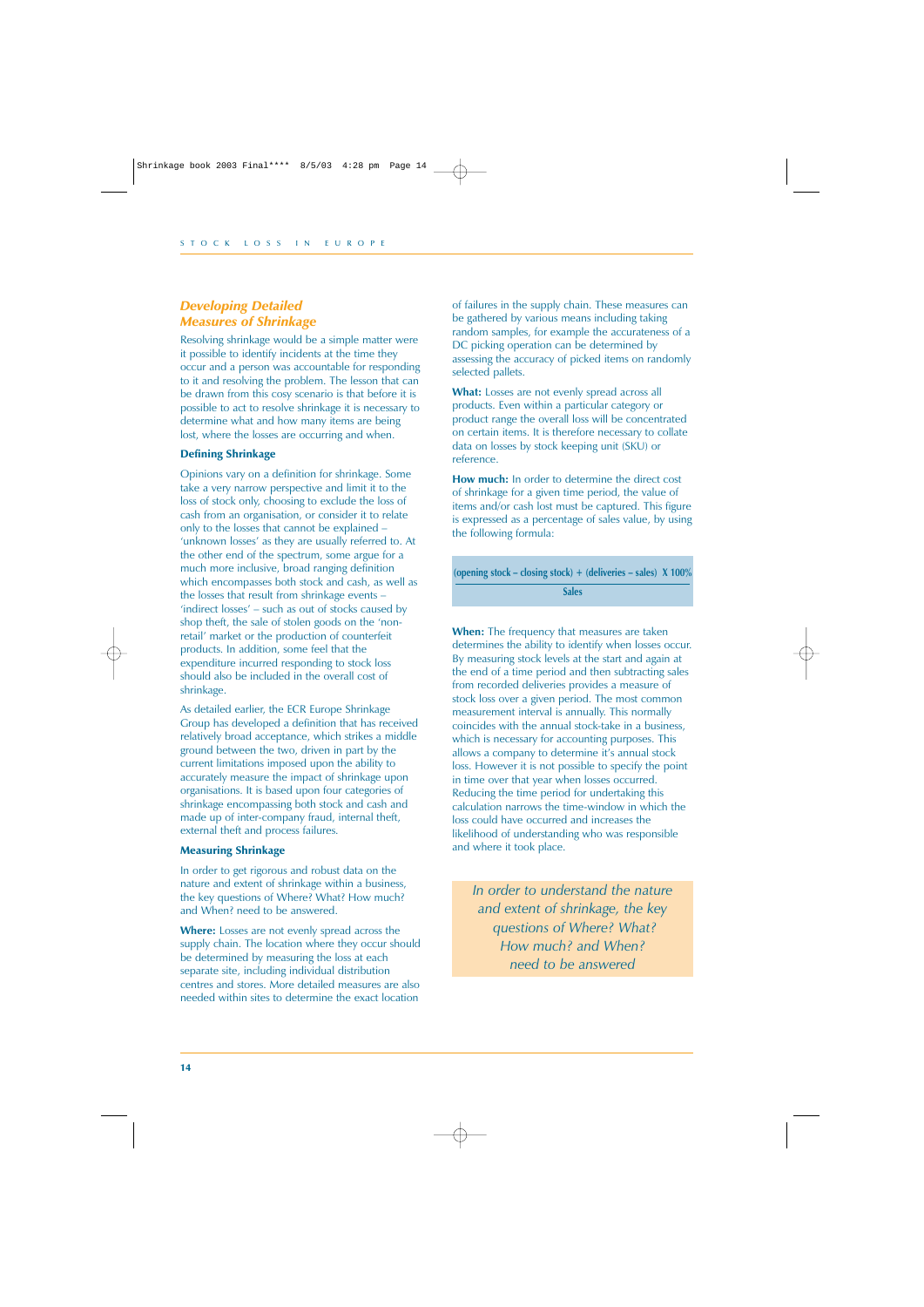#### **CASE STUDY EXAMPLE 1**

In the Sainsbury's BWS Case Study, data was gathered at the following intervals:

- Diageo's DC counts inventory in a storage location the day after it had been moved.
- Allied Domecq's DC 'blind checks' the inventory in a pick location every time product is picked from it.
- Sainsbury's stores count their spirits every morning.

In each of these three operations, information is gathered very frequently. Where losses are found to occur it is therefore possible for the person accountable for stock loss to investigate each incident and act to resolve it.

#### Methods for Data Analysis

Having gathered the stock loss data it is necessary to determine the causes of losses in order to take action to reduce future problems. Not all causes of stock loss are easy to determine. Many occur intermittently and prove difficult to uncover. Thorough research of the causes of loss often requires the in-depth analysis of a large amount of data. This may need to be collated from a variety of sources and locations over an extended period of time.

The ECR research found that within the FMCG sector, most retailers keep records of inter-company fraud and process failures, but few kept computerised records of internal and external theft, either at a company or store level. Manufacturers were found to keep computerised records of process failures, but few recorded any form of theft on a computerised system. The majority kept either no record whatsoever or only paper files. It is only through the use of computerised databases that trends can be identified and a more informationled strategic approach can be adopted to deal with all the elements that account for shrinkage.

It is clear that the methods used to store and communicate information need to be rigorous, robust and reliable. For example, in order to determine which stores in a retail chain are responsible for a disproportionate amount of loss it is necessary to collect loss metrics in a common way, capture this information electronically and store it centrally.

#### *Implementing Best Practice*

At the heart of any corporate policy is the need for a business to make sufficient profit to ensure its survival. Europe's €18 billion stock loss problem presents a substantial opportunity to achieve this most basic of aims. Adopting available best practice has the potential to make a significant contribution to releasing this opportunity for all the sectors' stakeholders including shoppers, retailers and manufacturers.

Lessons learnt from the ECR case studies identify the following practices as ones that help organisations deliver improvements and that appear to have universal applicability in a range of different circumstances:

- Take a collaborative approach to reducing shrinkage.
- Focus effort on Hot Products; Hot Stores; and Hot Spots in the supply chain.
- Capture and share best practice.

#### Take a Collaborative Approach to Reducing Shrinkage

At the core of the ECR movement is the advancement of robust management methods in retailing. In loss prevention this means informationled decision making in collaboration with supply chain partners. Operationalising this approach requires the systematic investigation of the root causes of shrinkage. Undertaking this along the supply chain brings a holistic approach to the problem. A prerequisite for success is to have a commitment to collaboration between manufacturers, logistics service providers and retailers along the supply chain. Therefore companies should seek to drive the delivery of these benefits on two fronts:

- Throughout their organisation.
- Across the supply chain.

Collaboration within a company provides the means to resolve problems beyond the scope of individual functions to solve.

*Methods used to store and communicate information need to be rigorous, robust and reliable*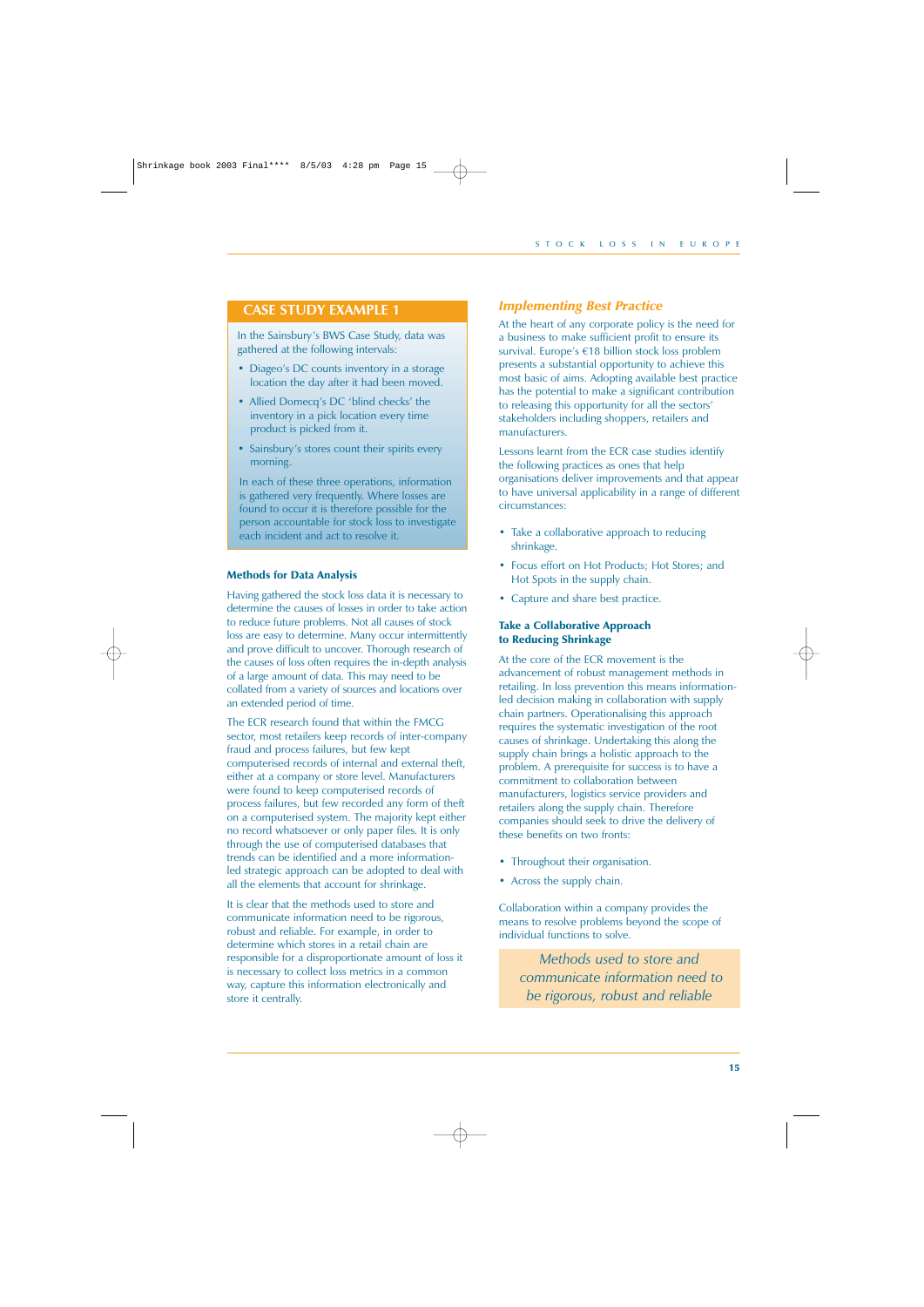Collaboration is therefore necessary between departments, such as operations, buying, logistics, marketing, IT, security and finance.

Likewise, collaboration between companies resolves problems that are beyond the scope of separate companies to solve. Inter-company collaboration within the ECR movement traditionally involves vertical supply chain partners working together, i.e. customers and suppliers. As the ECR shrinkage case studies show collaboration should extend to include logistics service providers as well. Collaboration can also be amongst competing organisations, for example where they work within the remit of a trade body to resolve common issues.

The results of this work will be to:

- Design loss prevention solutions into the fabric of processes and facilities.
- Ensure that these solutions effectively contribute to total supply chain efficiency, instead of solving a problem at only one end of the chain.
- Implement simpler and cheaper controls to minimise loss.

*Reducing stock loss presents a substantial opportunity for performance improvement throughout the supply chain*

#### Focus Effort on Hot Products, Hot Stores and Hot Spots in the Supply Chain

Manufacturing, distribution sites and retail outlets contain a wide range of product items. Rather than investigating all the different items it is appropriate in the initial cycle of analysis to focus on 'Hot Products'. Following the path of these few 'risky' products through the supply chain can help to illustrate the general features of the process and the associated problems. 'Hot products' is a concept that many retailers and manufacturers are intuitively familiar with, and generally refers to those products most attractive to thieves. If retailers and manufacturers were to gain a better idea of what makes a product 'hot', then this could, by reducing the levels of the theft element within stock loss, help dramatically to reduce levels of shrinkage within the whole supply chain.

#### **CASE STUDY EXAMPLE 2**

Analysis undertaken on the Sainsbury's case study clearly revealed the distinctive profile of losses concentrating on particular products. Efforts were then directed onto the small number of Hot Products in order to maximise the effectiveness of the investigation.



In categories suffering relatively little theft it is also possible to isolate a small number of items that account for a disproportionately high level of loss. This is true in bakeries for instance, where some items are particularly susceptible to damage as well as cooked meats where demand for particular items is volatile and therefore cause problems with stock going out of date.

The concept of Hot Stores mirrors that of Hot Products – within a retailers' estate the level of shrinkage is rarely evenly spread. Research commissioned by ECR has found that losses concentrate in a small number of stores that suffer a disproportionately high level of shrinkage. This phenomenon is illustrated in Figure 10, which shows the distribution of losses for a sample of European retailers.

*Hot products is a concept that many retailers and manufacturers are intuitively familiar with – it is those products most vulnerable to loss*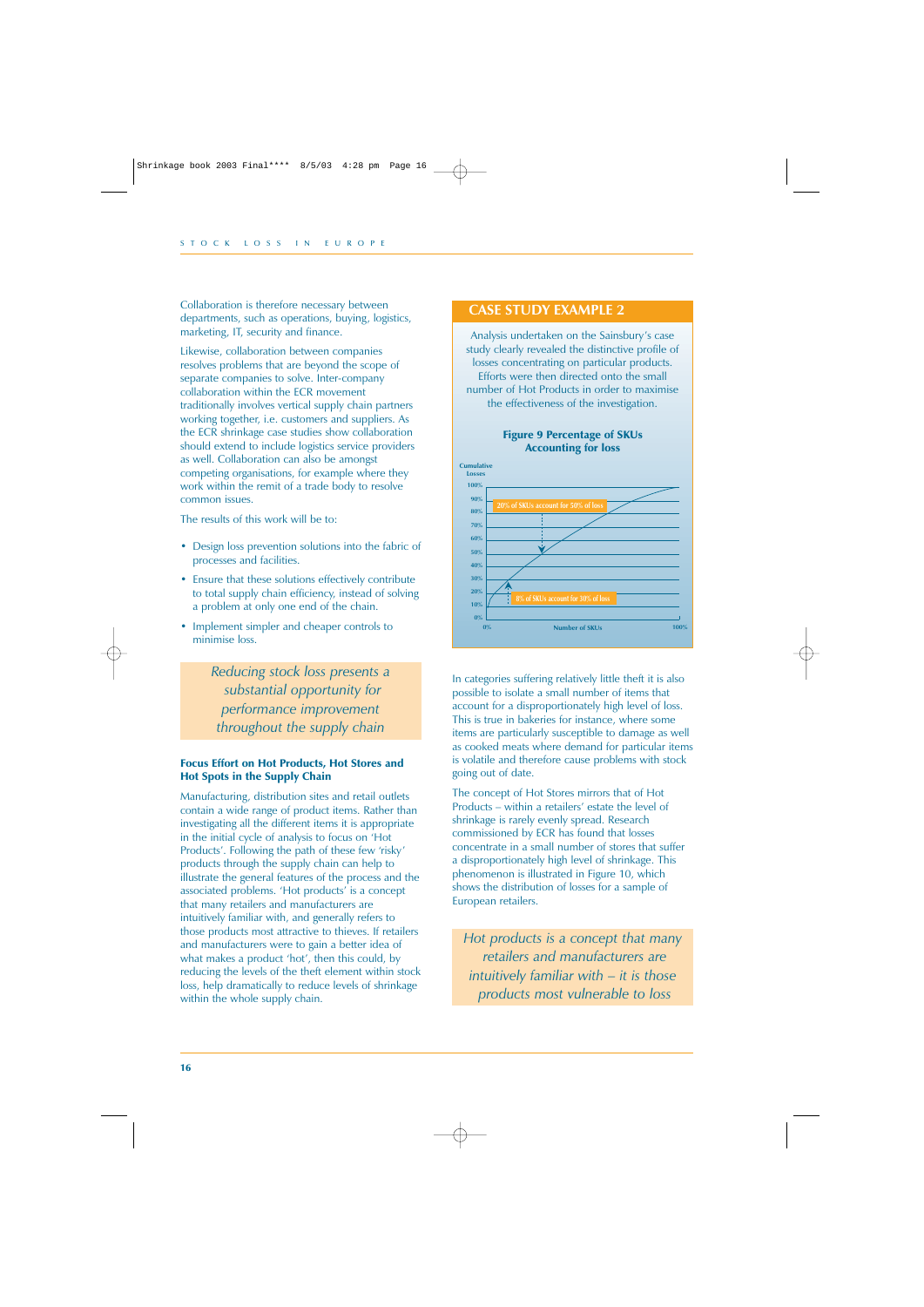#### Figure 10. Distribution of Shrinkage as a Percentage of Turnover for Retail Stores



In this example, the average rate of shrinkage is 1.75%. The Hot Stores are those to the right of the graph, with shrinkage levels considerably higher than the average. The objective of any business is to not only move the average figure further to the left of the graph, but to also reduce the number of stores generating rates of shrinkage above and below the average.

The social geography of a store's location is likely to be a significant factor that affects the level of shrinkage. However, other factors are at least as important, for example, the competence of the store manager.

*'Good stock loss results follow good managers' John Purnell, Director of Group Loss Prevention and Security at Tesco* 

Applying management attention to the disproportionately high level of shrinkage in Hot Stores by bringing their processes and procedures under control is likely to deliver significant benefits. Combining this focus on Hot Stores with a focus on Hot Products can help to maximise the return from investing in a shrinkage reduction project.

Hot Spots in supply chains are the steps where process robustness is at its poorest. Not only do losses occur by accident at Hot Spots but also the lack of control allows malicious loss to occur without detection or sanction. Identification of Hot Spots is achieved by undertaking a thorough risk assessment of the supply chain, paying particular attention to where product ownership transfers between internal functions and between organisations.

#### Capture and Share Best Practice

Practices implemented and used to address shrinkage should be assessed to determine their effectiveness. This can take a number of forms, with the most robust being to determine the impact of a practice on the metrics described previously. Where something is found to be effective, learning points should be distilled and then disseminated across the organisation. This is particularly true when assessing pilot projects in order to transfer the learning points across a wider geographic area or to other products. In the case of a retailer, best practices can be applied across the estate and to a range of suppliers. For manufacturers this roll out could be extended to other lines in their product range and the implementation of best practice across other retail accounts in other countries.

#### *Deploying Policy in a Structured Way*

More remarkable than the amount being lost by the FMCG industry each year is the fact that this situation has been allowed to continue unchallenged for so long. Shrinkage has been a significant blight on the FMCG industry throughout modern times and little has changed in recent years.

#### **CASE STUDY EXAMPLE 3**

Whilst today's losses are a significant drain on profits, the key issue is the failure of current approaches in stemming this loss, a point well made by Allan Cheesman at Sainsbury's:

#### 'Stock loss has been a 'cause célèbre' for over twenty-five years.'

Allan Cheesman, Head of Beers, Wines and Spirits, J. Sainsbury's PLC

The resilience of shrinkage to existing methods should therefore come as no surprise. The reason being the poor quality of the approach used to tackle the issue.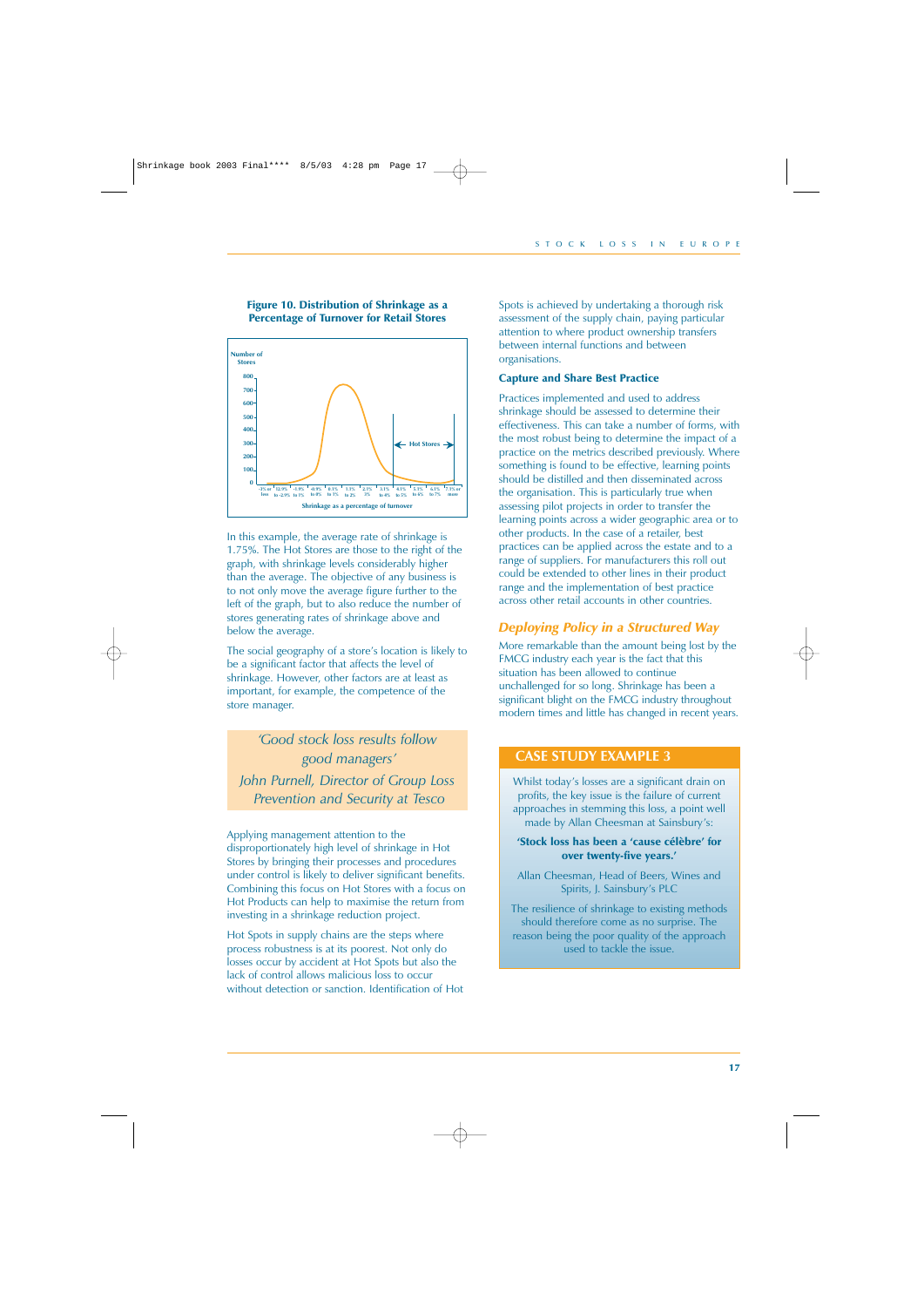The ECR Shrinkage Reduction Road Map provides a structured approach to collaborating with supply chain partners on loss reduction projects. The principle advantage of the Road Map is the focus it provides. This allows significant improvements to be delivered, as demonstrated in the case studies that accompany this Blue Book.

The Road Map is capable of delivering results in compressed timeframes (often as little as a few weeks), even when deployed by teams of people who are not improvement 'experts'. These impressive results are achieved by incorporating a series of simple, effective tools within a structured series of steps that the team can put to work quickly and easily.

*The ECR Road Map provides a structured approach to collaborating with supply chain partners – it is capable of delivering results in compressed timeframes using a series of simple and effective tools*

#### *Recognise Need for Ongoing Improvement*

Key to successful integration of shrinkage reduction into corporate policy is to ensure that: gains identified by the deployment of the Road Map are sustained; best practice is propagated; and further improvement sought on an ongoing basis.

Making significant inroads into the opportunity to deliver better service to shoppers and streamline operations requires time and effort. Hence improvement projects need to be undertaken on an ongoing basis. Such projects involve a combination of:

- 'Holding the gains,' i.e. maintaining benefits by ensuring compliance to procedures and practices designed to prevent loss.
- 'More of the same' i.e. disseminating best practices identified by project teams.
- 'Innovate and adapt' i.e. respond to new threats and opportunities.

The learning gained through undertaking ongoing improvement efforts provides an important input to policy development, and highlights the need to develop the corporate policy itself over time. For example the underlying causes of shrinkage are dynamic, which means that the metrics used to track it may need to change over time in line with prevailing threats and opportunities.

To help organisations review and develop their overall approach to stock loss reduction Table 3 provides a benchmarking tool to gauge the adoption of practices. This 'look in the mirror' is an important step in recognising how the overall shrinkage policy compares against best practice, as well as identifying the gaps between what is presently done and what needs to be achieved in the future.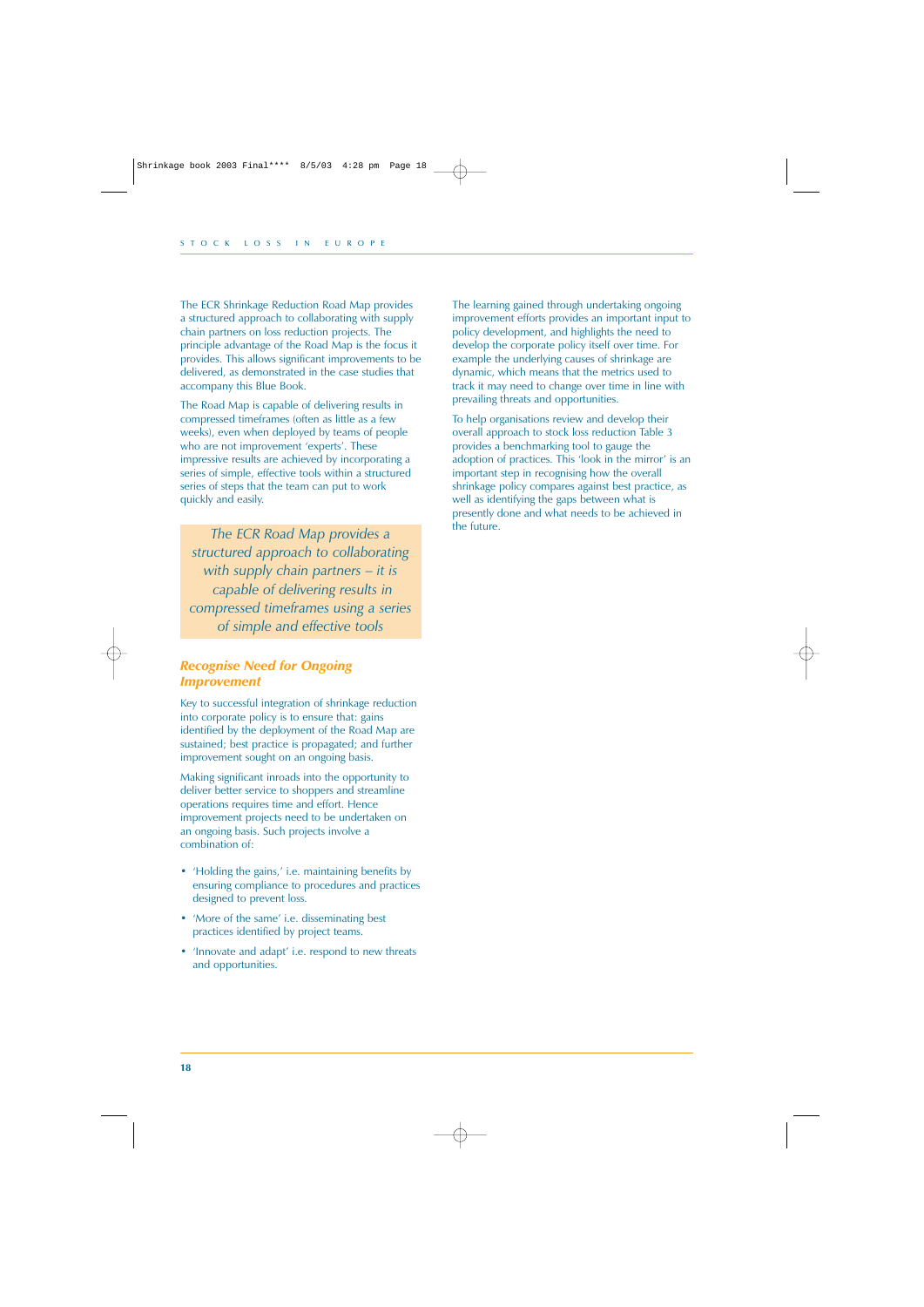| <b>Rating</b><br>Category                            | Ad hoc                                                                         | <b>First Steps</b>                                                                                                                          | <b>Systematic Practices</b>                                                                                                           | <b>Strategic Policy</b><br><b>Deployment</b>                                                                                                                  |
|------------------------------------------------------|--------------------------------------------------------------------------------|---------------------------------------------------------------------------------------------------------------------------------------------|---------------------------------------------------------------------------------------------------------------------------------------|---------------------------------------------------------------------------------------------------------------------------------------------------------------|
| <b>Shrinkage</b><br>and corporate<br>objectives      | Shrinkage not actioned.                                                        | Isolated response to<br>extraordinary issues. No link<br>to corporate objectives.                                                           | Shrinkage reduction used to<br>control overall operational<br>cost.                                                                   | Shrinkage reduction policy<br>co-ordinated with supply<br>chain partners and<br>embedded in corporate<br>policy.                                              |
| <b>Accountability</b>                                | Nobody is accountable for<br>shrinkage.                                        | Board sees stock loss as a<br>'cost of doing business'.<br>Exceptional events owned<br>by security dept.                                    | Specialist security/loss<br>prevention and audit<br>departments own the issue<br>but not accountable to<br>Board.                     | Board reviews stock loss<br>quarterly. Head of stock<br>loss reports to Board.<br>Stock loss measured at all<br>relevant locations and<br>reported quarterly. |
| <b>Responsibility</b>                                | Shrinkage not seen as a<br>priority therefore nobody is<br>responsible for it. | Shrinkage seen as a security<br>issue.<br>Specialist security/loss<br>prevention and audit<br>departments responsible for<br>taking action. | Shrinkage viewed in broad<br>terms, not just as a theft<br>issue. Responsibility for<br>shrinkage devolved to<br>operations managers. | All departments have stock<br>loss responsibilities and are<br>measured against their<br>targets as frequently as<br>sales.                                   |
| <b>Measuring</b><br>shrinkage                        | Annual inventory counts<br>undertaken.                                         | Annual inventory counts<br>undertaken and compiled<br>centrally.                                                                            | Annual inventory counts per<br>SKU.                                                                                                   | Inventory counts per SKU,<br>per site several times a year.                                                                                                   |
|                                                      | Stock loss data recorded at<br>store/department level only.                    | Data available for some<br>categories of stock loss,<br>e.g. process failures.                                                              | Supplementary checks on<br>'at risk products'.                                                                                        | Frequent counts for Hot<br>Products.                                                                                                                          |
|                                                      | Not available electronically.                                                  | Only process failure data<br>stored electronicly.                                                                                           | Computerised records of<br>most stock loss collated<br>centrally.                                                                     | All data recorded in<br>electronic format.                                                                                                                    |
|                                                      | No analysis performed on<br>stock loss.                                        | Emphasis on summarising<br>inventory counts and<br>process failure data.                                                                    | Regular analysis of most<br>types of stock loss including<br>company-wide and store-<br>specific profiles over time.                  | Regular data mining.<br>Analysis tools used to<br>identify patterns and reports<br>on stock loss issued as<br>frequently as sales reports.                    |
| <b>Best practice:</b><br><b>Collaboration</b>        | None.                                                                          | Some co-operation between<br>security/loss prevention and<br>audit departments and store<br>staff.                                          | Security/loss prevention and<br>audit departments liase with<br>other parts of organisation<br>occasionally.                          | Regular cross-functional<br>dialogue to design out stock<br>loss throughout the supply<br>chain.                                                              |
|                                                      |                                                                                | Occasional pilot projects.                                                                                                                  | Work with supply chain<br>partners.                                                                                                   | External collaboration with<br>supply chain partners plus<br>other groups such as trade<br>bodies, academics and police.                                      |
| <b>Best practice:</b><br><b>Capture</b><br>and share | Not done – considered too<br>difficult or unnecessary.                         | Occasional or one-off<br>reviews of project results.                                                                                        | Regular, internal evaluation<br>of project findings.                                                                                  | On-going evaluation of<br>projects involving all supply<br>chain partners.                                                                                    |
| <b>learning</b>                                      |                                                                                |                                                                                                                                             | Project reports written.                                                                                                              | Systematic capture and<br>dissemination of learning.                                                                                                          |
| <b>Stuctured</b><br><i>improvement</i><br>approach   | None.                                                                          | Pilot projects guided by<br>intuition.                                                                                                      | Projects use a structured<br>approach to resolve specific<br>problems.                                                                | Corporate policy directs<br>regular inter-organisational<br>projects.                                                                                         |
|                                                      |                                                                                |                                                                                                                                             |                                                                                                                                       | Interventions guided by<br>experimental design<br>methods.                                                                                                    |

#### Table 3 Stages in the Development of a Shrinkage Reduction Policy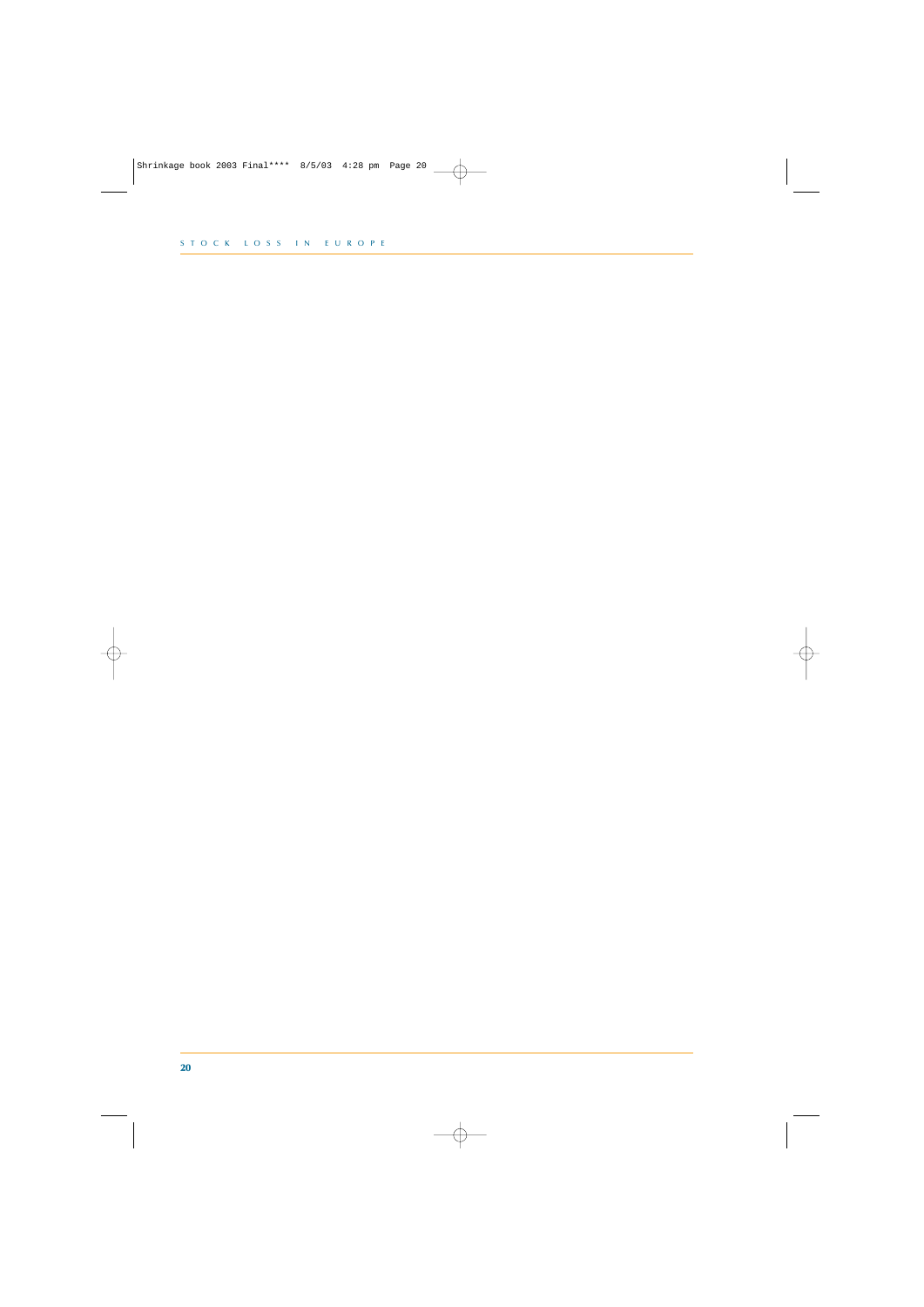The Shrinkage Reduction Road Map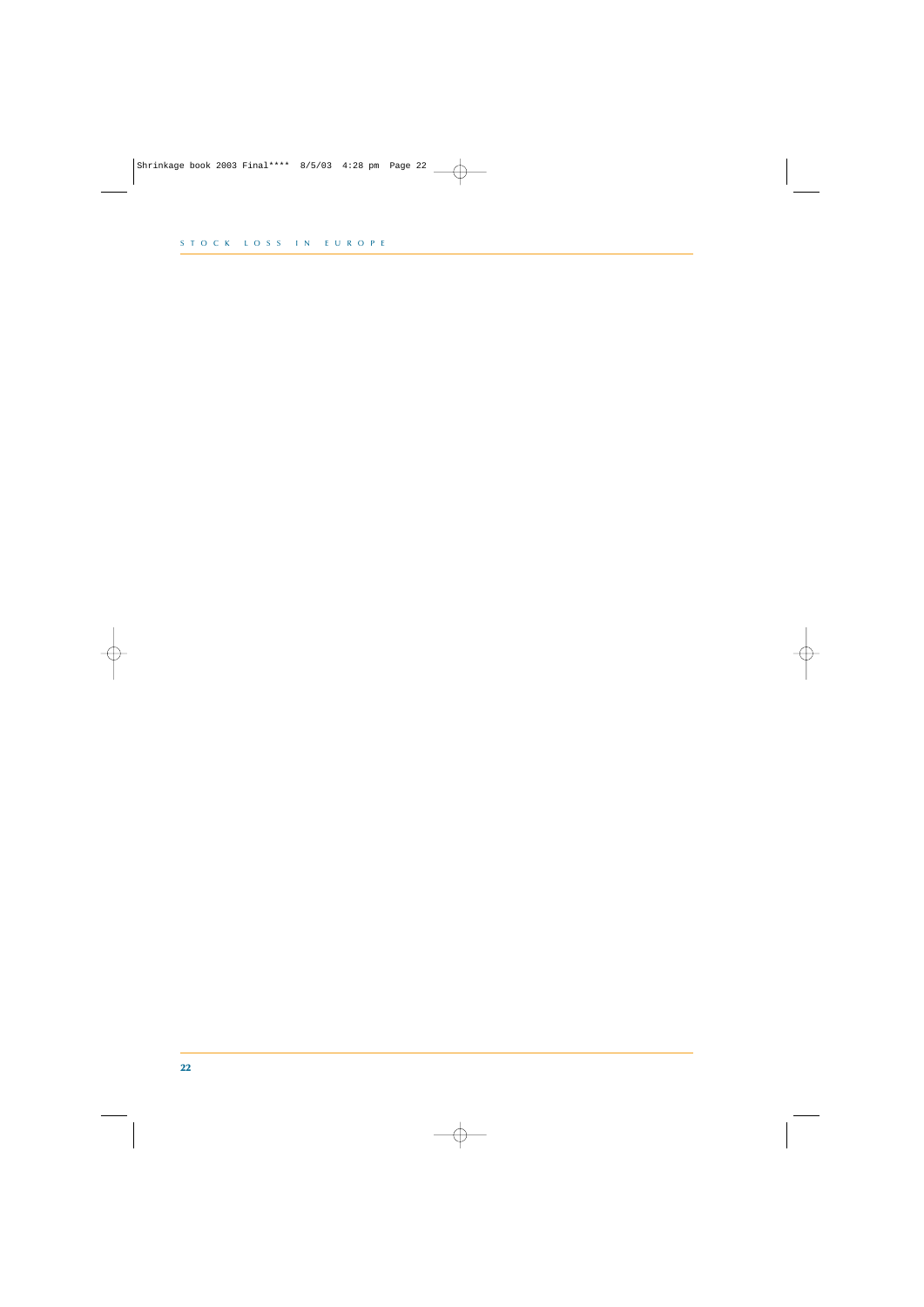## The Shrinkage Reduction Road Map

At the heart of every corporate policy lies a framework for improvement. The ECR Europe Shrinkage Reduction Road Map, 'The Road Map' acts like a manual, describing the overall activities that need to be undertaken in order to develop projects to reduce stock loss. It also provides an objective 'common language' to help communication between the various partners that come together as a team to mutually resolve shrinkage.

The Road Map consists of a general approach made up of the steps that need to be followed, together with techniques and tools to help undertake each phase and to deal with problems that may be encountered. The general approach that forms the heart of the guide is shown in Figure 11. This structure is systematic and provides the means for planning and undertaking stock loss reduction projects while guiding users to embrace the need for continuous improvement.

Stock loss reduction involves problem diagnosis and solution implementation. The essence of the guide is that through well-planned investigation, pressing needs are identified. These are followed by smallscale experiments that explore the stock loss problem, identify likely causes and develop appropriate solutions. Undertaking trials can then assess the effectiveness of solutions. Where a solution is found to be successful it can be incorporated in the company shrinkage policy

enabling its dissemination and the standardisation of best practice.

Given the uniqueness of each business environment where stock loss occurs, a single, 'right' strategy for reducing stock loss does not exist. Whilst this guide provides a basic structure for practitioners, the approach needs to be tailored to match prevailing circumstances in order for it to be effective. Knowing the scope for variation, what does and does not work and the reasons why comes with learning through experience. It is important to recognise that reducing stock loss is a long-term and on-going learning process. Therefore, success comes from using the systematic approach to building the capability to identify and understand the causes of shrinkage and reinforce practices that reduce loss.

The approach described in this guide provides a means for involving all company employees in stock loss reduction. Widespread involvement provides knowledge of current practices, such as stock control, and helps build commitment that allow changes to be implemented. This involvement stretches from the analysis of the current supply chain and its performance through to process redesign, implementation and review.

To help undertake the steps of the general approach, a number of techniques and tools are provided many with supporting documentation contained in the accompanying CD. These techniques and tools have been chosen to aid communication and understanding. This list is not comprehensive and practitioners should introduce their own tools where they find them to be more useful.



#### Figure 11. The ECR Shrinkage Reduction Road Map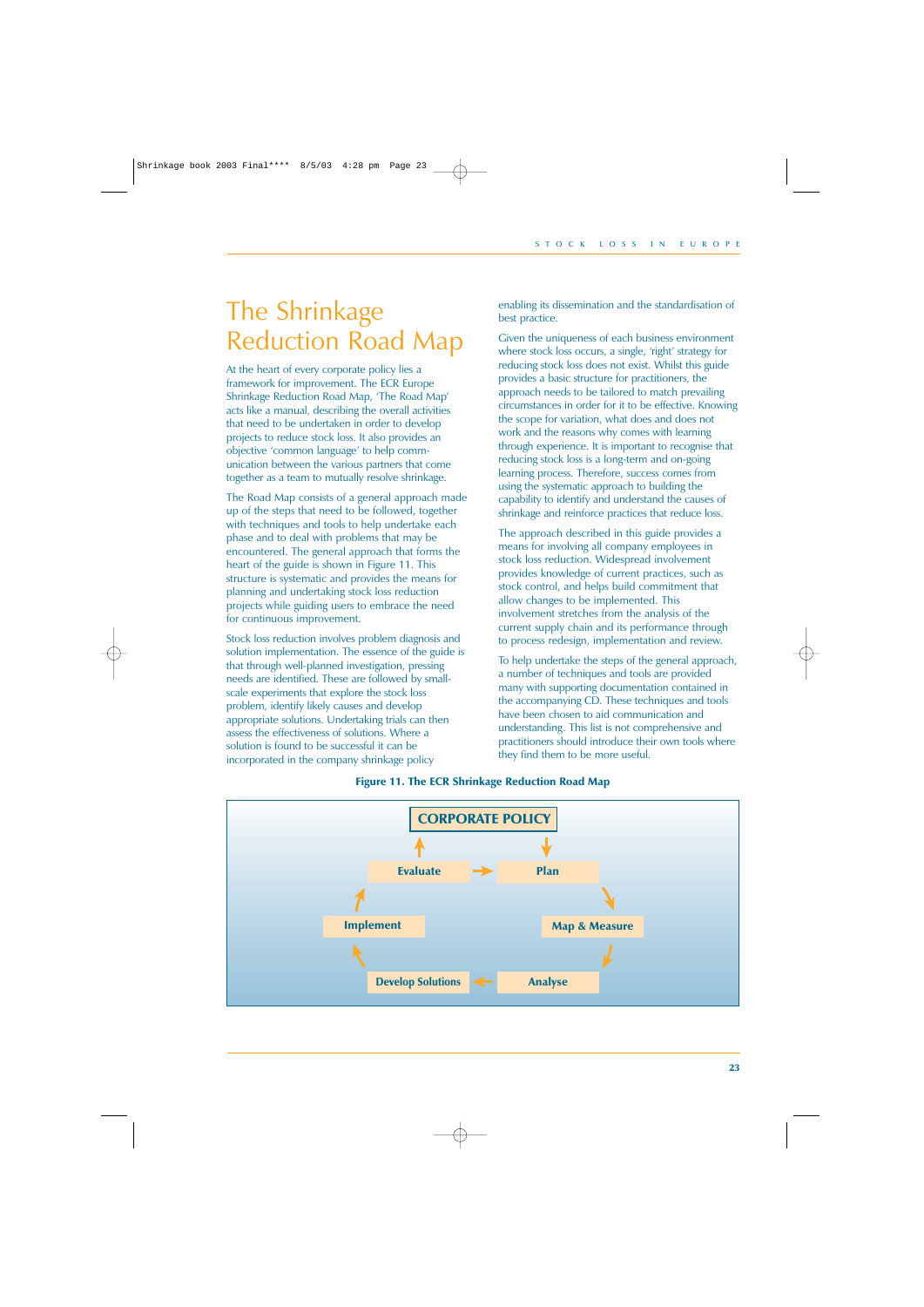#### **Step 1: Develop a Project Plan**

#### *Objectives*

- Set a systematic approach to the project
- Identify and assemble project resources
- Undertake a stakeholder analysis
- Set project goals

#### *Set a Systematic Approach to the Project*

Current efforts to contain and reduce stock loss are at best piece-meal, with few companies even operating an organisation-wide approach to resolving the problem. Companies need to recognise that traditional approaches, such as only tasking security, audit or health and safety departments with the challenge, are not effectual in tackling stock loss. Instead, companies need to change their approach to resolving stock loss and make use of a wider range of people. In changing their approach, companies need to choose one that is both systematic and holistic. A holistic approach requires involvement from stakeholders across a company and throughout the supply chain. Only through such collaboration can an effective strategy be developed for tackling shrinkage.



#### *Identify and Assemble Project Resources*

Effective stock loss reduction requires companies to be holistic by identifying, across the supply chain, where problems occur and can best be resolved. Such work requires collaboration along supply chains between suppliers, distributors and retailers as well as across the FMCG sector as a whole. Only when internal and external problems are considered together can comprehensive analysis be undertaken to deliver early, tangible results.

#### *Undertake a Stakeholder Analysis*

Having established the case for addressing the supply chain as a whole, the first step is to identify the key stakeholders in the supply chain. It is rare that any improvement project can be undertaken

| <b>CASE STUDY EXAMPLE 4</b><br><b>Stakeholder Analysis Table</b> |                                              |                                        |                                       |      |                         |                                            |                         |                   |  |
|------------------------------------------------------------------|----------------------------------------------|----------------------------------------|---------------------------------------|------|-------------------------|--------------------------------------------|-------------------------|-------------------|--|
| <b>Who</b><br><b>Will be</b>                                     | <b>Perceived</b>                             | <b>Changes</b><br><b>Needed</b>        | <b>Perceived</b>                      |      |                         | <b>Commitment (Current &amp; Required)</b> |                         |                   |  |
| Affected?                                                        | <b>Benefits</b><br>(Disbenefits)             |                                        | <b>Resistance</b>                     | Anti | None                    | Allow it<br>to happen                      | Help it<br>happen       | Make it<br>happen |  |
| <b>Shoppers</b>                                                  | • Better choice.<br>• Lower price.           | None.                                  | None.                                 |      |                         |                                            |                         |                   |  |
| <b>Store</b><br><b>Managers</b>                                  | • Reduced losses.<br>• (Need to control      | Skills in process<br>control.          | <b>Reluctant to</b><br>change. Stores |      |                         | Action required?                           |                         |                   |  |
|                                                                  | deliveries.)                                 | Commitment to<br>new procedures.       | already too busy.                     |      |                         |                                            |                         | $\mathsf{R}$      |  |
| Sales &<br><b>Marketing</b>                                      | • Improved<br>customer service.              | New incentives to<br>get Sales Reps to | <b>Reluctance to</b><br>change Reps.  |      |                         |                                            | <b>Action required?</b> | $\mathsf{R}$      |  |
| <b>Managers</b>                                                  | <b>Better brand</b><br>image.                | use new approach<br>with customers.    | reward system.                        |      |                         |                                            |                         |                   |  |
| <b>Sales Reps</b>                                                | (Extra work in<br>$\bullet$<br>preparing and | Use new approach<br>and improve        | No time available<br>to use/learn     |      | <b>Action required?</b> |                                            |                         |                   |  |
|                                                                  | running<br>projects.)                        | quality/accuracy<br>of stock counting. | system. Loss of<br>autonomy.          |      |                         |                                            | $\mathsf{R}$            |                   |  |
| Manufacturing/<br><b>Logistics</b>                               | • Less returns.<br>• (Need to control        | Change current<br>practices. Put onus  | Do not trust DC<br>operator accuracy  |      | <b>Action required?</b> |                                            |                         |                   |  |
|                                                                  | processes better.)                           | on operators to get<br>it right.       | in picking and<br>delivery.           |      |                         | R                                          |                         |                   |  |
|                                                                  |                                              |                                        |                                       |      |                         |                                            |                         |                   |  |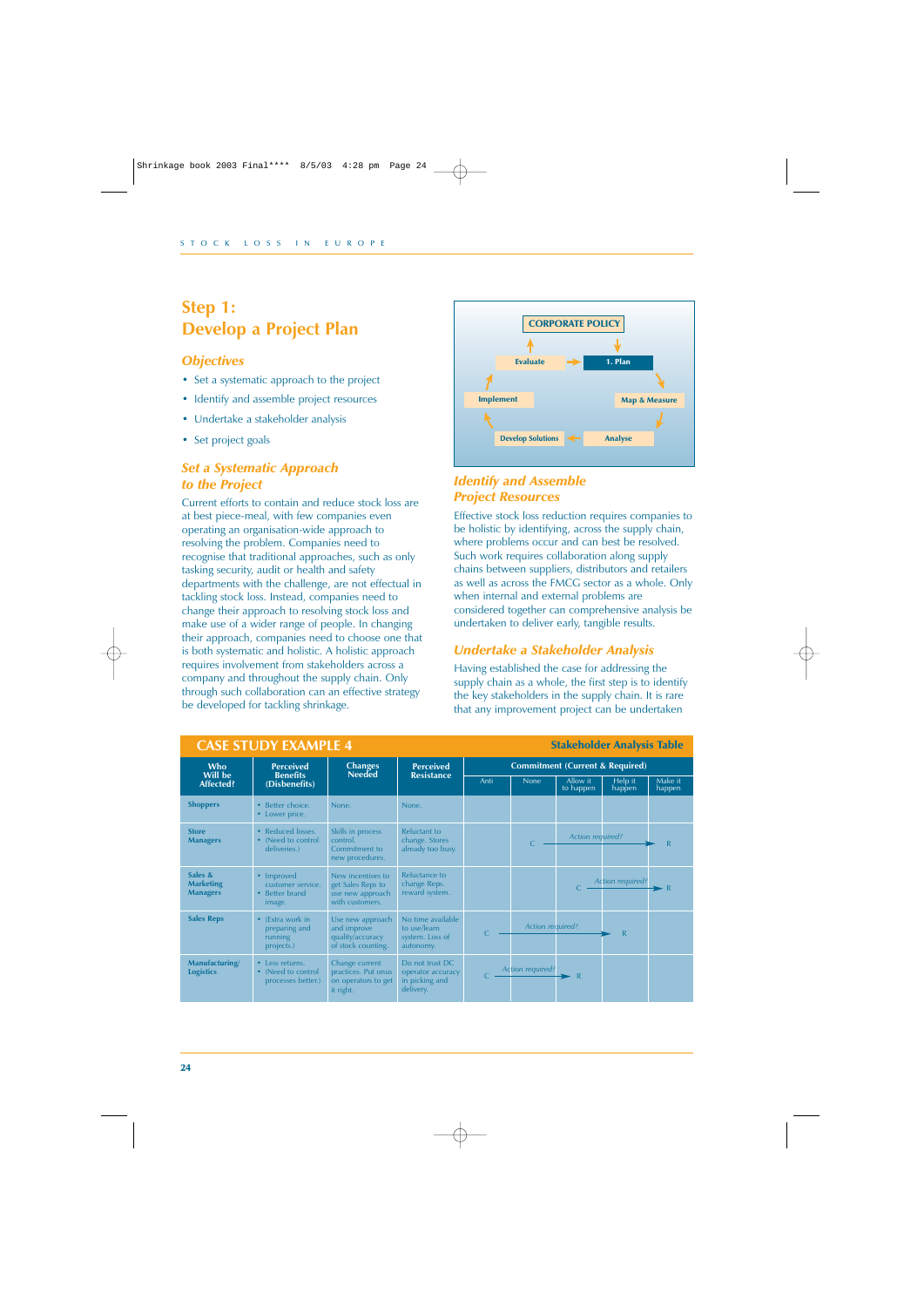without an appreciation of social and cultural organisational dynamics. This is particularly true when seeking to reduce shrinkage as many of the concerns associated with it are 'people' issues.

*A stakeholder analysis identifies the people in an organisation and across the supply chain who will be affected by efforts to reduce shrinkage* 

Case Study Example 4 maps the effects that a loss reduction project will have on the stakeholders across a supply chain. The perception of the benefits and problems of these efforts are captured along with the various perceptions of the changes that will occur and the likely resistance to them. Finally, a judgement of current levels of commitment as well as those required to deliver the project is made. Efforts to resolve gaps between current and required levels of commitment must then be incorporated into the plan by the project team.

The results of the stakeholder analysis provide a valuable insight into which stakeholder groups need to be represented on the project team and where lines of communication need to be established.

In the Tesco – Gillette case study, a stakeholder analysis helped to determine the make up of the project team. The various roles needed within the team are shown in Case Study Example 5, below.

This example shows the cascade of support from the sponsors of the project at director level, to the senior managers that lead the steering group and then to the project team itself. Whilst there are many people associated with the team, the bulk of the work falls to the project managers. These are the people tasked with delivering the project goals.

#### *Set Project Goals*

The final stage in the planning step is to set clear, realistic, attainable goals together with criteria for knowing when they are met. These goals are set by the project team who answer the following questions:

- What is the shrinkage problem?
- Where does the supply chain processes to be improved start and finish?
- What products are included in the investigation?
- What are the goals of the stock loss reduction activity?

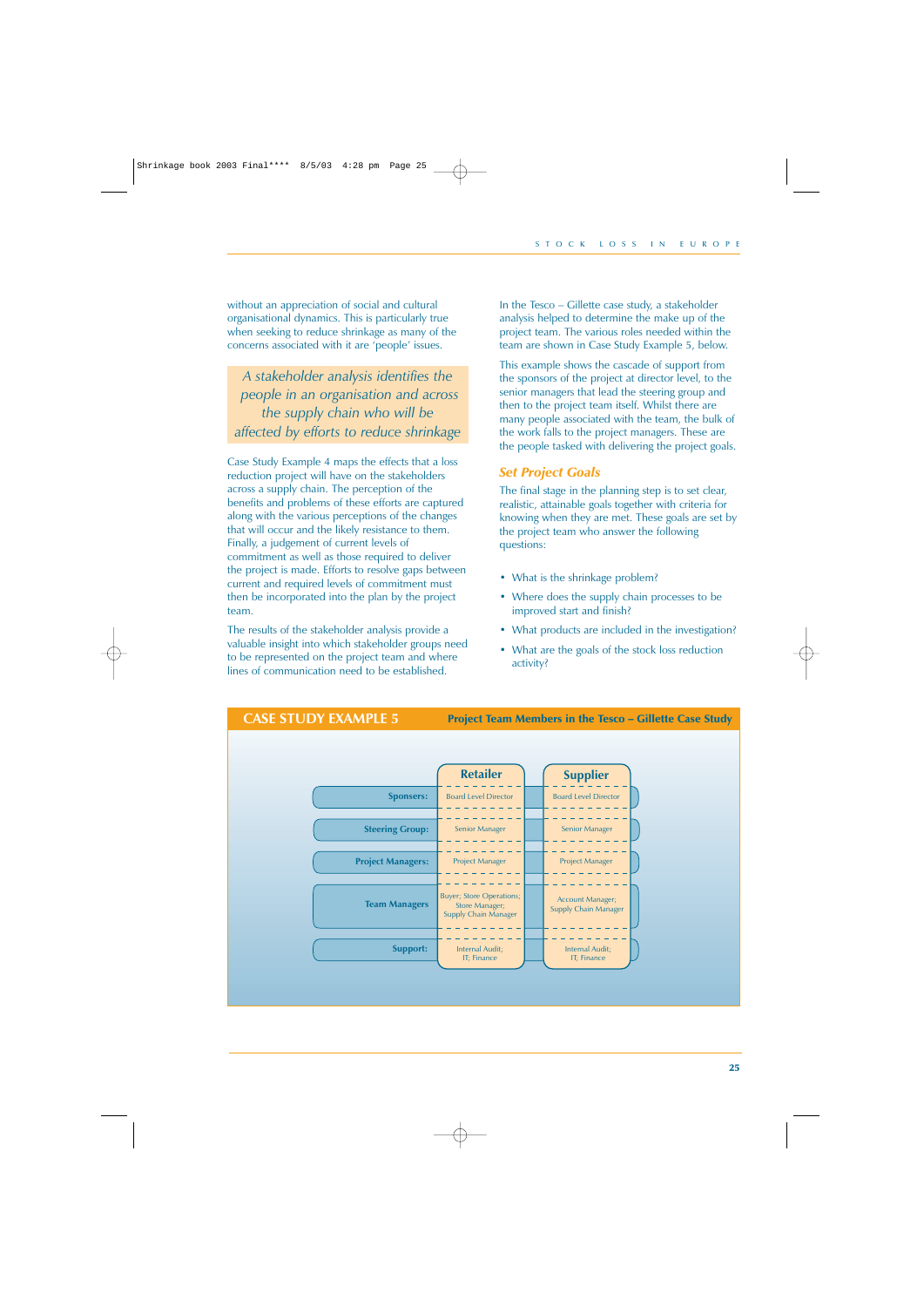- When is the date by which some benefits must be felt?
- What are the constraints to improvement?

The answers to these questions guide the project team's activities towards achieving their goals. Starting the project in this way is especially important in cross-functional projects where the effectiveness and efficiency with which project resources are used dramatically improves with upfront investment in planning.

> *Planning for a project involves setting clear, realistic and attainable goals*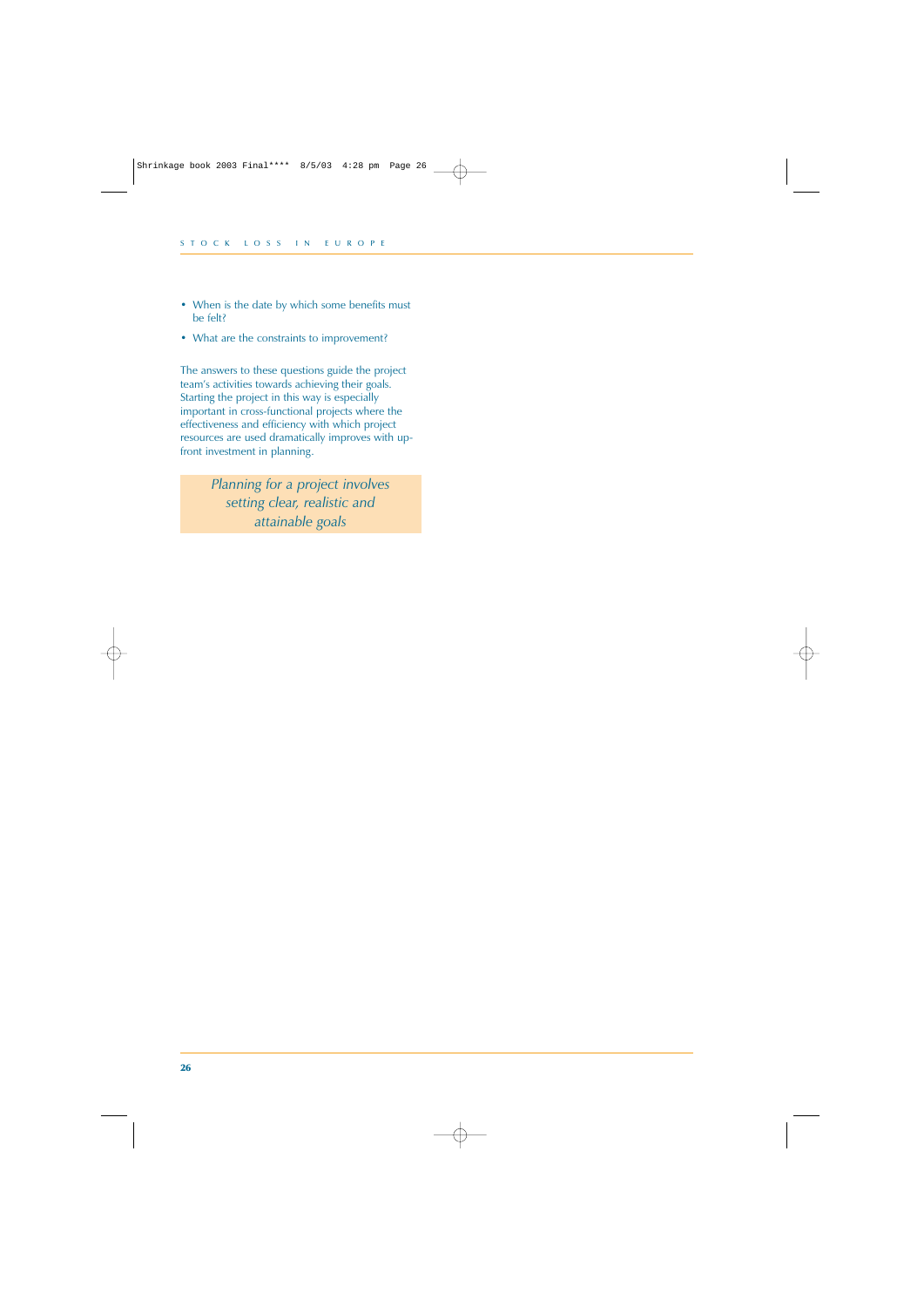#### **Step 2: Map Key Processes & Gather Measures**

#### *Objectives*

- Map key processes
- Gather measures

Reducing stock loss begins with a rigorous diagnosis of the problem. This starts by understanding the nature of the losses and then identifying their causes. Understanding the current operational system and processes is also important in gaining widespread recognition of the problem and establishing the need to change within an organisation. The act of creating a business process model that identifies the source of stock loss can develop the critical momentum required to change existing behaviour.

Security-led approaches to reducing stock loss tend to be based upon better detection of theft. A process-led approach applies process analysis to the stock loss problem and emphasises prevention. Traditional security strategies can therefore be supplemented by better understanding of supply chain processes. Process mapping and measurement provide the mechanisms to do this. Preventing system and procedural errors also removes the opportunities for theft that accompany deficient systems.

#### *Map Key Processes*

Documenting an existing process helps the project team view the various activities that make up a supply chain from a process perspective. Often, existing ways of working have never been described or even viewed as processes. Without the ability to communicate the need for improvement from this perspective, it can be difficult for some people to accept changes to the status quo.

Process mapping is a technique used to: document a business process; focus on the important elements that influence behaviour; and allow the business to be viewed at a glance. Mapping and measuring a process establishes the performance base line that enables the effectiveness of solutions to be measured. An example of a top-level supply chain is depicted in Case Study Example 6. This diagram shows the supply chain from Gillette in the UK to Tesco in Hungary.



Whilst this example gives an understanding of the total supply chain, it provides few details. In order to acquire in-depth information on a process it is necessary to physically follow products as they pass along the supply chain. This involves visiting each site that the products pass through and documenting the steps involved in receiving, storing and dispatching them.



Simple flow-charting techniques are the most appropriate way of documenting the steps of a process. When process mapping for the first time, the simplest and most effective flow-charting technique is to create a Block Flow Diagram. Figure 12 contains a block flow diagram that shows the steps involved in moving products in a retail store from backroom areas to the shelf. Where necessary, each of these process steps can be further analysed to document them to a higher level of detail.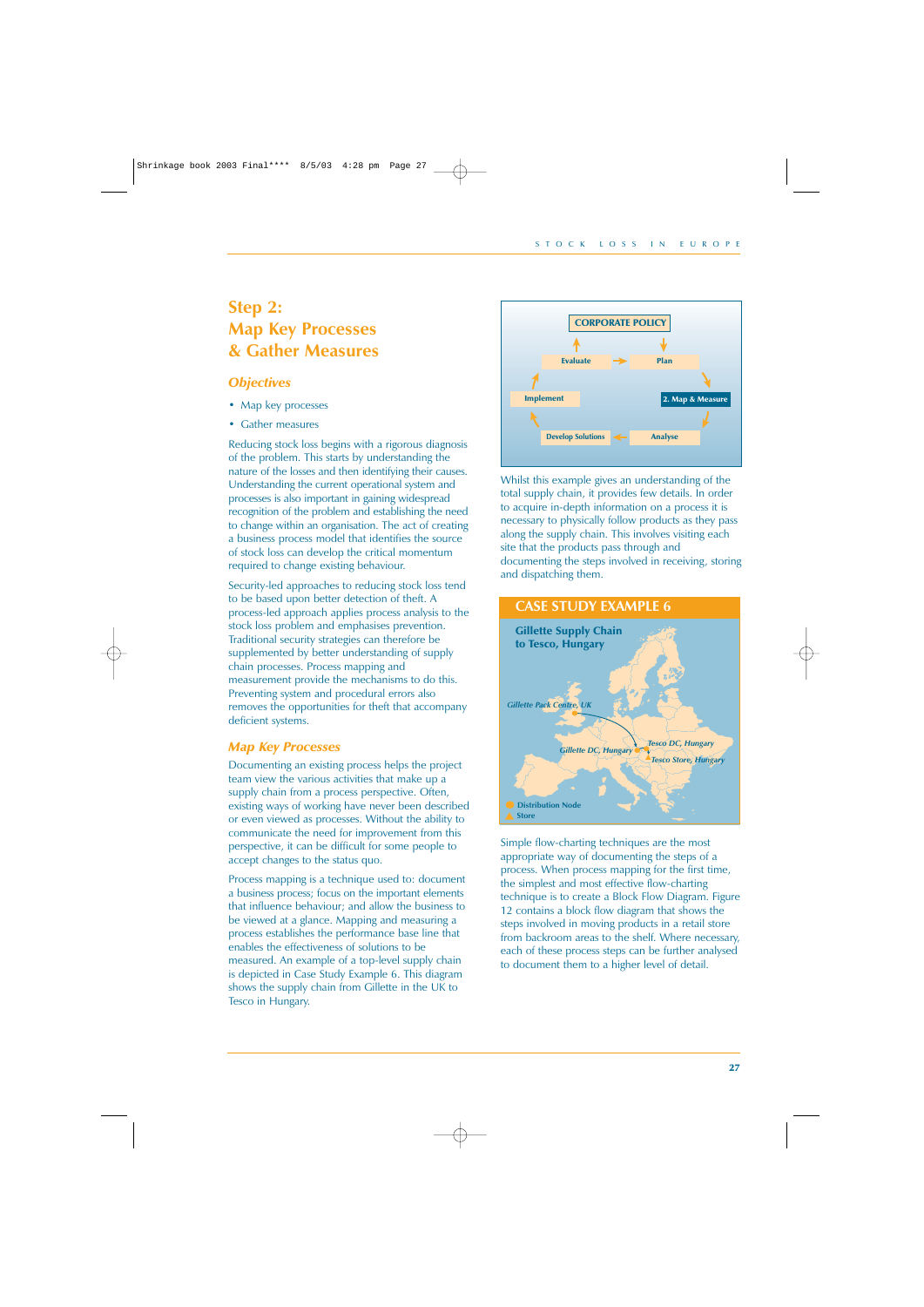Figure 12. Retail Store Shelf Filling Process Flow Chart



There are many different ways that a process can be represented. These alternative methods can provide useful insights, however when communicating the findings of the process mapping exercise it is wise to keep the techniques as simple as possible. Even when the flow chart does not provide a complete or totally accurate model of a process it still has considerable value where it can promote a process-orientated approach to improvements and communicate understanding.

#### *Gather Measures*

Depending upon the current information systems within the company, the project team should employ two approaches to gathering measures to understand the problem they are trying to address. The first is to identify and collate relevant existing data available within the supply chain. The second is to collect new project specific data, which may include both 'hard' data such as statistics on particular incidents and types of loss, and 'soft' data such as interviews with staff or observations collected through site visits (the CD includes example data collection instruments that can be used to help project teams carry out this task).

As discussed earlier, there are a number of measures required to appreciate the Where? What? How much? and When? of stock loss.

From a supply chain perspective, the following basic measures need to be collected:

- The level of loss in deliveries to a site.
- The level of loss from a site.
- The level of stock loss in deliveries from a site.

These measures allow a 'top-level' assessment of the extent and location of stock loss across a supply chain. In addition, it is necessary to collect data on the following factors:

- The type of incident, e.g. damage; out of date; or missing.
- How the incident occurred.
- When it happened.

This allows the nature of the type of stock losses suffered to be better understood. The points in the supply chain where these measures should be taken are shown in Figure 13. Companies need to develop an approach to data gathering that is systematic and part of an on-going process for collecting and collating timely and useful information that describes patterns, trends and information on stock loss throughout the supply chain – from first delivery to final check out.

#### Figure 13. Points of Measurement Across the FMCG Supply Chain

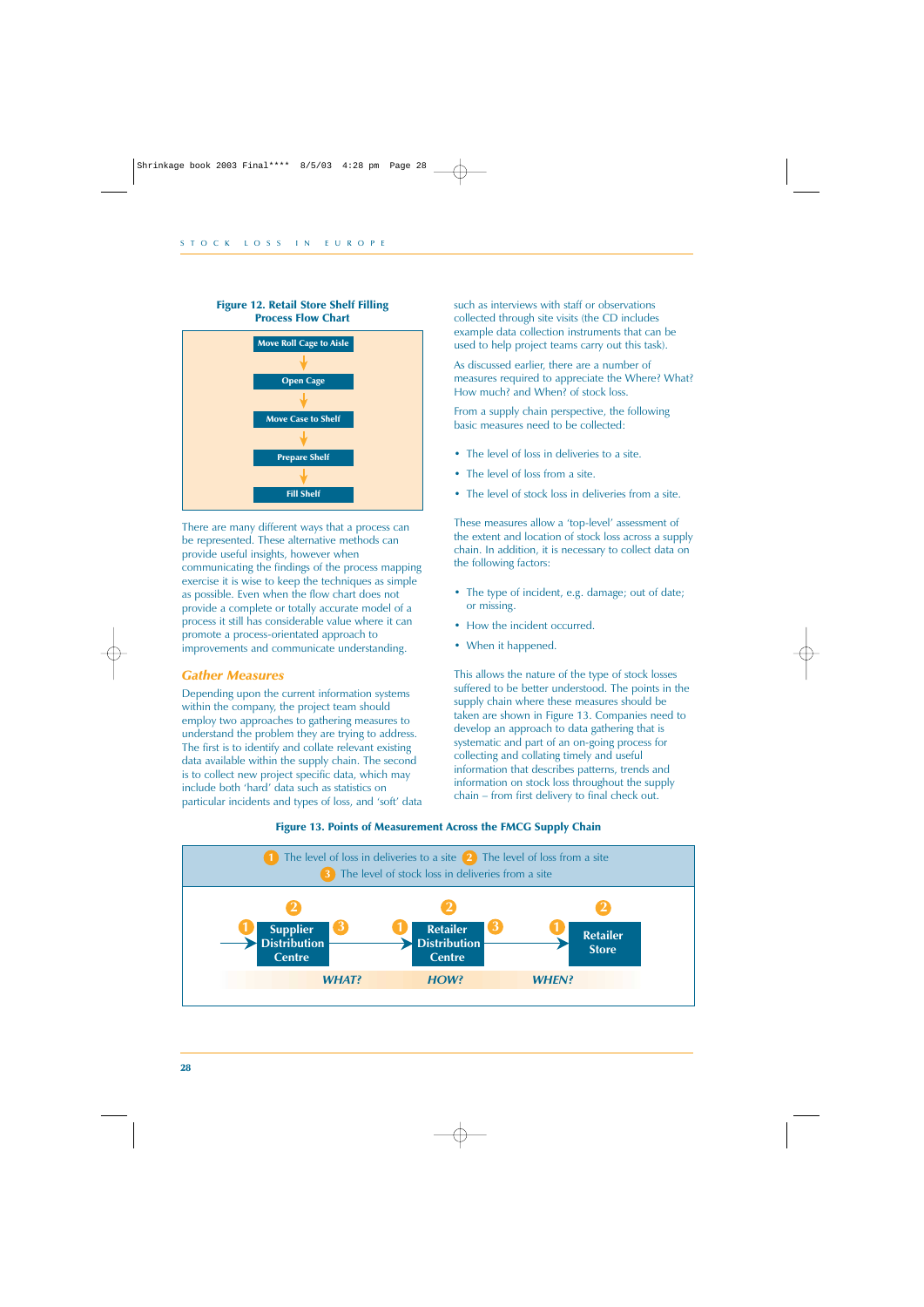#### **Step 3: Analyse Risk and Identify Root Causes**

#### *Objectives*

- Undertake a supply chain risk assessment
- Identify root causes of process failure

The information gathered through the mapping and measuring exercise provides an understanding of the supply chain. In order to make the best use of this information the ECR approach entails conducting a systematic risk analysis of the supply chain, identifying all the potential failures that could occur for each process step. These potential failures are documented and then each one is scored to determine its relative priority. The potential failures with the highest score are the Hot Spots in the supply chain. The Hot Spots are prioritised for further analysis, where their root causes are identified.

#### *Undertake a Supply Chain Risk Assessment*

Supply chains are made up of many individual steps where each step and the handovers between steps are points where failure can occur. At each point there are several different modes (ways) for failure to happen. Failure Mode and Effects Analysis (FMEA) is a technique that helps structure an assessment into the way a process can fail.

Each step in the process is examined and all the different potential failures associated with it are documented. A brainstorming exercise by the project team and specialists from across the supply chain is usually the most effective way of identifying all the failure modes.

*A spreadsheet-based template for conducting the FMEA is provided in the accompanying CD-ROM*

Having identified as many ways as possible that the process can fail, the risk associated with each failure mode is quantified. The scoring of risks considers the following criteria:



- Severity the size of the loss, should a failure occur.
- Occurrence how often the loss occurs.
- Detectability how easy it is to detect loss.

Measuring the effect of a failure in terms of its 'severity' and 'occurrence' comes fairly intuitively to many people. However, the third criterion of 'detectability' is a little more difficult to judge but is as vital as the other two criteria to the risk assessment. The less detectable that a failure mode is, the more of a risk it presents. Undetectable failures cannot be resolved at the time they occur. Often they are detected at a much later time, if at all. The result is that the failure mode remains and the associated stock loss continues. When a thief or fraudster finds that losses are going undetected they are presented with an ideal opportunity to commit crime, which will also go undetected.

In the example below, some of the risks associated with a store delivery are assessed (Table 4).

#### Table 4. Partial FMEA of a Store Delivery Process

|                               |                              |                         | <b>Score</b>            |               |                                                 |
|-------------------------------|------------------------------|-------------------------|-------------------------|---------------|-------------------------------------------------|
| <b>Process Step</b>           | <b>Failure Mode</b>          | Severity                | <b>Occurrence</b>       | Detectability | <b>Risk</b><br><b>Priority</b><br><b>Number</b> |
| <b>Delivery</b><br>to a store | <b>Truck hijacked</b>        | 5                       | $\blacksquare$          | 1             | 5                                               |
|                               | <b>Delay by supplier</b>     | $\overline{\mathbf{4}}$ | $\blacksquare$          | 3             | 12                                              |
|                               | <b>Backdoor</b><br>collusion | 3                       | $\overline{\mathbf{3}}$ | 5             | 45                                              |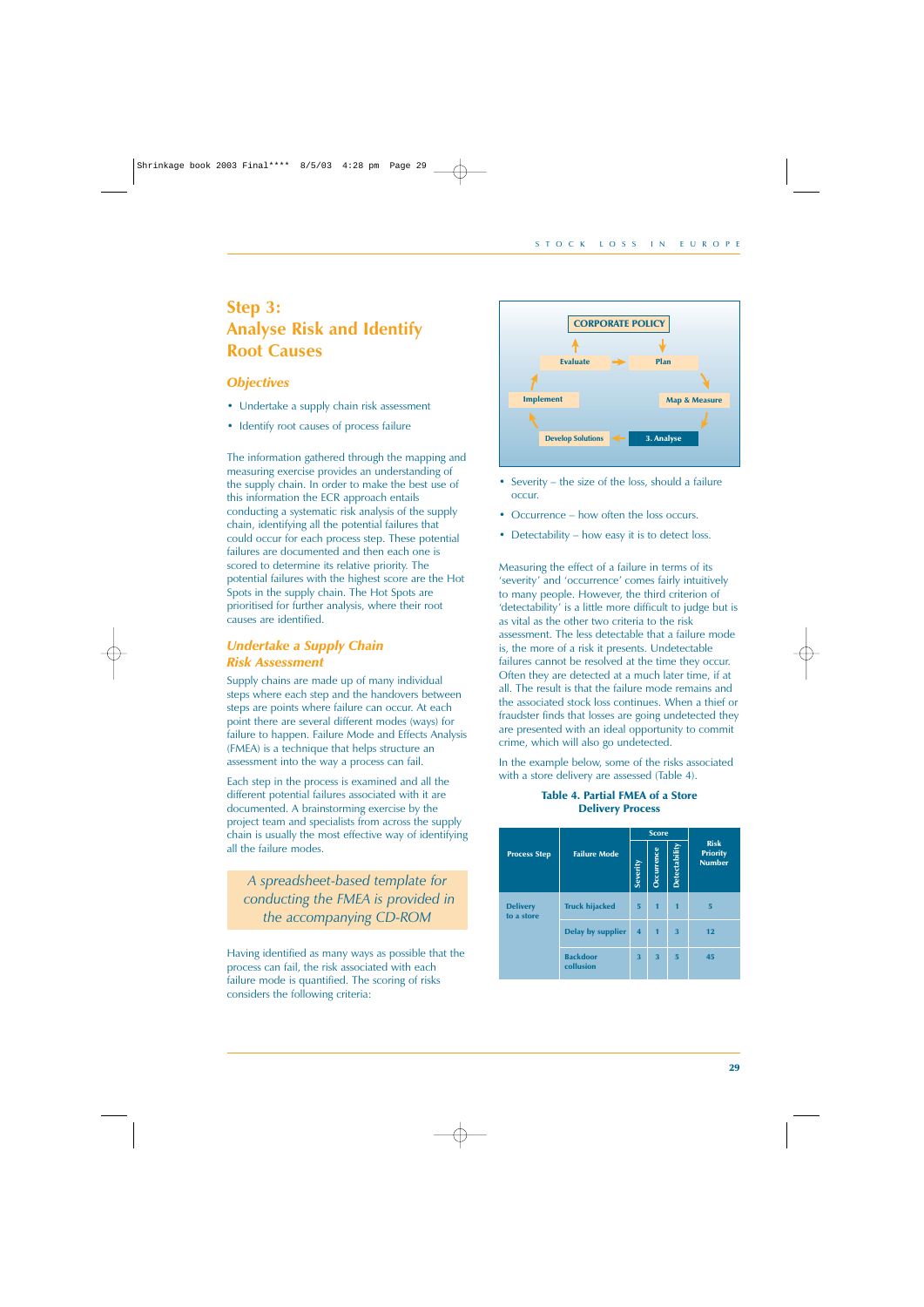In this example, three risks associated with a delivery to a store were identified and then scored against the three risk criteria using a scale of 1 (low) to 5 (high). In this example the truck hijacking was ranked as being the most severe, however it occurred very rarely and was considered as being very detectable. Multiplying the scores together gave this failure mode a relatively low risk priority number. In contrast, backdoor collusion at the store where goods are signed for but not delivered was thought to be moderately severe but occurred fairly often. This problem was also very hard to detect so this failure mode ended up with a relatively high risk priority number.

The highest scores calculated during the risk assessment for the supply chain as a whole reveal the 'Hot Spots'. These Hot Spots are the points in the supply chain that present the greatest risk of loss. They are therefore prioritised for further investigation to determine their root causes. This is undertaken using the two tools of cause and effect analysis and 5-why analysis, described below. The cause and effect and 5-why analysis are repeated for as many Hot Spots that the project team has the time to investigate.

#### *Identify Root Causes of Process Failure*

A range of individual problems, as well as interactions between problems can cause supply chain Hot Spots. In order to reduce losses, a cause and effect analysis is undertaken on each Hot Spot. In keeping with the ECR principle of collaboration,

the cause and effect analysis is once again a team effort. A further brainstorming session allows everyone to contribute their findings, experience and understanding. The key to the analysis is for the project team to repeatedly ask themselves variations around the question; 'How/why/when does process or procedural failure occur at this Hot Spot?' An example of the results from a cause and effect analysis is shown in Figure 14.

When the brainstorming is over, it is common for a team to identify a considerable number of ideas on what causes a Hot Spot. To focus effort, the key causes of failures need to be identified from amongst the trivial many. This could be achieved statistically through the collection of data from a process using check sheets to determine the number of incidents associated with each of the causes that have been suggested. However, it is possible to get the project group members to identify many of the most significant problems from their experience. The review by the team members should aim to identify between three and seven key issues from amongst the individual ideas. These issues should capture the essence of what is causing the Hot Spot.

Often, the themes that are identified are themselves symptoms of other, more fundamental problems. It is therefore necessary to investigate further and identify the 'root causes' of the problem. In order to do this, the '5-why' analysis tool is used.



Figure 14 A Cause and Effect Diagram Showing Several Causes of Stock Loss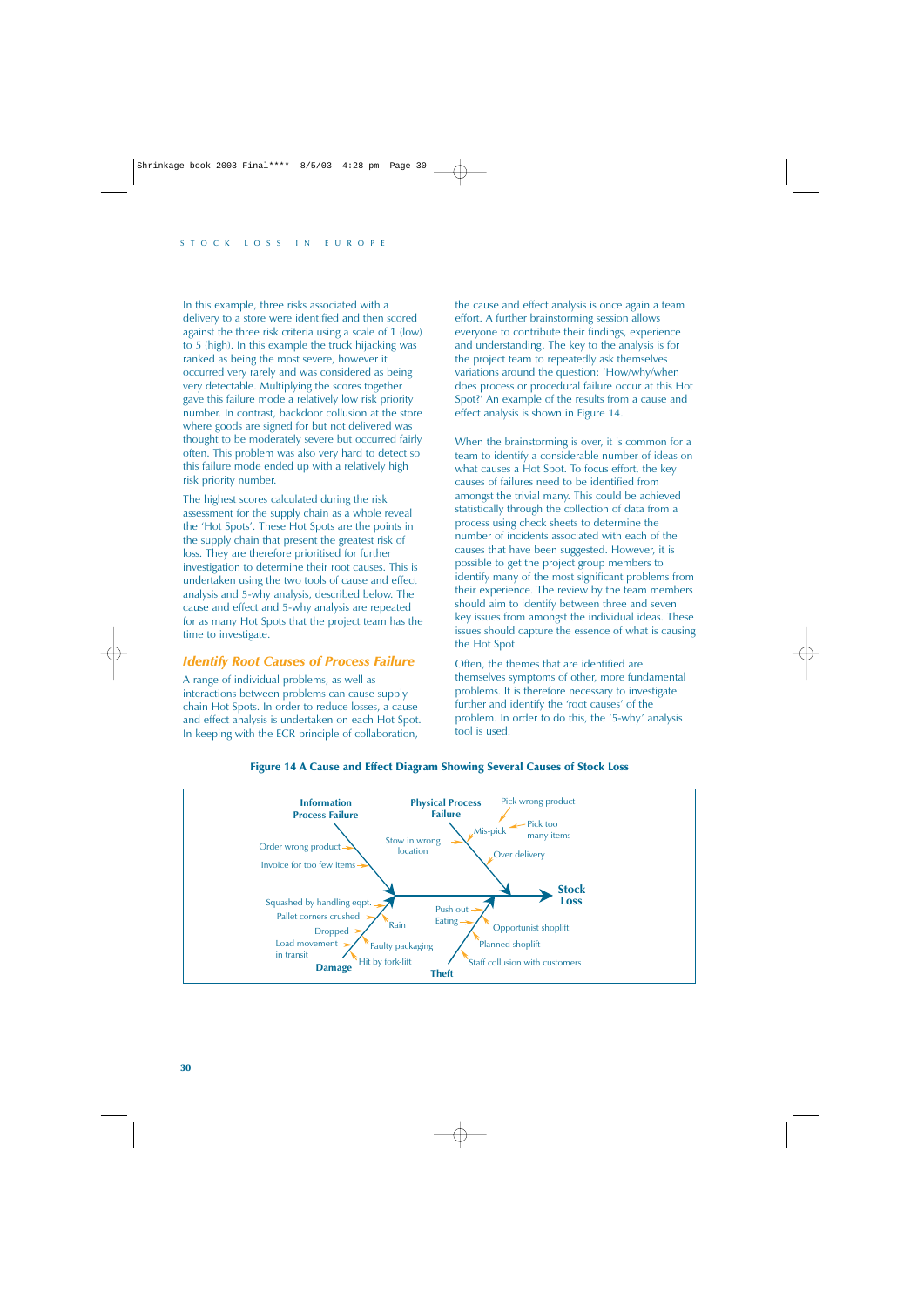#### *5 Why Analysis*

Initial ideas about the causes of problems are unlikely to identify underlying root causes. Having filtered the initial ideas and focused upon the significant ones, deeper cause and effect structures need to be identified. A technique to explore causes beyond those first perceived is '5 why' analysis. This involves understanding the cause and effect relationship as fully as possible by repeating the question, 'Why?' This technique is illustrated in Figure 15 where the root causes of loss due to damage are investigated.

#### Figure 15. A '5 Why' Diagram used to Investigate the Root Causes of Product Damage



#### *Using Risk Assessment to Address Theft*

Risk reduction using FMEA and cause and effect analysis is a common approach to ensuring manufacturing processes conform to specification and is a significant help in reducing shrinkage caused by process failure, as described above. It is also well placed to help structure efforts to reduce shrinkage caused by theft as the following example aims to demonstrate.

A risk assessment was undertaken for a retail store, focussing on the risk of theft of a Hot Product line that was merchandised on open sale. The results are shown in Table 5 below.

> *The problem of stock loss is dynamic – companies need to continually analyse the threat*

All three of the potential failure modes were found to have a relatively high risk priority number, justifying further investigation into the root causes of these risks. A brainstorming exercise was conducted with people from store operations and the Loss Prevention team who contributed their ideas on the causes of off-shelf theft. The results of this exercise were filtered, identifying three key issues concerning product attributes, the location of the product in the store and the quantity of stock held on the shelves. Each issue was further analysed using the 5-why technique to uncover the root cause of the problem.

The result of this exercise was to highlight several root causes that were increasing the risk of theft from the shelf. Having diagnosed the problem and identified the root causes it is now possible to seek appropriate solutions to reduce risk.

#### *End Note*

Identification and understanding of root causes concludes the diagnosis of the causes of stock loss and starts the 'remedial journey', where solutions to these problems are sought. It is important to stress however, that the problem of stock loss is dynamic, particularly when considering the threat from internal and external thieves. Companies need to continually analyse the threat in order to react promptly to new approaches adopted by offenders.

| <b>Process Step</b> | <b>Potential Failure Mode</b>              |                |   | D              | <b>RPN</b> |
|---------------------|--------------------------------------------|----------------|---|----------------|------------|
| Merchandise<br>on.  | Organised/professional theft by shopper(s) | $\overline{3}$ | 3 | $\overline{4}$ | 36         |
| Shelves             | Casual theft by shopper                    | $\overline{2}$ | 4 | $\overline{4}$ | 32         |
|                     | Casual theft by employee                   | $\overline{2}$ |   | 5              | 30         |

#### Table 5. Risk Assessment of Theft of Stock on Open Sale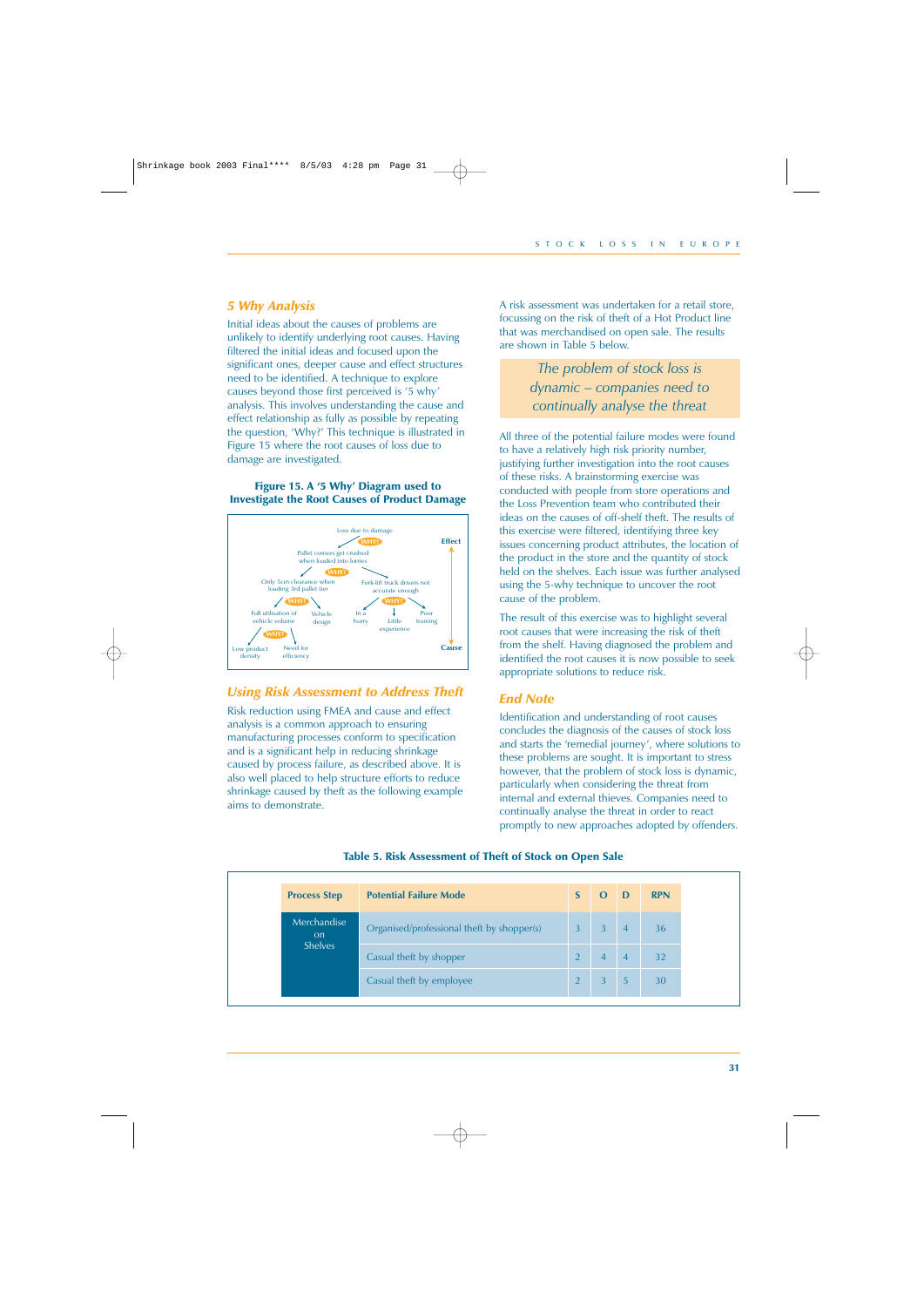#### **Step 4: Develop Solutions and Prioritise Actions**

#### *Objectives*

- Design solutions that reduce risk
- Balance solution cost against projected benefits

Organisations traditionally start their stock loss reduction efforts at this, the solution stage. It is not uncommon to find a great solution and then search for a problem to apply it to, particularly given the large number of seductive solutions currently available. However, this is totally at odds to the systematic approach advocated here. Having been through the diagnostic investigation described in the Road Map, where a stock loss problem has been investigated and its causes identified, it is usually clear that the solutions that resolve these causes and hence reduce loss are extremely context-specific.

Bearing in mind that the effectiveness of specific solutions is extremely context-specific, it is not possible in this book to associate particular solutions with particular problems. However, a series of options are presented in the CD that accompanies this book. The 68 solutions listed

**CASE STUDY EXAMPLE 7**



have been grouped into four different types: procedures and routines; design and layout; equipment and technology; and people and processes. It is not an exhaustive list of possible stock loss reduction options and many other possible solutions are currently available. The solutions are listed in alphabetical order and no attempt has been made to 'rate' their effectiveness.

#### *Designing Solutions that Reduce Risk*

The supply chain risk assessment described earlier helps the project team to identify specific actions to reduce the risks they have identified. This is possible because during the risk assessment, the failure modes were assessed against the three criteria of Severity, Occurrence and Detectability. High scores against one or all of these criteria point the team to where actions need to be taken. These

#### **The Gillette Ten Steps**

The 10 steps are generic solutions developed by the Gillette Company in collaboration with its customers. In essence, it is a series of solutions designed to enable a retailer to more effectively increase product availability and at the same time reduce stock loss in their stores.

#### The core 10 steps are:

1. Secure delivery: Separate out high risk products and deliver them in sealed pallets.

2. In-store champion: Identify a member of staff to take responsibility for checking product movements.

3. Fast tracking to secure area: The delivery area leaves products vulnerable – move them to a secure area as soon as they arrive.

4. Check deliveries: Checking deliveries is important – mistakes show up as stock loss.

5. Visible locations: Keep products on open sale but in highly visible locations.

6. Anti-theft fixtures: Use fixtures that slow down the rate at which products can be removed.

7. Appropriate replenishment: Stock shelves to match rate of sale – too much product tempts thieves, too little frustrates shoppers.

8. Regular counting: Count high risk products regularly to track losses and allow accurate reordering.

9. Staff awareness: Encourage all staff to be more vigilant.

10. Measure and adjust: Measure the effectiveness of solutions, review and adjust the process accordingly.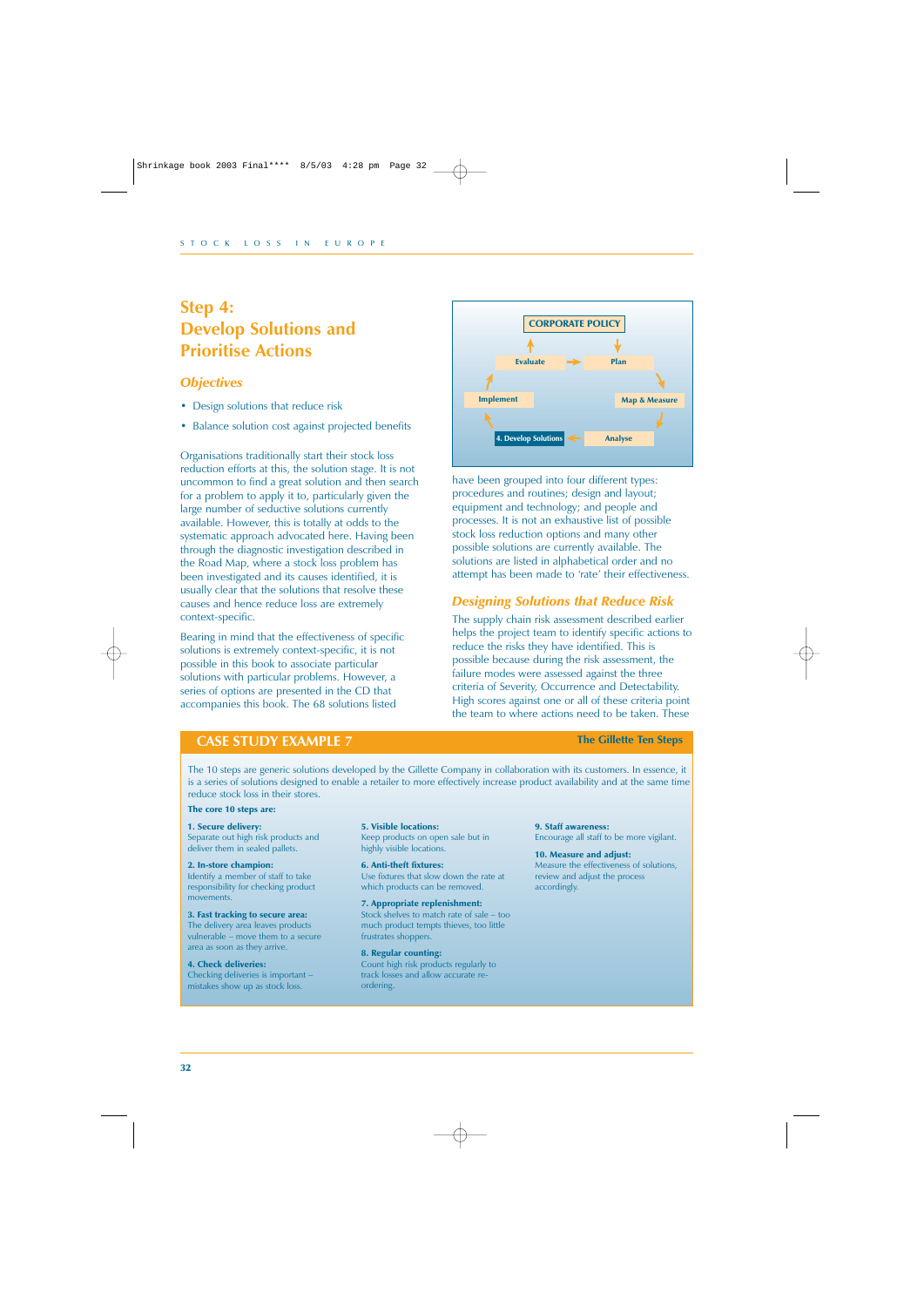actions are usually context specific, for example, in the Gillette/Tesco case study, there was a supply chain Hot Spot where product could be lost when stored in the back of a store. Risks relating to detectability and severity of this failure mode were both assessed as being high. This pointed the project team to take action to improve the detectability of loss by introducing a daily stock count. The action taken to reduce the severity of loss was to minimise the amount of stock held in the back of the store and increase detectability through regular checks (See Case Study Example 7).

#### *Balancing Solution Cost Against Projected Benefits*

Good solutions strike a balance between the benefits they deliver in reducing loss and the cost of achieving these benefits. In order to estimate this balance it is necessary to quantify the costs, both in terms of capital costs (such as buying equipment and training staff) and recurrent costs (such as maintenance or extra staff time).

The project team then need to calculate the benefits brought about through the introduction of the solution. For most projects this will be measured by the amount shrinkage is reduced and possibly increased sales. These benefits are likely to be recurring but may diminish over time depending upon the nature of the intervention. The project team needs to estimate what the likelihood is that the expected benefits will be sustained and over what time period.

#### **COST BENEFIT EXAMPLE**

Having investigated a supply chain, a project team identified a particular solution that removes one of the root causes of shrinkage for a Hot Spot. This solution has the potential to reduce shrinkage each year by  $€40,000$ . It is thought that 75% of this potential reduction can be realistically achieved in the first year. The team expects the effectiveness of the solution to decrease by 10% in subsequent years. The initial cost to implement the solution will be €20,000 and it costs €15,000 each year to keep operating the solution.

Year 1: Expected Benefit - Cost of Implementation = Net Contribution

**(€40,000 x 0.75) – €35,000 = -€5,000**

Year 2: Expected Benefit – Running Costs = Net Contribution

**(€40,000 x 0.75) x 0.9 – €15,000 = €12,000**

The overall net benefit is that the solution has both paid for its implementation and saved the company **€7,000** within the first two years.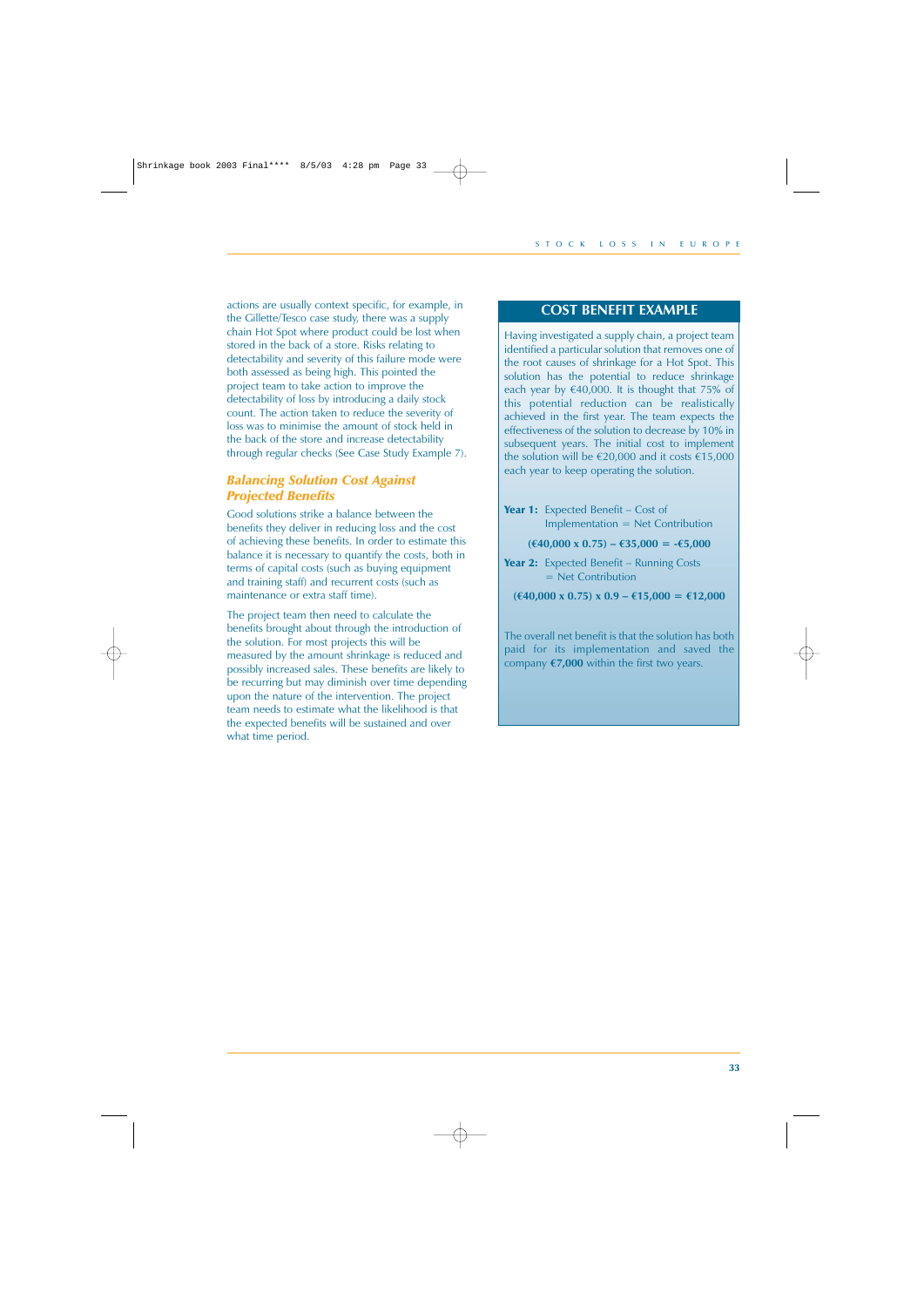#### **Step 5: Implement and Trial Solutions**

#### *Objectives:*

- Develop implementation plans
- Implement solutions

In a similar manner to the approach used to plan the project investigation, the implementation of the solution that will reduce stock loss requires project planning. Successful projects require a sponsor to be responsible for delivering the benefits of the project. To achieve success the sponsor, usually a senior manager, needs to ensure that the project team constructs a clear and robust business case. This defines what is to be delivered, the benefits it will bring and the resources required.

The scale and scope of the solutions to be implemented varies considerably between projects however they tend to be variations around four main archetypes:

- Simple, quick and effective fixes
- Application of established best practice
- **Experiments**
- **Business case pilots**

Simple, quick and effective fixes (known in America as 'no brainers') are solutions that make good sense to be implemented straight away. Examples of these include ideas that the organisation thought it was already undertaking (such as re-establishing procedures that have lapsed); widespread application of ideas that are already tried and tested (such as regular counting); and low cost/no cost ideas that tighten up procedural adherence (such as refund policies).

The application of established best practice takes good ideas that are known to reduce risk and deliver profit improvement. Examples of this include controlling at-risk products the same way as established Hot Products such as cigarettes, cash and high value alcohol.

Experiments involve implementing seemingly good ideas that lack information on their effectiveness or potential impact on other aspects of the business.



The outcome in these implementations may not necessarily be to reduce shrinkage but to learn more about the solution itself. This may be thought of as a 'shake down test' of a piece of equipment or a particular process and above all as a learning opportunity.

Business case pilots trial ideas that are conceptually robust but where the data on which to make a cost/benefit analysis is lacking. The purpose of this work is therefore to assess benefits and costs of implementing the solution in an operational setting.

#### *Develop Implementation Plans*

No matter what type of solution has been selected, an implementation plan helps ensure the desired objectives are delivered within time and cost limitations. Here the tools of project management will prove useful. These can be applied on both small and large-scale projects. Where a project team undertakes planned change for the first time, the plan should consider not just the task but also the learning necessary to deliver it.

At a top level, an implementation plan is constructed by following a sequence of steps. The following provides an overview of such a process:

- Construct a communication plan to ensure stakeholders are consulted with and kept informed.
- Identify the overview tasks needed to complete the project.
- Show the interrelationships between tasks and the sequence in which they can be undertaken.
- Estimate the types and amount of effort needed to complete these tasks.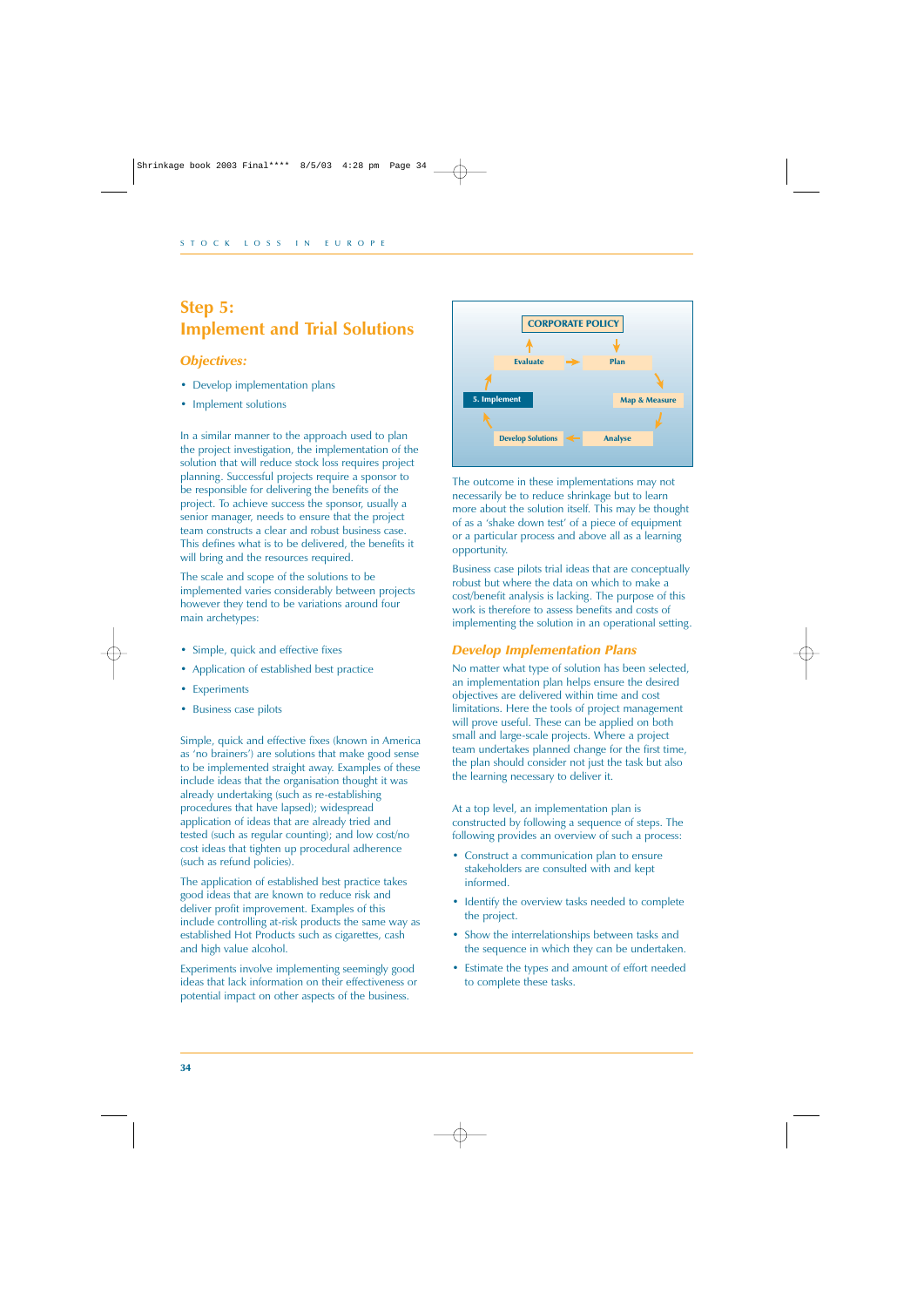- Calculate the resource profile over time to complete the implementation.
- Identify potential risks to successful implementation delivery.
- Mitigate risks or plan contingency.
- Iterate the plan to match it against resource availability.
- Secure resource.
- Put in place procedures for evaluation.

Evaluating the effectiveness of the stock loss reduction effort provides information that guides the direction of the next cycle of reduction. Stock loss reduction needs to be ongoing to ensure loss reduction efforts are compatible with developments across the supply chain and to counter the resourcefulness of criminals.

#### *Performance Measures*

At the planning stage of the project, the metrics to be used to evaluate the performance of an intervention need to be clearly identified. For most projects these will be relatively straightforward, such as the level of loss, levels of on-shelf availability or levels of sales.

However, other outcomes may need to be identified, such as:

- Actual cost against planned cost.
- Actual cost/benefit against planned cost/benefit.
- Levels of loss on similar products not included in the experiment.
- Levels of loss on unrelated products.
- Impact on working practices of store staff.
- Development of staff skills.
- Better relationship with supplier/retailer/other departments in the company.
- Extent to which staff awareness is raised.

*Stock loss reduction needs to be ongoing to ensure loss reduction efforts are compatible with developments across the supply chain and to counter the resourcefulness of criminals*

In order to subsequently determine the effect of implementing changes it is necessary to establish a performance base line. This requires the necessary measures to be gathered before any changes are made (see earlier).

#### *Experimental Test Design*

Many projects include trying out a particular intervention on a number of test stores to see what impact it might have. The principle is relatively simple, but there are a number of basics guidelines to follow if such an approach is to be adopted. A key part of this is measuring the performance of the intervention in a number of selected stores and comparing this against another group of stores, often referred to as a control group, which do not have the intervention introduced.

There are usually three stages to this approach: a period of time before intervention when data is gathered from the site of the intervention and a control location (pre-measure phase); a period of time when the intervention is introduced into the experimental site only (intervention phase); and finally measures are taken over a period of time, post implementation (post-measure phase).

#### Table 6. Stages of the Experimental Approach

| <b>Outlets</b> | <b>Phases of Experiment</b> |             |                                           |  |
|----------------|-----------------------------|-------------|-------------------------------------------|--|
|                |                             |             | Pre-measure   Intervention   Post-measure |  |
| Experimental   |                             |             |                                           |  |
| Control        |                             | <b>NONE</b> |                                           |  |

Assuming that conditions in the experimental and control stores have stayed more or less the same (this is something you will need to monitor throughout the process), then the difference in the scores before and after the intervention can be compared and any significant differences associated to the introduction of the intervention.

Points to note:

- It is important to make sure that the experimental and control stores are of a similar type (similar size, types of product etc).
- It is recommended that there is at least 5 stores in each group otherwise the subsequent data may lack validity.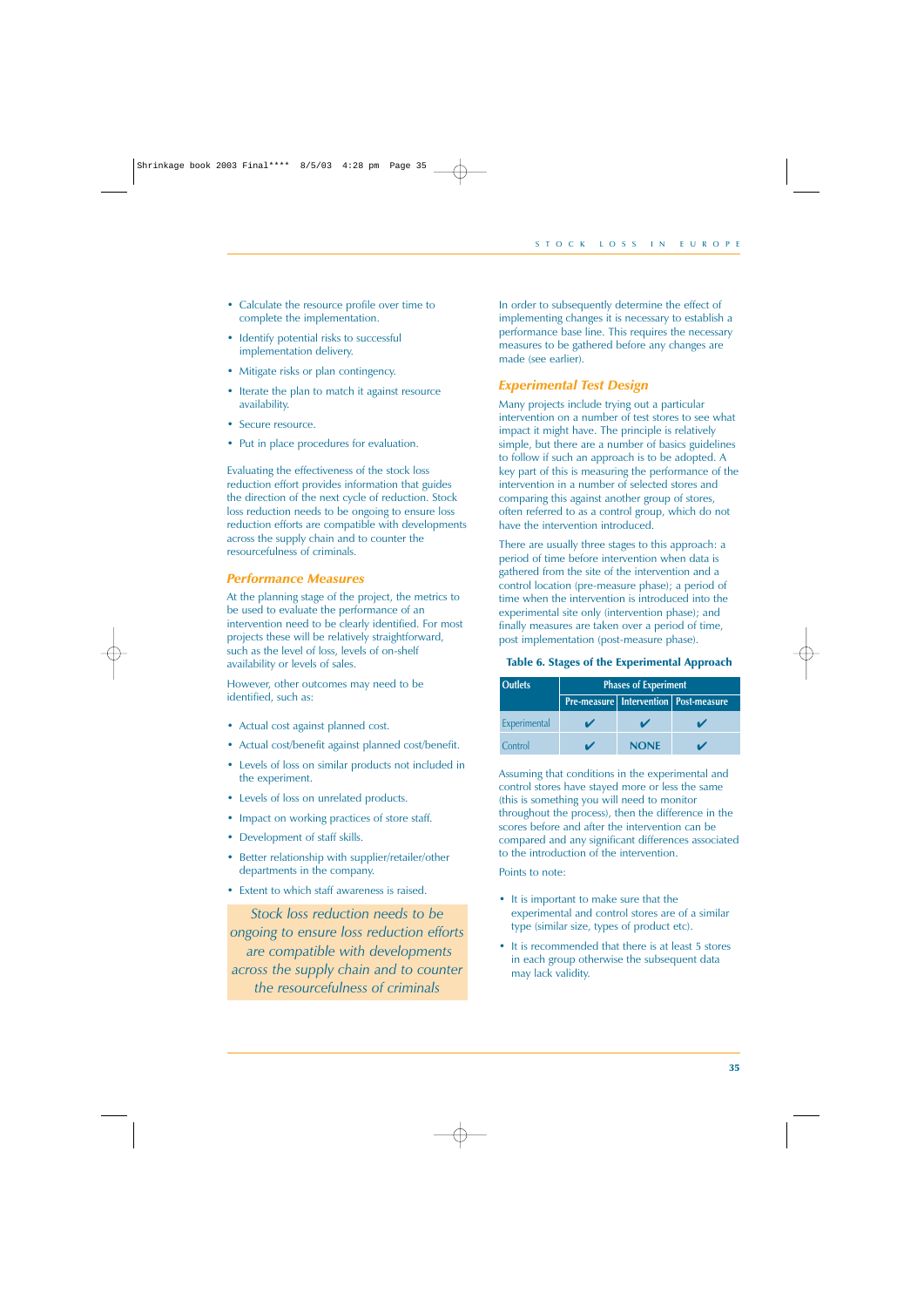- The period of time to measure before and after the intervention should be a minimum of three months and where possible, longer.
- Because of the seasonality of the FMCG sector, where possible comparable data from the previous year should be used.
- Do not start the post measurement phase until all the experimental stores have had the intervention introduced, tested and where appropriate, staff trained to use it.

One possible problem with carrying out experiments is the 'Hawthorne Effect'. This is where changes in the KPIs occur not because of the intervention itself but simply because an experiment was being carried out. For instance the presence of project staff in the experimental stores or the requirement of store staff to collect new data, may have an impact on the KPIs – store staff may become generally more vigilant because they know they are part of an experiment.

Therefore, it is important to consider continuing to measure the performance of the intervention after the official experimental period is over. In addition, the performance of an initiative can change as its 'environment' alters. For instance criminals may gradually find ways of defeating the newly adopted approach or changes in product range or levels of staffing might reduce its effectiveness. Therefore, periodic reviews of newly adopted measures may need to be carried out in order to gauge their effectiveness over time and to evaluate whether any corrective measures need to be taken.

Above all, it is vital to recognise that the learning from undertaking the project and the conclusions drawn are very valuable. At a strategic level, these lessons provide a key input to informing the ongoing development of corporate policy. At the operational level, the findings can direct the project team to new opportunities for improvement. Both will have further impacts on the competitiveness of the organisation and support its ongoing drive to improve shopper satisfaction.

*It is vital to recognise that the learning from undertaking a project and the conclusions drawn are invaluable in developing a strategic corporate shrinkage plan*

#### *Implement Solutions*

The actual pilot project itself involves installing the solutions that were developed in response to the opportunities for loss reduction that were identified in the risk assessment. Gaining the support of the people involved in the operation and who will have to make use of the solution is important. They should therefore be consulted on and involved in any changes to their activities. Where necessary, training must be provided not only at the start of the project, but also over time due to staff turnover and complacency.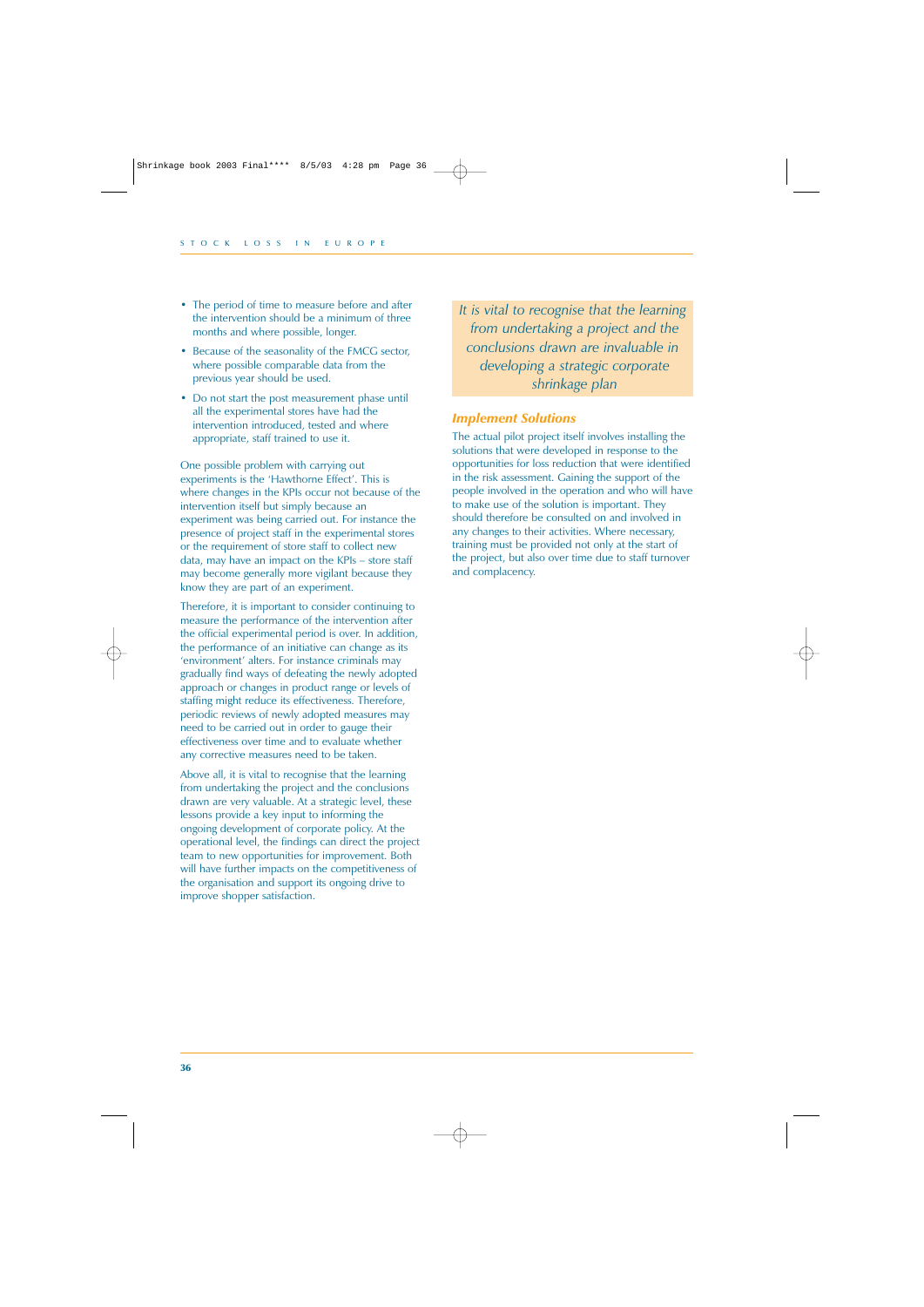#### **Step 6: Evaluate Implementation**

#### *Objectives*

- Determine impact of intervention
- Integrate best practice

Each stock loss reduction project must end with a rigorous evaluation of the impact the intervention has had and a decision about how any successful solution might be used.

#### *Determine Impact of Intervention*

An evaluation of the intervention must be objective. All too often reviews are undertaken with the aim of justifying the work that has been done and fail to provide an honest appraisal of what solution worked and why. Therefore, the evaluation should be rigorous, robust and led by somebody who can provide an objective review, independent of equipment providers and those who may have commissioned the project in the first instance. They need a clear mandate to assess the performance of the implemented solution and compare this against the level of performance originally planned.

The impact of the intervention will be judged against the appropriate objectives. As discussed previously, different criteria should be used depending on the information being sought. For example, an 'experiment' may seek to prove that a concept can operate in a real world setting but not necessarily affect shrinkage at this stage in its development. Conversely, a business case pilot seeks to gather the information required to undertake a cost/benefit analysis of an intervention. That is to determine the savings from reduced shrinkage and identify the cost of effort and resource required to deliver these savings.

*An evaluation of the intervention must be objective – it should be rigorous, robust and led by somebody who can provide an objective review*



In addition to specific, quantitative results the evaluation of each project presents the opportunity to capture a range of learning (Table 7).

Much of this learning will be transferable to other situations and subsequent projects and therefore a project evaluation is a significant source of knowledge.

#### Table 7. Types of Learning Resulting from a Project Evaluation<sup>5</sup>

| <b>Areas of Focus</b> | <b>Types of learning to capture</b>                                                                          |
|-----------------------|--------------------------------------------------------------------------------------------------------------|
| 1. Results            | Quantify new performance levels                                                                              |
| 2. Procedures         | Changes to sequence of activities or rules                                                                   |
| 3. Tools/Methods      | New skills in using specific tools and<br>methods                                                            |
| 4. Process            | Changes to the broad sequence of<br>activities                                                               |
| 5. Structure          | Changes to the formal organisation, areas<br>of responsibility, and the geographic<br>location of activities |
| 6. Principles         | Adding to the set of ideas and values<br>used to guide decisions                                             |

<sup>5</sup> Adapted from Clark, K.B. and Wheelwright, S.C. (1993) Managing New Product and Process Development. Text and Cases, Free Press, New York, NY. USA.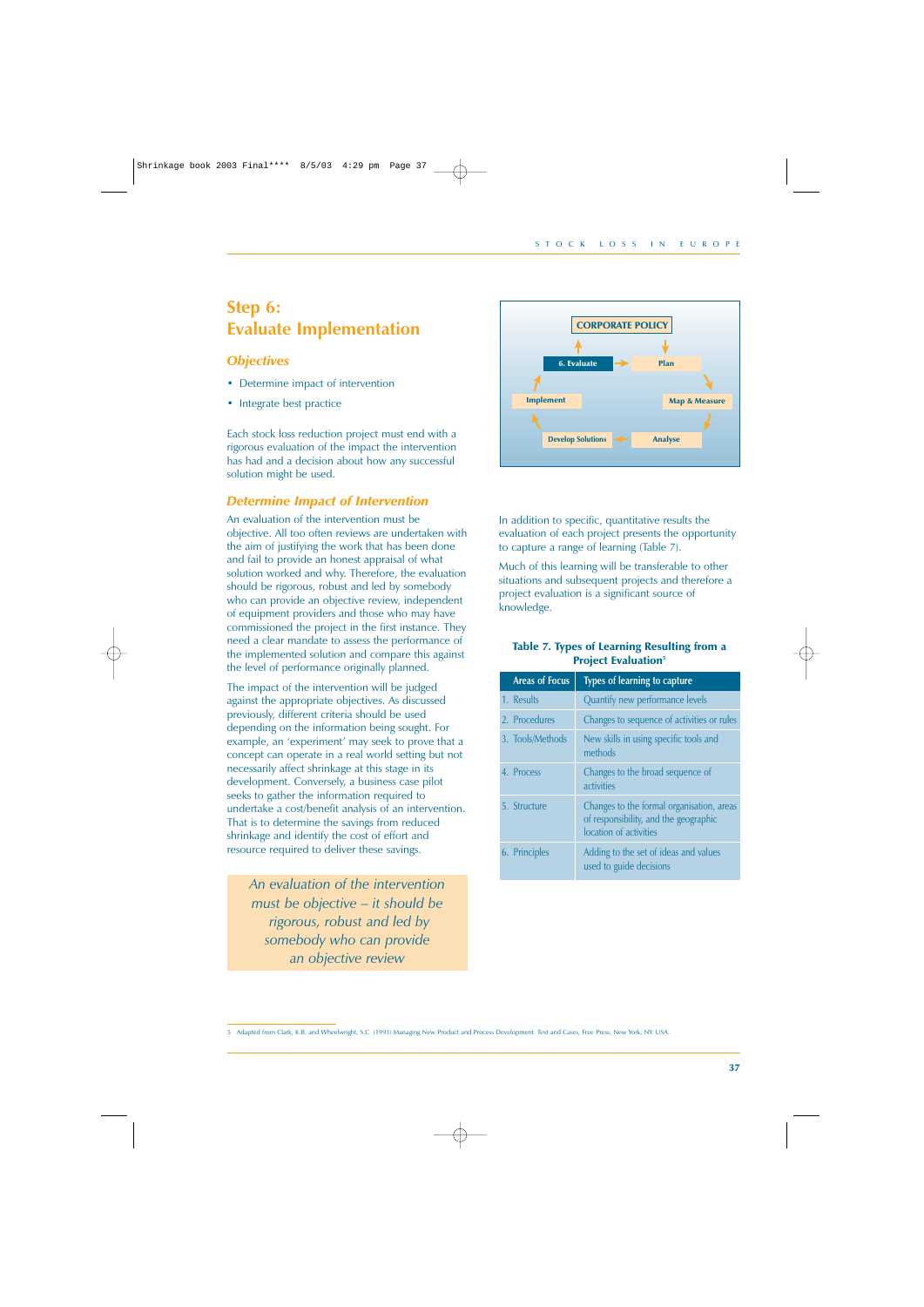#### *Integrate Best Practice*

Assuming the intervention has been successful and the KPIs show a real impact, the next step is to decide what to do with the information. A number of options are possible in terms of the products and places where the intervention might be used. The type of roll out is highly dependent upon the type of intervention chosen, but a number of scenarios are possible. Some of the common types of roll out are listed in Table 8.

These options are not mutually exclusive (it may be possible for instance to use in similar stores but with all products in the same category), but it is vitally important to monitor the performance of the intervention when moving away from the places and products used in the experiment.

#### Table 8. Types of Roll Out

#### Places

- •Roll out to all stores
- Roll out to similar stores
- •Roll out to specific stores with high levels of loss (Hot Stores)

#### **Products**

- •Use on all products
- •Use on the same products only
- Use on other products in the same category
- •Use on other products in a similar category

#### **Road Map Epilogue**

The overall aim of the Road Map is to help companies develop and deliver a corporate policy that enables organisations to reduce the impact of shrinkage, increase shopper satisfaction and improve the overall profitability of the company. It does this through utilising an approach that is holistic, systematic and based upon genuine collaboration between all partners in the supply chain. The Road Map has been tried and tested to determine whether it can benefit those companies who use it. The case studies accompanying this book graphically demonstrate this to be the case.

Since its development, the Road Map has been used by a wide range of companies around the world, and the ECR Shrinkage Working Group has been delighted to receive reports from organisations that responded to the shrinkage challenge and independently followed the advice offered in the first edition of the Shrinkage Blue Book. These projects further demonstrate that the Road Map is a robust tool that can be tailored to meet the challenges of shrinkage in markedly different social and economic circumstances. The ECR Shrinkage Working Group welcomes the opportunity to hear other experiences of the way the Road Map has been used and to share our learning with the users of it. With this thought in mind, the final piece of advice from the ECR team is: embrace the challenge, make use of the Road Map and deliver the benefits that surround you. Above all, the time to start is now: *• Carpe Diem • Seize the day • 'Just Do It'*.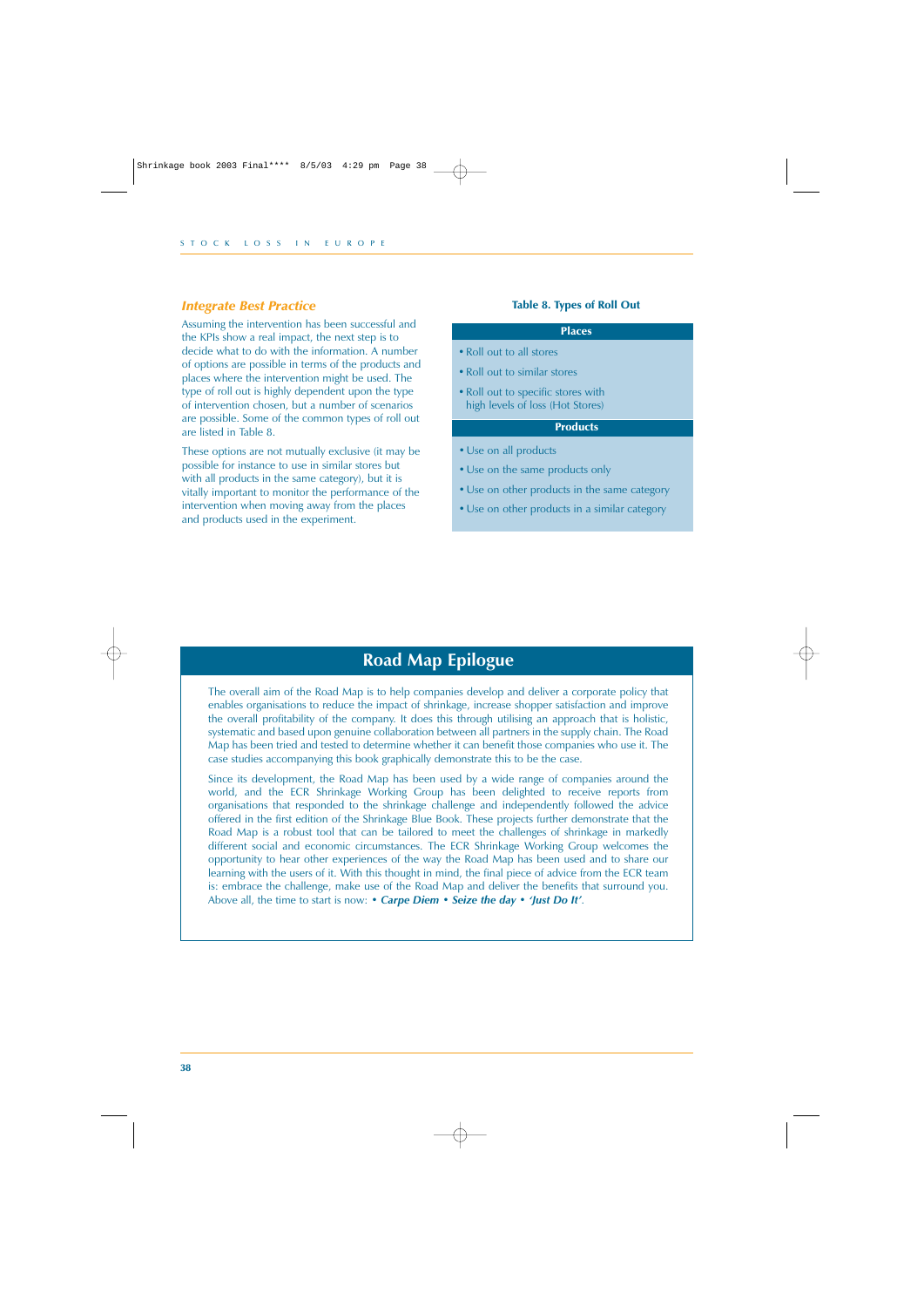# Shrinkage Reduction Case Studies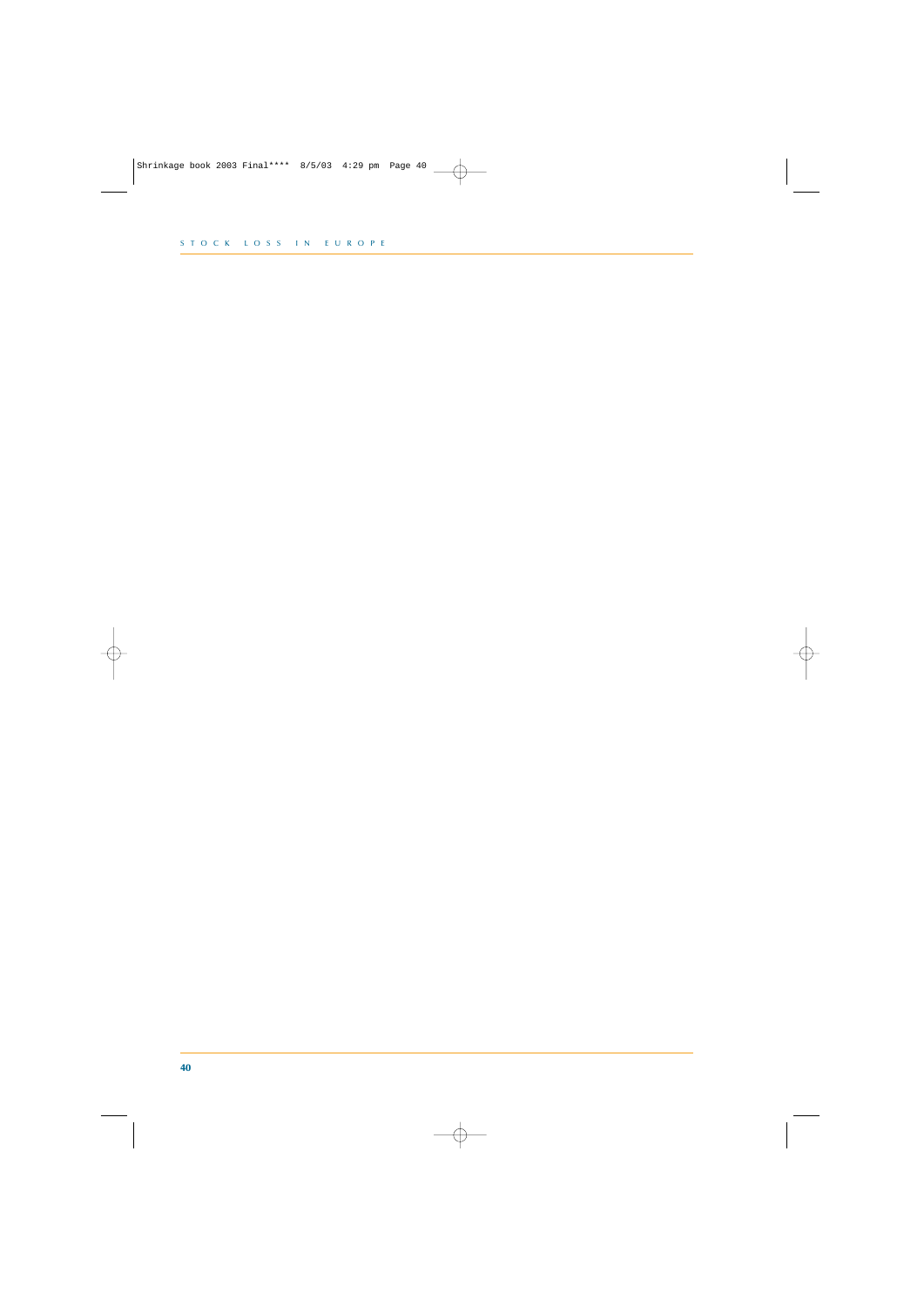## Shrinkage Reduction Case Studies

The first phase of work by the ECR Europe Shrinkage Working Group shed light on the scale of shrinkage in Europe, confirming that it is a major issue for the FMCG industry. In addition, a collaborative approach to reducing shrinkage and releasing benefits for shoppers and businesses alike was devised. The ECR Advisory Board recognised the opportunity for improvement the approach presented. Accordingly the Advisory Board commissioned the Shrinkage Working Group to launch a series of pilot projects to determine whether this faith could be justified.

A number of companies proposed projects to the Shrinkage Working Group, who selected four of them. The pilot projects were selected to ensure pilots were drawn from a range of countries, companies, product categories and retail sectors. An additional, fifth case was undertaken with Sainsbury's and a consortium of branded spirits suppliers, who funded a project between them. The five case studies are summarised below in Table 9.

The Working Group acted as an advisory board to the projects. They ensured that the projects were treated in an objective manner in order to assess

the efficacy of the collaborative approach to shrinkage reduction whilst meeting the aim of the companies, i.e. to resolve specific problems.

The remit of the support provided to project teams through ECR Europe was to ensure a consistent application of the approach developed by the ECR Shrinkage Working Group, as described in this book. For example, where members of the project team executed their obligation to secure maximum benefits for their company then the independent team member from ECR acted to highlight where collaborative behaviour was being subverted. The other principle task of the ECR support was to quantify the effects of the application of the approach on business performance.

A review of each of the five case studies is provided below. In addition, each case study is complemented by a presentation, which can be found on the CD. These presentations were compiled and delivered by the project teams and delivered at ECR congresses. They consist of a PowerPoint presentation with both slides and accompanying notes. Two of the case studies have supporting videos, which are also on the CD.

| <b>Case Study Companies</b> |                          |                                                                                                                         | <b>Country</b> | <b>Product Category</b>    |
|-----------------------------|--------------------------|-------------------------------------------------------------------------------------------------------------------------|----------------|----------------------------|
| <b>Retailer</b>             | <b>Logistics Service</b> | <b>Supplier</b>                                                                                                         |                |                            |
| Sonae                       |                          | <b>Colgate Palmolive</b>                                                                                                | Portugal       | <b>Oral Care</b>           |
| Sainsbury's                 |                          | Diageo;<br><b>Allied Domecq;</b><br>Bacardi Martini;<br><b>First Drinks Brands;</b><br>Maxxium;<br><b>Pernod Ricard</b> | UK             | <b>Spirits</b>             |
| Tesco                       |                          | <b>Gillette</b>                                                                                                         | Hungary        | <b>Grooming</b>            |
| <b>Wickes</b>               | Lloyd Fraser             | <b>GET</b>                                                                                                              | <b>UK</b>      | Home Improvement           |
| Coop Italia                 |                          | P&G                                                                                                                     | Italy          | <b>Health &amp; Beauty</b> |

#### Table 9. Characteristics of the Five Shrinkage Reduction Case Studies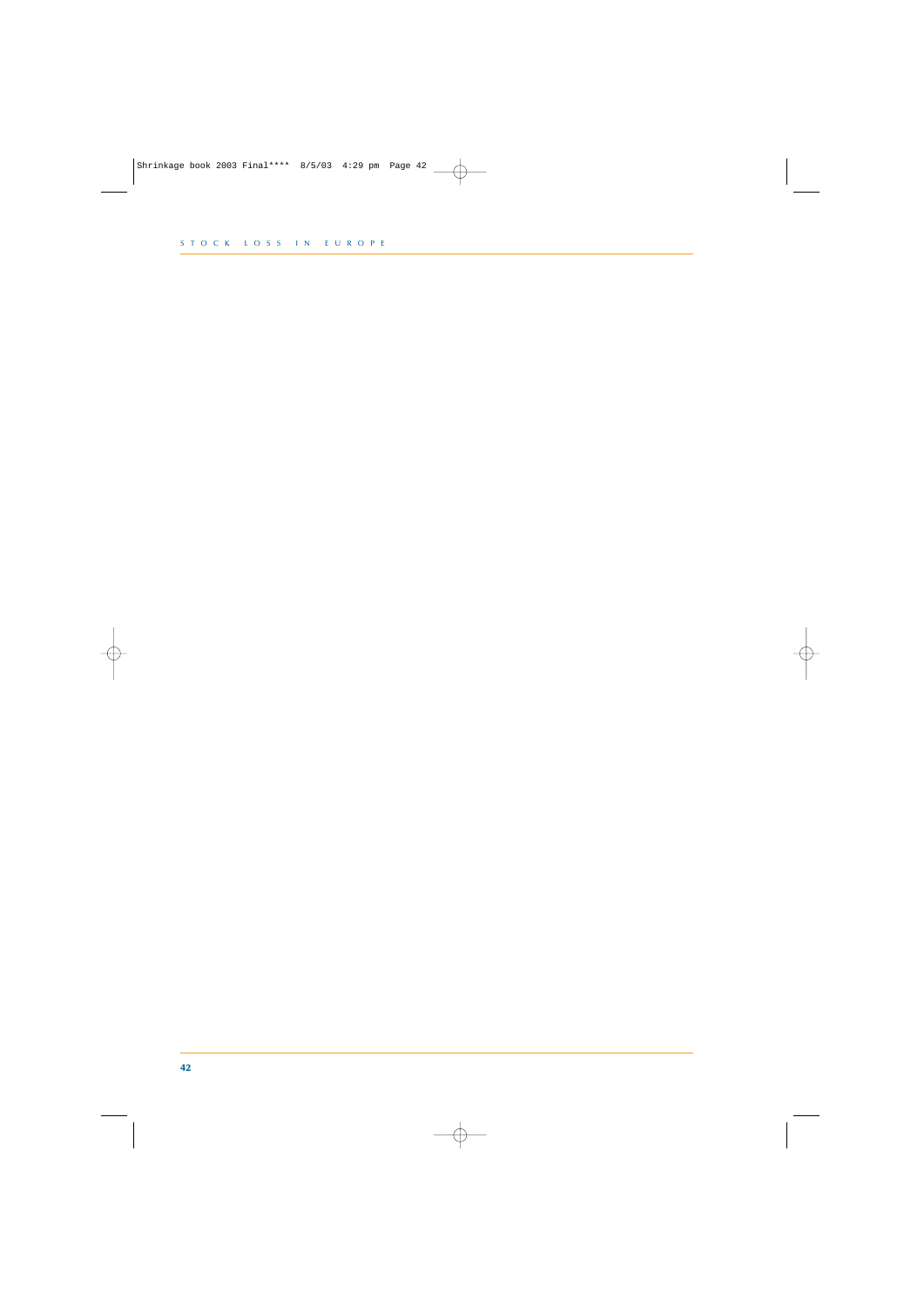## Sonae and Colgate Palmolive Portugal

#### Lessons for the ECR Community

The Sonae/Colgate Palmolive shrinkage reduction project delivered a 29% reduction in shrinkage in the six stores where the pilot project was undertaken. In addition to providing strong evidence to support the claim that, 'The ECR Road Map works,' there are several lessons that should be useful to the wider ECR community:

The root causes of shrinkage were identified as being failures in supply chain processes and operational procedures. By following the Road Map the project team revealed where major opportunities for shrinkage lay. The team called these the 'Hot Spots' in the supply chain.

The solutions developed and implemented by the project team targeted the Hot Spots. The reductions in shrinkage were achieved by reducing the risk of process failure and removing the opportunity for losses to go undetected at the Hot Spots.

By approaching shrinkage in a systematic manner, the project team delivered reliable and robust findings in a shorter time period than if they had approached their work in an ad-hoc manner.

The knowledge gained from this project is being leveraged by Sonae through applying it to other suppliers' products and by Colgate Palmolive through applying it to other retail chains.

#### Introduction: Shrinkage Threatens Actibrush Success

Colgate Palmolive stole a march on their competitors in the oral-care category with the introduction of Actibrush in year 2000. This battery-powered toothbrush provides consumers with many of the benefits of regular electric toothbrushes but at a substantially lower price, opening up a market niche in which Colgate had 'first mover' advantage. In a competitive category, Colgate sought to consolidate their position with a succession of product and promotional

enhancements, such as the introduction of coloured and themed variants to complement the original, white model. A significant addition to the product range was the introduction of 'Bzzz', a children's version. The success of this model was helped in no small part by an agreement to use the characters from Harry Potter. However, unbeknown to Colgate Palmolive, the same characteristics that made Actibrush a commercial success were also making it a 'Hot Product'.

#### Close Commercial Relationship Strained by Profit Slump

The relationship between Sonae and Colgate Palmolive is symbiotic. As Portugal's leading grocery retailer, Sonae is a key account for Colgate Palmolive. Conversely, Colgate Palmolive products are a major sales generator for Sonae, with the Colgate range especially significant in the oral-care category. When the profitability of retailing Actibrush was hit by a notable rise in shrinkage, this became a key concern for Sonae's buying team.

#### Veiled Threats Highlight Need for Action

Rather than suffer alone, Sonae took the natural step of drawing the shrinkage problem to the attention of Colgate Palmolive's sales team. To underline their concerns, Sonae made it clear that losses must be quickly brought under control otherwise draconian actions would be imposed. Possible actions under consideration, to prevent further margin erosion, included defensive merchandising, e.g. taking Actibrush off open sale, and/or seeking 'compensation' from Colgate Palmolive for a proportion of the value of the losses. Thus the scene was set. The need to reduce the level of shrinkage was clear and there was motivation at both Sonae and Colgate Palmolive to quickly resolve the issue. Failure to respond to the situation was not an option at a personal level, bonuses were at stake, and neither company could benefit from soured relations.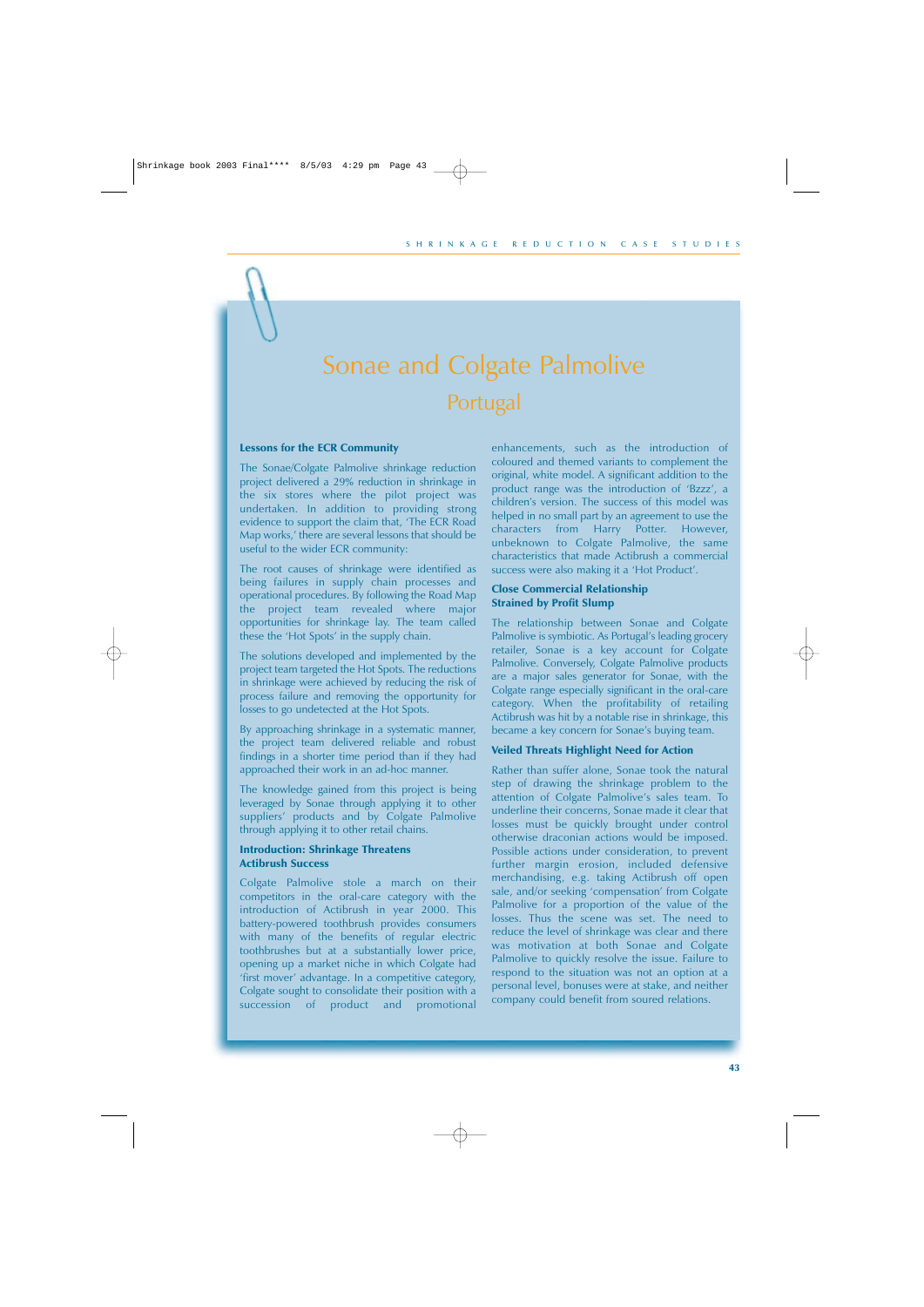#### ECR Road Map Shows the Way Forward

#### **Enthusiasm the Order of the Day**

The circumstances faced by Sonae and Colgate Palmolive are similar to those faced by many buying and sales teams across Europe, where shrinkage spirals out of control and an obvious solution is not available. This is exactly the situation that proves to be a fertile ground for successful application of the ECR shrinkage reduction Road Map. The Road Map brought to the Sonae/Colgate Palmolive project team a structured approach to solving the problem they faced, into which they could invest their enthusiasm and industry knowledge. As the team followed the steps of the Road Map, the effectiveness of their actions increased by using the tools and techniques that accompany the Road Map.

#### **Personal Commitment Required**

In addition to bringing shrinkage under control, the Sonae/Colgate Palmolive team aimed to be true to the ECR principle of collaboration whilst also delivering the necessary results rapidly. Delivering these three objectives became the responsibility of the category buyer at Sonae, Patrícia and two key account managers at Colgate Palmolive, Diogo and João. This core team was supported by specialists, for example from logistics and store operations, as well as Cranfield School of Management who provided guidance on applying the Road Map approach.

The ability of the project team to deliver their objectives was enhanced by the clear support of senior management at both Sonae and Colgate Palmolive. These managers gave support and guidance to their own people as well as meeting together on an occasional basis to help progress the project. This personal commitment to delivering the objectives from a variety of management levels maintained the impetus behind the project and appeared instrumental in delivering thorough results in a condensed time-frame.

#### Collaboration Delivers Rapid Results

As the team themselves said, 'Speed was our buzz word.' In just nine days of hands-on effort, spread over a period of nine weeks, the team systematically followed the Road Map. In their investigation of the Distribution Centres for both

Colgate Palmolive and Sonae and a selection of Sonae stores, the team mapped the supply chain and gathered the performance data necessary to undertake a thorough analysis of the supply chain.

Using Failure Mode and Effects Analysis, FMEA, three 'Hot Spots' in the supply chain were discovered where control of products and clarity of information was poor. These Hot Spots were major points of risk where the supply chain operation lacked adequate control, risked failing and provided the opportunity for organised theft and pilferage. The three Hot Spots occurred in the following steps of the supply chain:

- Picking and dispatch operation at the Sonae DC.
- Receiving and warehousing operation at the Sonae stores.
- The shelf in the stores.

Having demonstrated where the major risk of stock loss existed, the team worked to develop solutions that resolved these problems. Decisions made at this step in the Road Map can have significant commercial implications, which can cause tensions to arise in the project team. This is where adhering to the ECR principle of collaboration pays the greatest dividend. Team members should strive to get the best deal for their own company and recognise that in the long term those solutions that deliver win-win returns will be the ones that survive in the long term.

#### Focus on Severity, Occurrence and Detectability to Reduce Risk

The key to the successful reduction in shrinkage was to be pragmatic and seek solutions that (i) reduced the severity of losses, (ii) reduced the number of times that losses occurred and (iii) increased the ability of a loss to be detected at the time it happened. Applying these principles, the Sonae/Colgate Palmolive team developed a series of solutions that improved logistics flow and procedures. These were adopted across the supply chain: at Colgate Palmolive's DC; at Sonae's DC; and in the stores themselves. In order to respond to the threat of theft from the shelves of the stores, a number of security measures were implemented.

In the supply chain, the solutions included isolating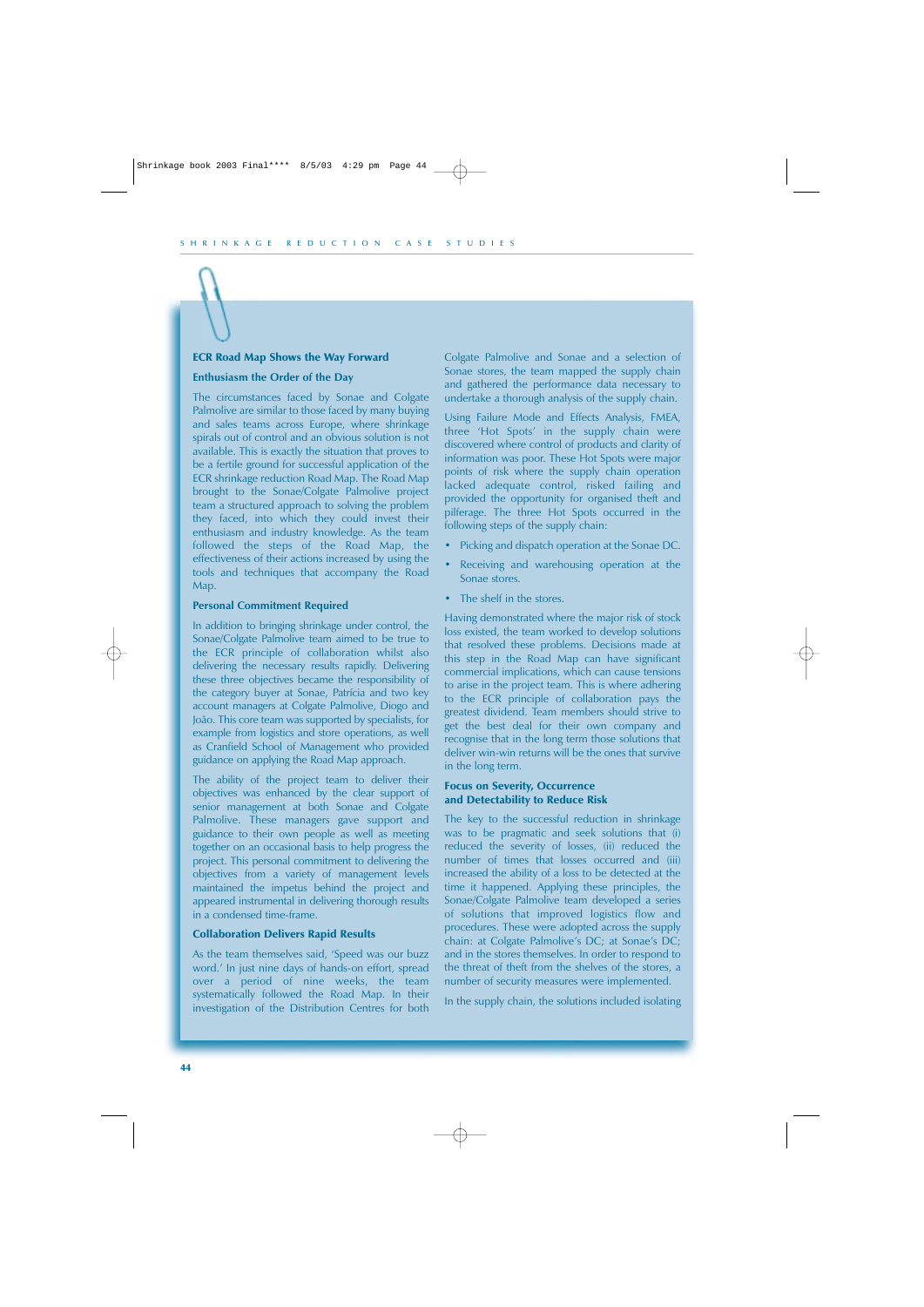Hot Products such as Actibrush from other products and rigorously controlling their storage and movement. For example, the movement between Sonae's DC and stores was undertaken in a Hot Box. Although only cardboard, the box was clearly identified and it's contents listed. The Hot Box was loaded onto the delivery truck last and its contents verified beforehand. Upon receipt at the store, the Hot Box was unloaded first and it's contents linechecked and verified. Discrepancies were therefore immediately alerted. From delivery, the contents of the Hot Box were immediately merchandised onto the shelves, avoiding any delay in the vulnerable back-of-store area. Should there be excess stock, this was stored in a secure location under lock and key with a single person accountable for the inventory. On the shop-floor, the amount of inventory of Hot Products is kept to a minimum, with daily store replenishment removing the need for large quantities to be held. An inventory count is undertaken at least daily so theft can be immediately discovered. When this is discovered, CCTV footage of the area is reviewed to identify possible suspects. The identity of these people is tracked over time and action taken to prevent reoccurrence through raised shop-floor staff and security personnel awareness.

#### Holistic Supply-Chain Response Delivers Results

Having viewed shrinkage as something more than just shoplifting from stores, the Sonae/Colgate Palmolive team were able to deliver a holistic response to the problem they faced. The effectiveness of their approach and the solutions they implemented is evaluated by considering the effect this had on shrinkage. A trial of the solutions developed by the Sonae/Colgate Palmolive team was undertaken in the two companies' DCs and in six stores, which resulted in a 29% reduction in shrinkage.

The effectiveness of the solutions in reducing shrinkage has led to Sonae deciding to roll-out the in-store solutions to all their stores. This programme is not restricted to Colgate Palmolive products such as Actibrush. Sonae believe the benefits of their work with Colgate Palmolive will apply to Hot Products in general. They are therefore beginning

to roll out the ECR Road Map approach and the solutions they have already developed to include other suppliers, not just in the oral-care category. In a similar vein, Colgate Palmolive is applying the knowledge gained from following the ECR Road Map to collaborate with other key customers.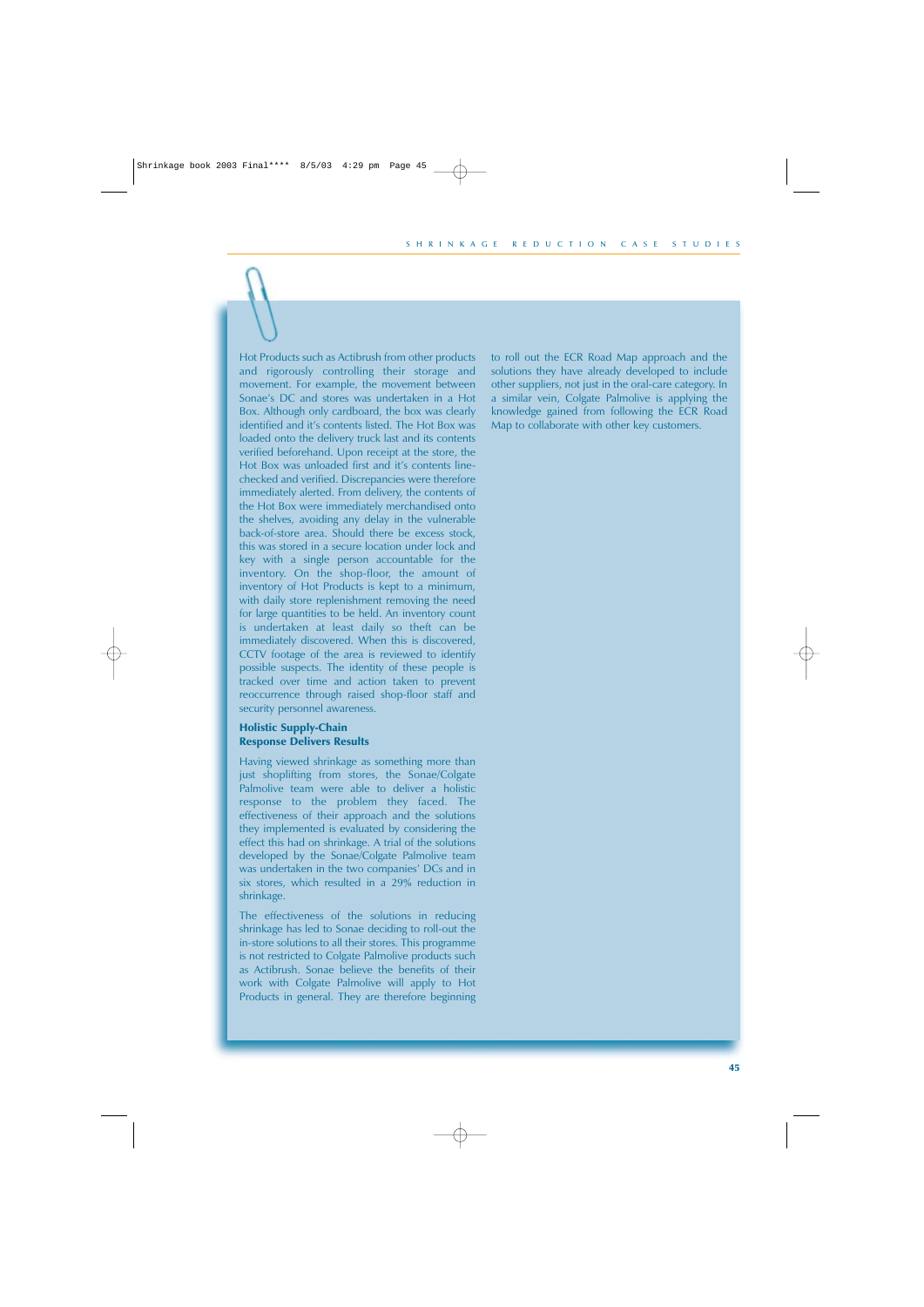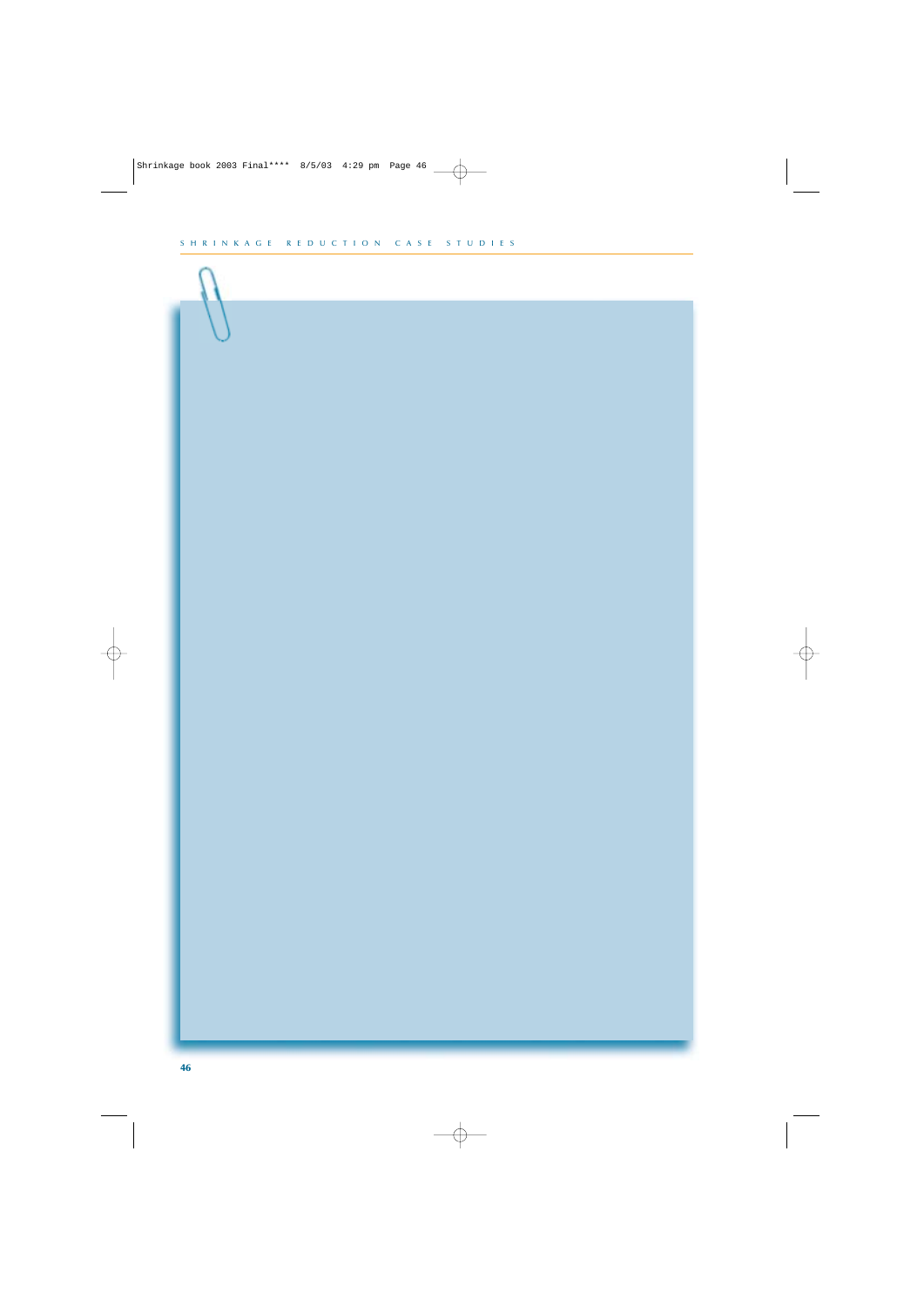## Sainsbury's and a Consortium of Branded Spirits Suppliers<sup>9</sup>

## United Kingdom

#### Lessons for the ECR Community

The objective of this project was to understand the nature of the threat posed to branded spirits in the Sainsbury's supply chain and propose actions for Sainsbury's and the brand owners to reduce stock loss. To the satisfaction of all parties, a number of insights were identified and a few myths dispelled. These should prove interesting reading for the ECR community at large.

The spirits supply chain provides great insights into the nature of stock loss. Firstly, the bonded supply chain was found to be virtually 'water tight' – almost nothing is lost from it. Conversely whilst branded spirits are a major driver of retail sales, the losses experienced by Sainsbury's in this category were significant. This research summarised the reasons why the bonded system works so well, from a loss prevention perspective, and applied these lessons to the retail outlets. Put simply, successful loss prevention in the spirits supply chain is not an accident. It results from a person accountable for stock loss using information on loss incidents to prevent further occurrences.

Applying this lesson to retail stores reveals the need to assign accountability for stock loss to a member of staff. Information is needed to determine which products are the Hot Products and where the Hot Spots in the supply chain lie. Action can then be applied to these products and places to prevent further occurrence of loss.

#### Introduction: A Rude Awakening

Sainsbury's are paving the way for the rejuvenation of their fortunes through a significant investment programme. In addition to an impressive new headquarters and spending a reported €800 million (£500 million) on its distribution network, the company has outsourced a significant element of its ICT capability to Accenture, a management consultancy. This arrangement led to a major upgrading in Sainsbury's management information systems. With its new ICT systems in place, Sainsbury's now has the capability to capture detailed data on operational performance. With what appears to be industry best practice, stock loss data can be collated on a weekly basis, by store, by stock keeping unit (SKU/reference).

Whilst the data gathering capability of Sainsbury's systems is impressive, the information it compiled came as a rude shock to Allan Cheesman, Sainsbury's Head of Beer, Wine and Spirits. For the first time Allan came face-to-face with the details of where shrinkage was slicing an annual sum of  $\epsilon$ 8 million (£5m) from his category's profits. One action taken by Allan and Sainsbury's Loss Prevention department was to turn to the six key suppliers whose products accounted for the majority of in-store shrinkage and ask them how they intended to respond to the problems that had been uncovered.

Whilst losses at Sainsbury's significantly affects its own profitability, the effect of these losses is also felt by the BWS brand owners. Although the brand owners may be insulated by the retailer from the direct impact of this loss, they are under increasing pressure to become involved in methods to reduce the cost of shrinkage (such as EAS source tagging<sup>10</sup>).

For the ECR community as a whole, levels of stock loss are quite frankly alarming and demands immediate action. However this case study of losses in Sainsbury's BWS category highlights the main problem facing retailers and suppliers at large. The telling symptom, as highlighted by Allan Cheesman, is that, 'stock loss has been a 'cause célèbre' for over twenty-five years.' Whilst today's losses are a significant drain on profits, the key issue is the failure of current approaches in stemming this loss.

<sup>9</sup> This project was funded by Sainsbury's, Diageo, Allied Domecq, Bacardi Martini, Pernod Ricard, First Drinks Brands and Maxxium.

<sup>10</sup> EAS – Electronic Article Surveillance – is the term used for a range of technologies and methods where tags are attached to products. These tags are intended to set off alarms at store exits unless they are disabled when the goods are purchased.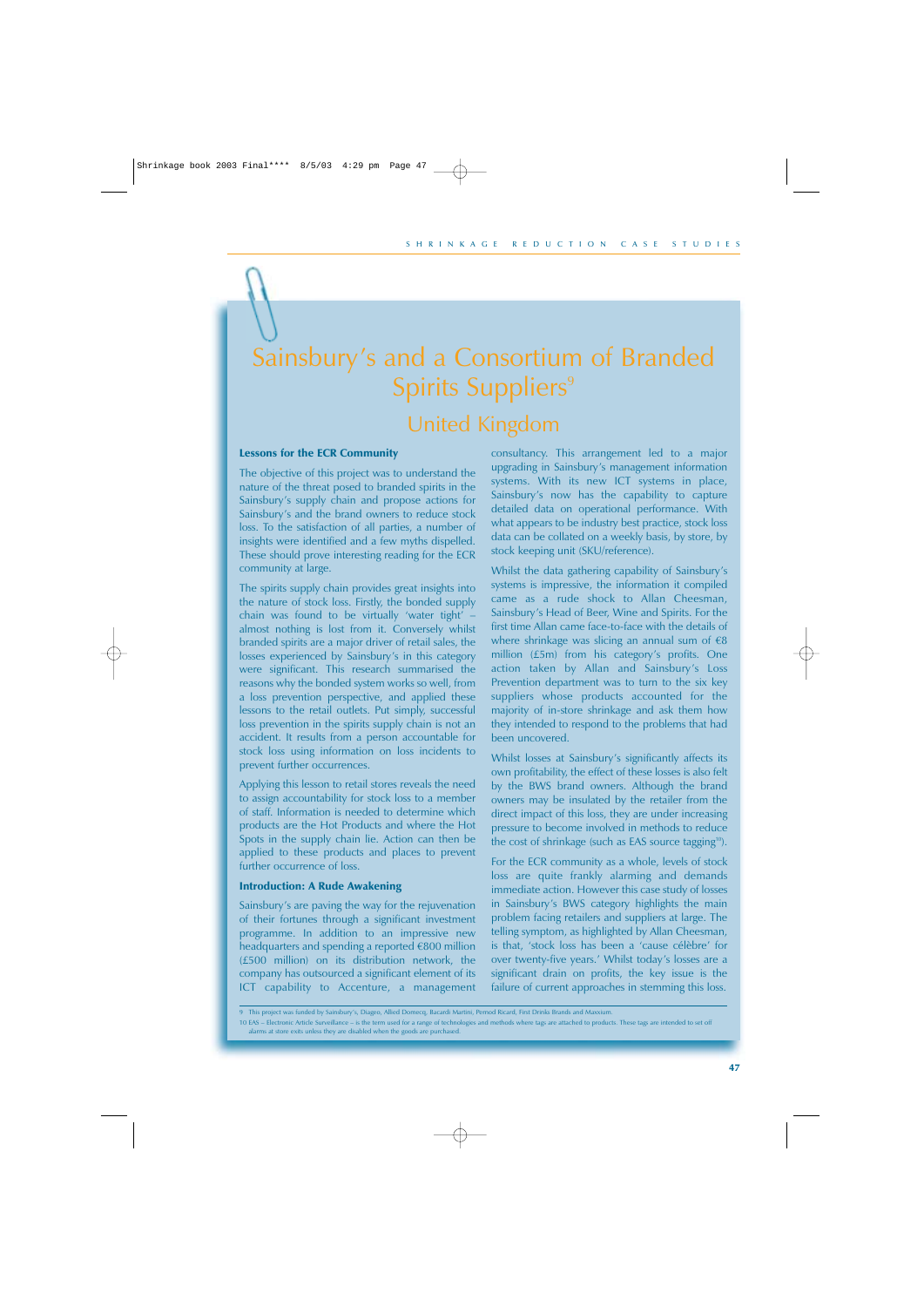Waking up to the need for a new approach to loss prevention, Sainsbury's and their key BWS suppliers chose to undertake a comprehensive review of BWS losses across the supply chain using the ECR approach. Working to an ambitious timescale, effort was focussed on 'Hot Products', i.e. those that appear in Sainsbury's top 10 list of lost SKUs, from Allied Domecq and Diageo. This effort was also limited to an investigation of two retail outlets.

#### ECR Road Map Points the Way

The project was undertaken with Sainsbury's, Diageo and Allied Domecq as contributors and Bacardi Martini, Pernod Ricard, First Drinks Brands and Maxxium as additional sponsors. The project made full use of the ECR shrinkage reduction Road Map, embracing its emphasis on loss prevention through increasing supply chain integrity. By removing loss caused by administrative errors and damage, the opportunity for theft and fraud is reduced and attempts to undertake criminal activity become more visible. Thus the approach attacks all the key causes of loss.

Application of the 'Map and Measure', 'Analyse' and 'Develop Solutions' steps of the Road Map was undertaken at the production facilities, distribution centres and two stores in line with the requirements specified in the project brief. The steps of the Road Map were undertaken as follows:

Map and Measure: Physically visit each facility along the supply chain and identify and classify the stock loss risks associated with process failure and theft from the facility.

Analyse: Undertake 'Failure Modes and Effects Analysis' of the process to identify key risks to process robustness. Undertake a Cause and Effects Analysis of the key risks to identify underlying causes of key risks.

Develop Solutions: Develop solutions and compile them into a list of provisional recommendations on actions that, when implemented, should remove or mitigate the underlying causes of a number of the key risks to process robustness.

#### Understanding Effects on Operational Robustness

As products move through the supply chain, three key factors compound the degree to which they are at risk: the number of SKUs, the degree to which irregularities are visible to the organisation and the extent to which audit checks are carried out.

At the head of the supply chain, in the bottling plant, the number of SKUs being produced is relatively small (usually less than 150). In addition, products are produced specifically to fulfil a particular customer order. In the case of the SKU's followed along the Sainsbury's BWS supply chain, these orders are produced, stored and shipped in full truck quantities. With each case on each pallet already assigned to a customer, combined with a straight forward process of supply, errors are quickly noticed. In addition to this operational visibility is a culture of auditing and checking products that results from the necessities of complying with and being accountable to HM Customs and Excise (HMC&E).

The production operations at both Allied Domecq and Diageo proved to be exemplars of operational robustness where opportunities for process failure and theft are minimised and the few errors and discrepancies that do occur are easily identified and resolved. The advantages of these characteristics are becoming increasingly sought by a variety of companies, a number of which have paid the complement of benchmarking their operations against the ones investigated here.

When products reach the supplier DC, the complexity of the supply chain generally increases for example through greater numbers of SKUs being held in the warehouse. This increase in complexity slightly increases the risk of process failure and theft, although the influence of Customs and Excise remains and auditing of stock is seen as a high priority. Maintaining robust control of the stock continues to result in low levels of loss.

A more diverse and larger range of SKUs are held in a bonded retail DC. Operational complexity increases once again as deliveries are received from a number of different providers. The number of 'customers' is also much higher as is the frequency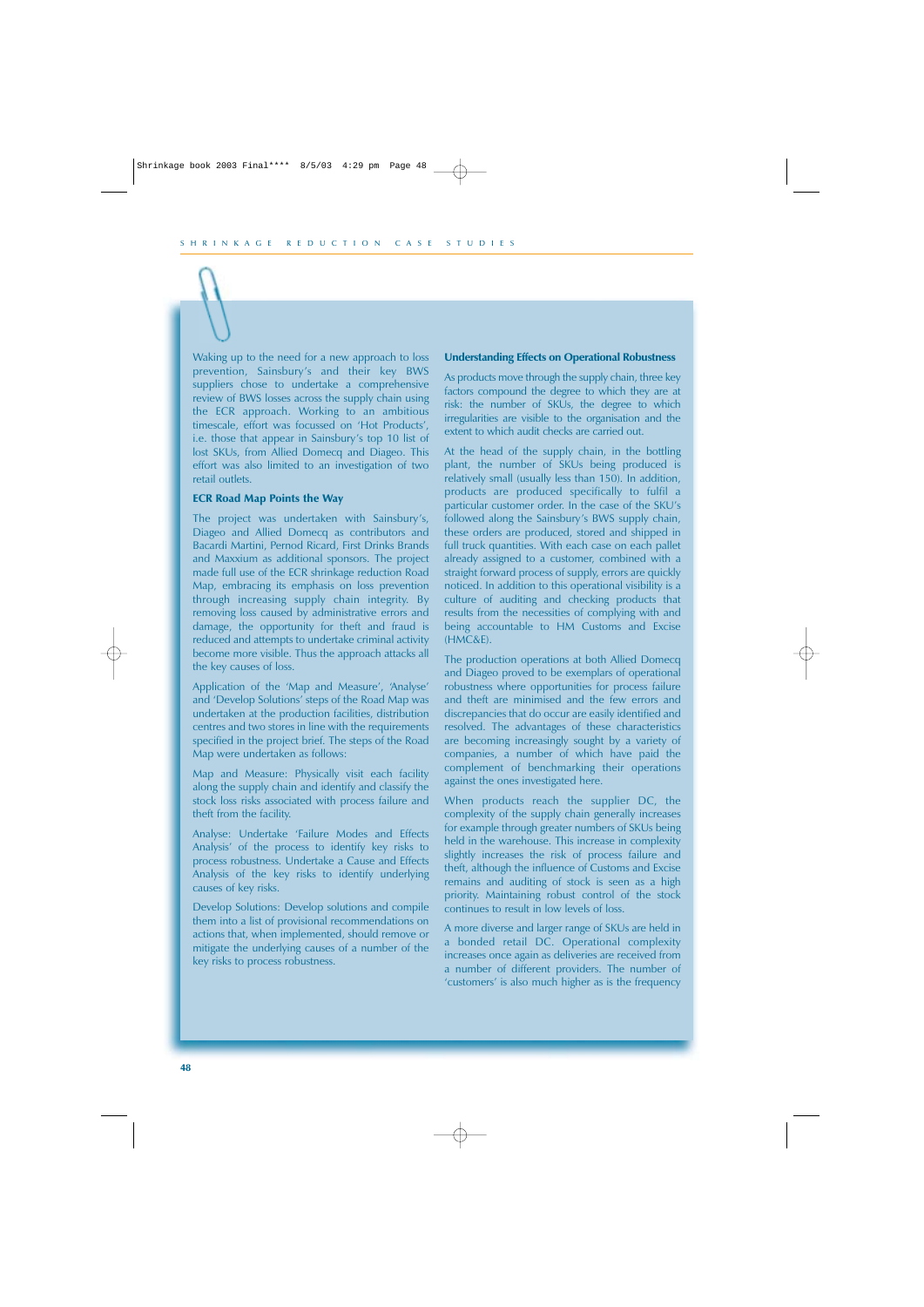of deliveries. Most outgoing orders are based upon cases, not pallets so the number of handling operations conducted in this environment increases significantly. However, the Customs and Excise influence continues to prevail and the checking of in-bound stock, stock held in the warehouse and outgoing orders is still a priority. While losses at this stage of the supply chain are higher than in previous stages, they are still relatively low.

A critical watershed in process robustness is reached when stock is either moved to an unbonded retail DC or to a store. In both types of facility the number of SKUs rises dramatically as does the normality of seeing open cases around the facility and individual items being handled. Hence the ability to spot irregularities is considerably reduced. At the same time, the degree to which audits and checks are carried out reduces. Therefore the risk of process failures is higher whilst the practices to identify, trace and resolve them are poorer.

#### The Impact of Customs and Excise – A Culture of Accountability

The responsibilities imposed by the necessity to meet the rigorous and potentially costly requirements of the auditable standards of Customs and Excise should not be underestimated. Suppliers and bonded retail DCs operate in an environment where any losses need to be quickly identified and recorded otherwise the financial penalties can be severe. This has created a culture of accountability and checking where good quality inventory records are seen as an absolute necessity. The same cannot be said for stock held in unbonded environments.

There are a number of factors that make transferring such a culture to the store environment difficult, not least the added complications of the sheer number of SKUs in stock and the greater difficulty of physically tracking stock and noticing loss. However, there is a strong argument for investigating how a HMC&E type culture might be imposed upon the post bonded retail environment.

#### Site Threats

In addition to the factors outlined previously, two pairs of operational features of the supply chain are important in understanding the risk of theft. These are (i) motivation and opportunity and (ii) risk and consequences.

#### **Motivation**

Motivation is an important factor in affecting the likelihood to offend by those working in the supply chain. There are three factors which need to be considered when assessing motivation: acceptability, neutralisation (or excuses) and marginalisation. Acceptability is associated with whether the dishonest act is perceived by the offender to be wrong. For instance, if staff do not consider particular practices to be dishonest, or they see managers or supervisors behaving in a dishonest manner, such as eating stock on display, then this can legitimise the act. Offenders may utilise a form of neutralisation whereby the theft of goods or money is considered to be victimless and hence nobody really suffers. Thieves who seek to neutralise the effects of their crimes often excuse their act by using explanations such as 'well the company can afford it'. Finally, marginalisation within the company may have a role to play in explaining why some staff become dishonest. Staff who are on short-term or part-time contracts, or see no obvious path of promotion may consider themselves 'temporary' employees within the work environment and hence perceive themselves to have less to lose if they are caught committing dishonest acts. Those most frequently caught for staff theft include young, part-time employees who have been with the company for a relatively short time and do not see themselves staying with the organisation for very long. This perception of an employee's position within the company may be the critical variable in explaining their likelihood to become dishonest.

#### **Opportunity**

Opportunity is of critical importance and is based upon three significant factors: space, time and position. Space is associated with opportunities provided by particular parts of the working environment – a survey of retail staff found that a majority identified 'backroom' areas as offering an ideal opportunity to steal goods, primarily because staff were often on their own. Similarly, managers legitimately enter all parts of the store without raising suspicion. For external thieves, 'blind spots'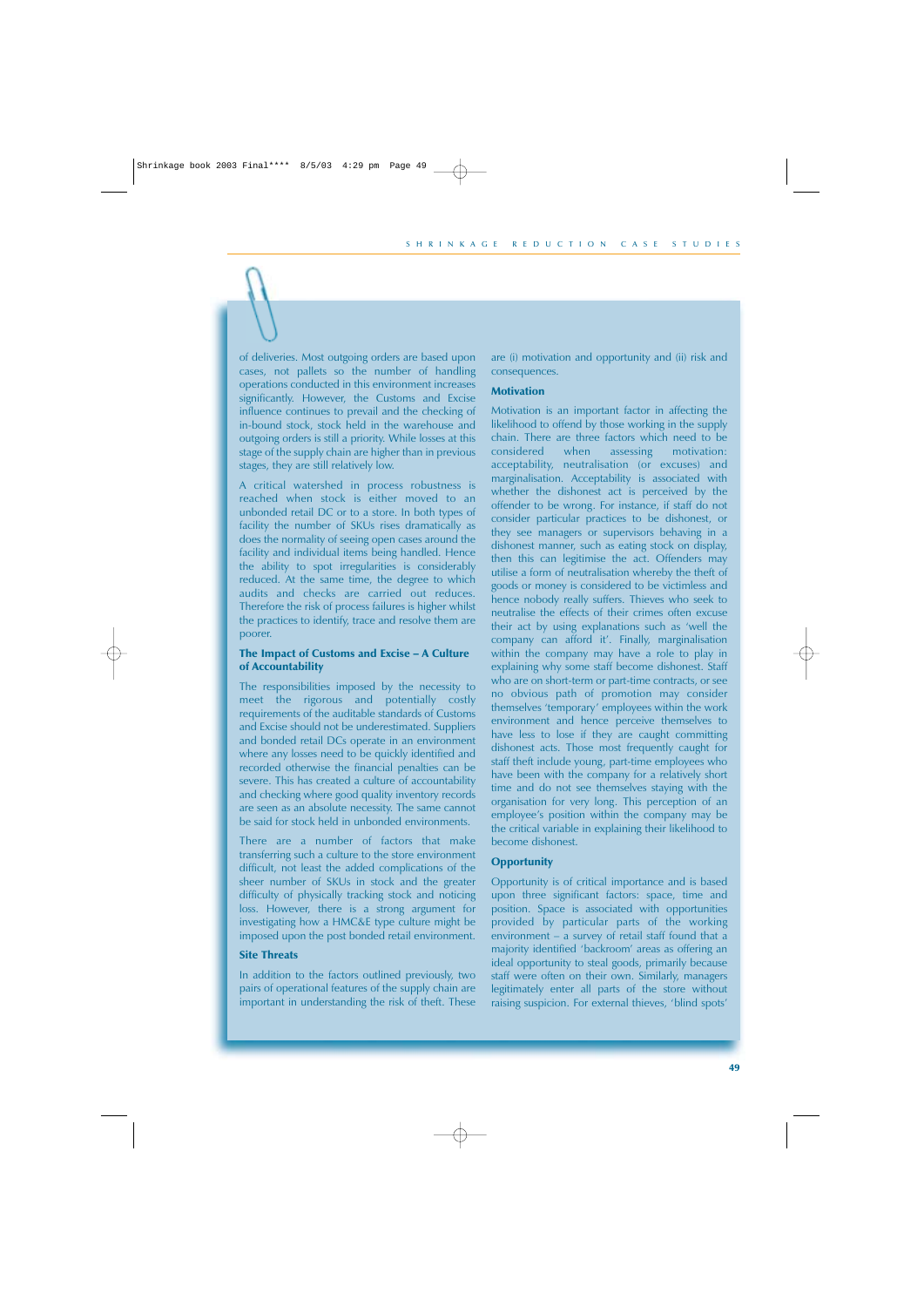within stores, such as behind pillars or areas that are not readily observable by staff or CCTV can provide opportunities for theft. Time is also an important factor of opportunity. If particular members of staff work at times when there are either lower levels of supervision or there are very few or no other staff present (such as night shifts), then their opportunity to steal is higher. In addition, shoplifters may chose times when they know a retail store has very few staff working, or when the store is particularly busy, when other shoppers provide 'cover' for their offending. Finally, position or role in the company can provide staff with the opportunity to commit crime. Positions of responsibility and or specialisation can offer staff the opportunity to be dishonest (for instance buyers or IT staff).

#### Risks and Consequences

Sanctions or disincentives to commit crime influence the likelihood to offend. These are the perceived chances of being caught and the consequences of any subsequent punishment. If offenders consider the risk of being caught as low then this acts positively to encourage dishonesty. Similarly, if the punishment is relatively lenient then this also acts positively to encourage theft. Alternatively, if potential offenders consider themselves at significant risk of being caught and appreciate that the punishment will be severe (loss of job for instance or a criminal record) then this acts as a powerful disincentive. In addition, offenders need to decide whether the rewards are sufficient and the prospects of being caught low enough to proceed with the offence.

#### Quantifying Site Threat

Taken together these variables help explain and quantify the threat of theft by staff. It is important to remember that these factors work both in isolation and in combination depending on the particular offender and the circumstances surrounding the incident. Indeed, for some offenders there are powerful factors that act positively to encourage dishonesty while at the same time other factors act in the opposite direction and in effect cancel each other out.

When these factors are applied to quantify the threat of theft at the various stages of Sainsbury's BWS supply chain, it can be seen that as products move along the chain there is an inverse linear relationship between the four factors and the location of the product.

- Motivation to commit offences increases.
- Opportunity to commit offences increases.
- The perceived risk of being caught committing an offence reduces.
- The perceived consequences of being caught committing an offence reduces.

#### Losses Concentrate on Hot Products and in Hot Stores

Examining the distribution for loss per SKU across the range of individual products revealed a telling profile. This is the signature of the 'Hot Product' phenomena. In this project, 30% of losses were found to occur on 8% of the items stocked and 50% of loss incurred on 20% of items. When seeking to control and eliminate loss, it makes sense to apply effort on these few, vulnerable stock items

In addition to the 'Hot Product' phenomena observed for the BWS category, examination of the level of loss per store reveals another phenomena: the 'Hot Store'. This indicates that across the estate, the distribution of loss is skewed onto a small number of stores. Specifically it seems that half of all spirits losses occur in 18% of stores. This being the case it would seem that focussing attention onto these stores in the first instance would deliver the greatest return.

#### **Conclusions**

On the basis of this examination across the supply chain it was clear that the supply chain from bottling plant to store is generally secure. In the case of the supply chain operations, we drew our conclusions mainly on the basis of an examination of process robustness as there was an insufficient data on the levels of loss in the retail distribution chain. Despite this, it was felt safe to conclude that, 'the store is the problem,' indicating that this is where the weight of attention should be applied.

Considering the practices employed in the stores to prevent loss from the perspective of both operational efficiency and loss prevention, it appears that they are generally not effective.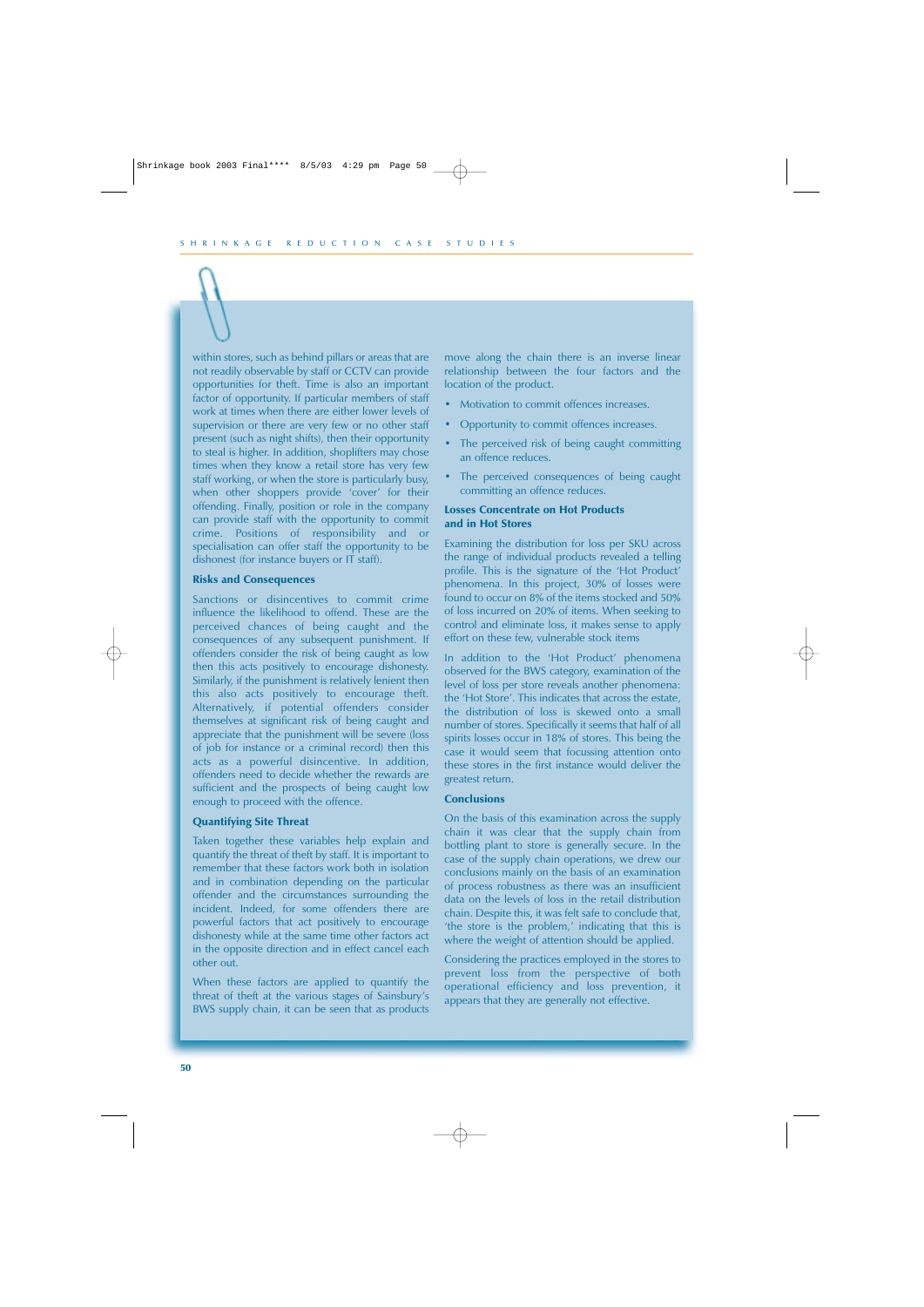#### Turning Research into Action

Most criminological research shows that shoplifters are deterred by increasing their perceived risk of being caught and subsequently punished. There are several elements within the store that need to be considered to achieve this increase in risk:

- 1. Accountability for stock loss in the BWS department needs to be assigned. This person will ensure that loss prevention practices and procedures, such the recommendations listed below, are implemented and maintained. Making the BWS department leader a more senior position would help achieve better ownership of the need to drive sales up and lower losses. The recent introduction of 'Off-Licence' Managers to selected stores (presumably with profit and loss responsibility) meets this need for the allocation of accountability.
- 2. Staff need information on which products suffer stock loss for them to take appropriate action. They need to know which SKUs are most vulnerable to loss (through access to high quality loss data) so that they can be 'present in the aisle with a purpose', increasing their likelihood to deter offenders.
- 3. A good way to make sure staff are aware of the vulnerability of particular products is through gathering data. Store staff were undertaking a practice of counting the stock on the shelves and recording the quantities put out on display, the number of items sold and the number that were lost. However the procedure for recording these numbers was ad-hoc and not always undertaken. For this laudable procedure to be effective, it needs to be systematic and undertaken consistently. Therefore the store staff require a more professional, centralised and properly resourced approach. Not least, the staff need a proper log-book in which to record the data and they need to have easy access to sales data. Finally they need to review the information they collect, at least every week, to identify incidents and trends and to plan how they will take action to tackle problems. These plans should be reported to the store manager on a weekly basis.
- 4. Using the in-store CCTV system in conjunction with the data on losses gathered through the

counting helps identify persistent offenders. Shelf counting reduces the time between loss happening and store staff becoming aware of it. By knowing the time window in which the loss occurred allows CCTV footage to be reviewed with the aim of linking likely offenders with missing stock.

- 5. Use the in-store security guard to carry out the above process, which will provide a more interesting mix of activities for the guard and increase their motivation.
- 6. Store staff were undertaking a practice of stamping high value spirits with the store number and address. There was no evidence that this has the effects that store staff implied it had, e.g. 'enables police to recover stolen stock to the right store,' 'stops offenders claiming the stolen stock was purchased at another Sainsbury's store'. The savings in staff time could be used to more effectively audit the stock on the shelves.
- 7. The use of EAS tags was found to be wholly ineffective in dealing with the off-shelf theft of bottled spirits by customers for a number of reasons:
- The tags and the alarm system are poorly advertised, hence offer little deterrent.
- The tags/alarm system is easy to defeat by disabling the tag or shielding it from the alarm gates.
- The tags are easily overlooked by till staff, who fail to disable them, which causes the system to be inadvertently activated and further reduce staff confidence in the system.
- 8. Finally, it seems appropriate to consider bottled spirits as candidates for trials with EAS 'hard tags'. The hard tags seem to address many of the problems highlighted above. Hard tags are large items, therefore they offer a visible deterrent to theft. They are also of stout construction, making them difficult to disable. Being fairly large, these tags should not be overlooked by the check-out staff and therefore are more likely to be removed, preventing false activations of the alarms.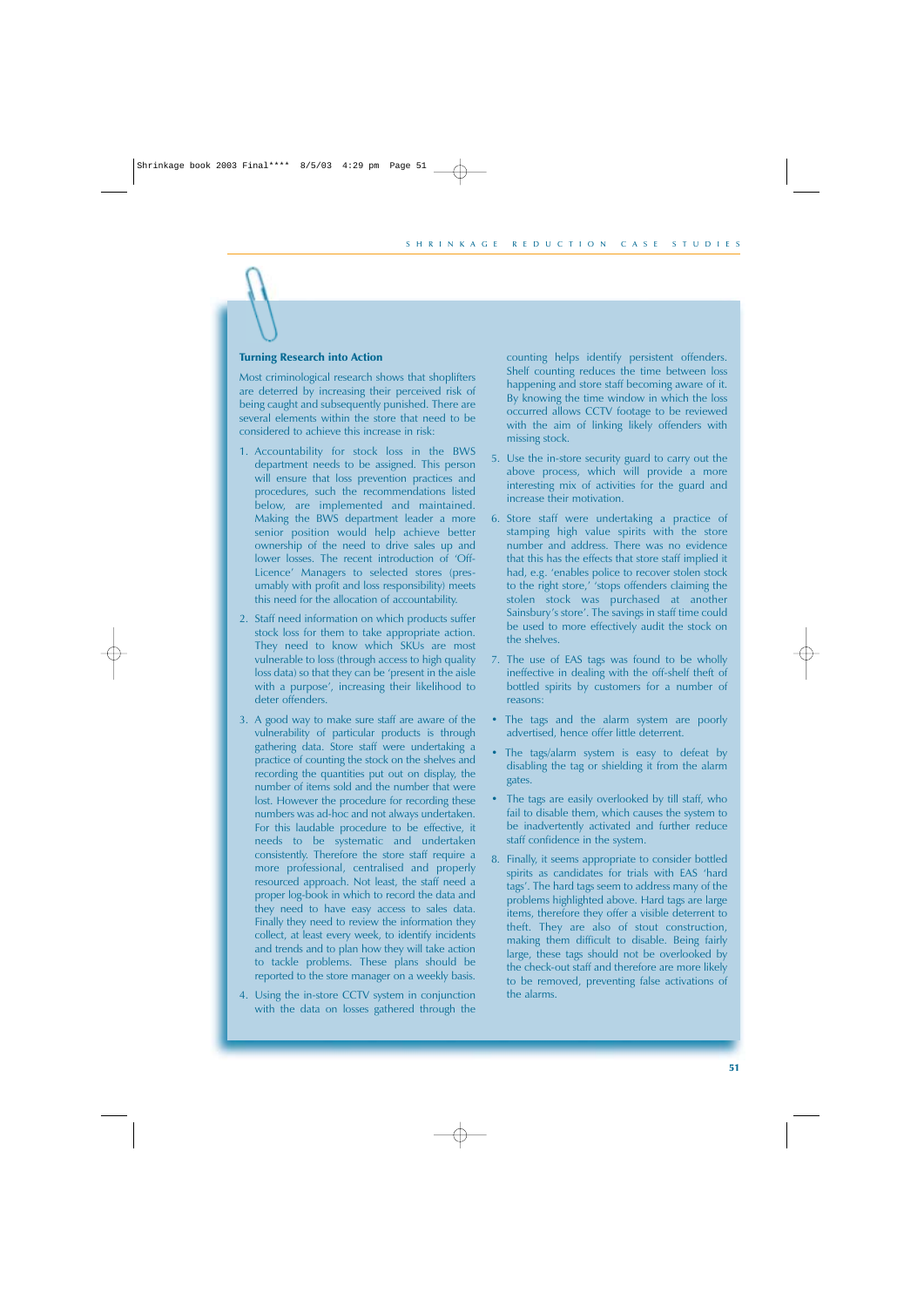#### Implementing Recommendations

#### **Trial Changes to Operations, New Methods and Technologies**

The comments made, conclusions drawn and recommendations suggested were intended to stimulate thought and promote action amongst Sainsbury's and their BWS suppliers. It was however necessary to add a health warning to this research, which applies to all companies seeking to reduce stock loss. The deployment of new thinking needs to be both embraced and treated with caution. This is also true when the action is not to start something new but to cease something that is currently being undertaken, for example to stop the stamping of spirits bottles with the Sainsbury's store number.

Accordingly, the recommendation was made that operational changes should be deployed firstly in a planned series of rigorously performed experiments, in keeping with the methods described in the ECR Road Map.

#### **Perform Rigorous Experiments**

In order to reveal the true effect of new approaches to loss prevention it is imperative to break away from the age-old loss prevention culture of opinion and anecdote. Decisions need to be made on the basis of robust, data rich evidence. The first stage of these 'experiments' is to perform a thorough 'shake down' test on these new ideas. Put simply, they need to show they can stand up to the rigours of the workplace. The second stage is to acquire 'investment grade' data. Key to getting the necessary data on which investments can be made with confidence is to ensure robust experimental design. This requires the construction of a proper trial, with a control group, and the results assessed with appropriate statistical tools.

#### **Quantify Impact on Losses and Sales**

Finally, having made the investment in time and money, the financial impacts of the ideas need to be audited in order to learn and move forward to tackle new challenges.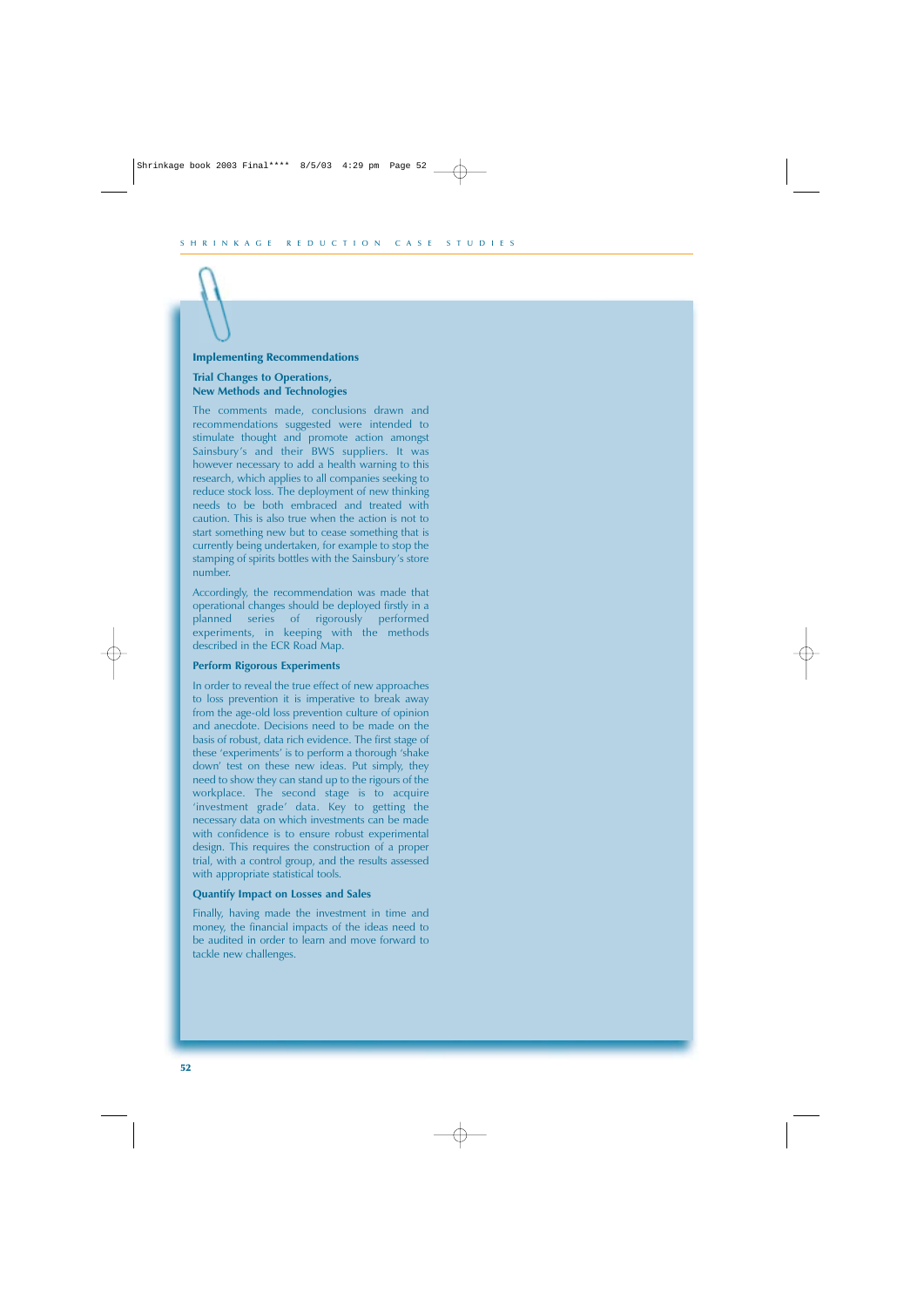## Tesco and Gillette

### Hungary

#### Lessons for the ECR Community

The Tesco/Gillette project demonstrated impressive results. Sales increased by 288% and stock loss reduced by 74% in the three stores where the pilot project was undertaken. Both companies considered the project was a success and the solutions developed by the project team are being rolled out across Tesco's estate in Hungary.

In addition to the benefits to Tesco and Gillette, this project provides several lessons that should be useful to the wider ECR community. These relate to the role of collaboration, the factors that influenced success in the project and the need for objective performance measurement.

The collaborative approach is not an excuse for avoiding the key issue of delivering quantified financial benefits. As Tesco and Gillette clearly demonstrate, collaboration is an enabler for raising each company's individual profitability.

The Road Map provides a pragmatic approach to improving product availability. The success of this approach lay in its ability to generate commitment amongst the people who become involved with the project. This commitment is a key factor in ensuring the success with which solutions are implemented.

In order to make sound business decisions, particularly when faced by the emotive subject of shrinkage, objective performance measurement is vital. This is true at the start of a project as well as the evaluation step at the end.

#### Introduction: A Trio of Success – Retailer, Supplier and Nation

The success of Tesco, and indeed theirs is a story of retail success, is based on a ruthless focus on delivering shopper satisfaction. Critical to the success of this mass appeal retailer is their ability to achieve:

- Economies of scale.
- Minimised operational cost.

Economies of scale only come by attracting and retaining shoppers. These customers are the heart of the business, around which the infrastructure to serve them in the most cost efficient manner is built. In common with other mass appeal retailers, Tesco underpins the ability to serve shoppers in a cost efficient manner with an efficient distribution network and extensive estate of hyper and super size stores.

In a parallel story of success, the Gillette Group established and maintains a healthy position in the grooming category through the appeal of its products. A series of product innovations has captured consumers' imaginations leading to high levels of loyalty for Gillette's premium brands shaving systems such as Mach 3 and Venus.

The third element in the trio of success is Hungary itself. Following the end of the Cold War, symbolically represented by the Berlin Wall coming down, both Tesco and Gillette were keen to bring their respective expertise to the people of Central-Eastern Europe. Amongst the first countries to embrace democracy and free market economics was Hungary. With a well-educated, multi-lingual and motivated people the Hungarian economy demonstrates strong growth with GDP per head levels increasing rapidly.

#### Crisis on the Shop-Floor

Against the steady and impressive progress experienced by Tesco and Gillette in Hungary loomed a crisis. Losses of Mach 3 replacement blades, Gillette's premium male grooming product and Tesco's major sales generator in the men's grooming category, were running at dramatic levels in a number of stores. Tesco were not just losing margin on listing these items, they were losing money. Taking a pragmatic view, many Tesco store managers were defensively merchandising Gillette's premium products by taking them off open sale. However not only did this action significantly reduce sales, shrinkage continued to run at unacceptable levels. As a final response to this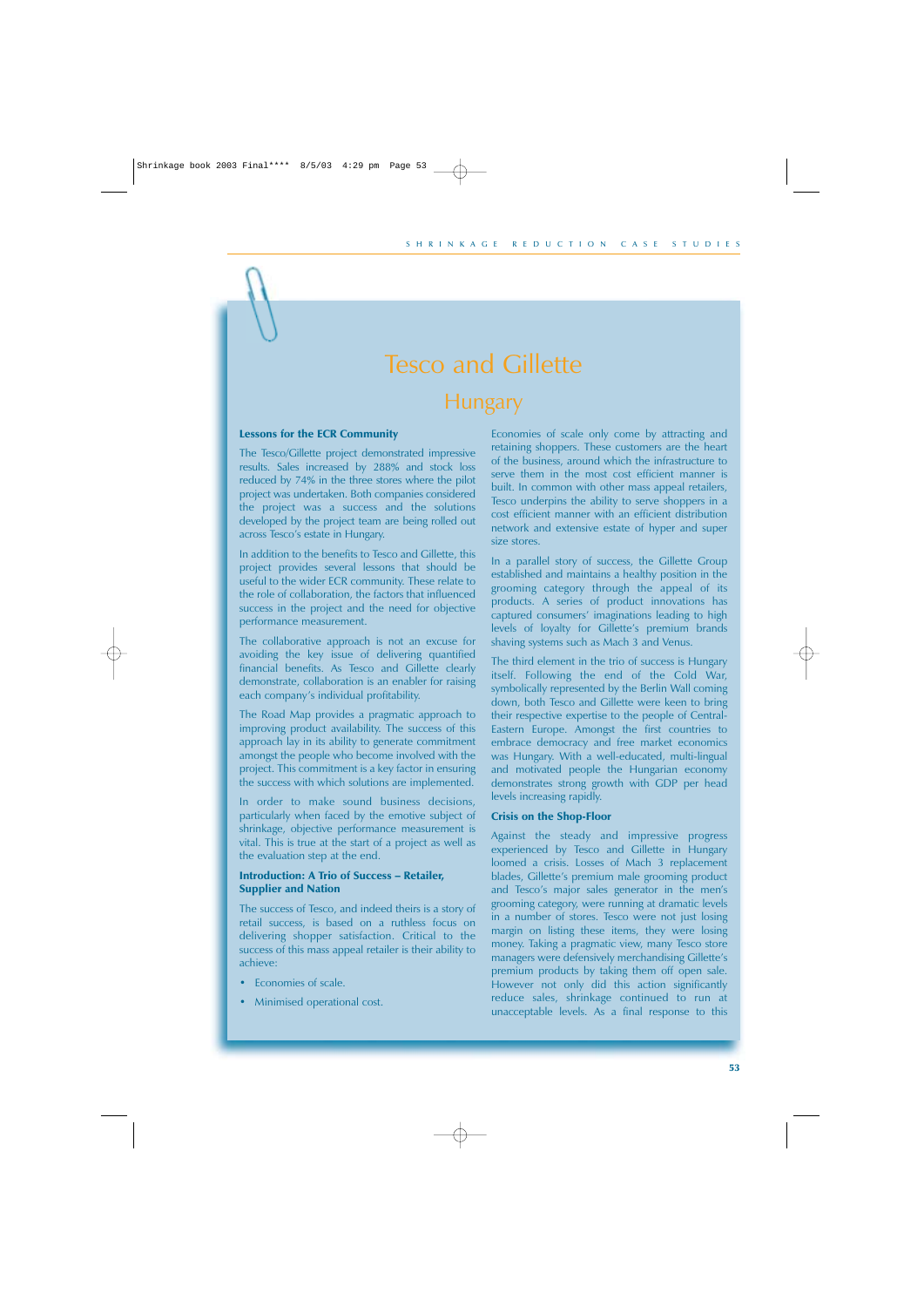problem Tesco's senior managers concluded that unless matters were turned around within 14 days Gillette's premium products would be delisted.

#### What happened to Collaboration?

Collaboration is the mantra of the ECR movement. Both Tesco and Gillette are keen supporters of ECR. However, collaboration seemed an unaffordable luxury with profits at stake, which is why Tesco was prepared to stem their losses in such a dramatic fashion. With hindsight, it was clear a definition of collaboration was needed. The solution was found to be:

Collaboration: *'Businesses achieving their individual goal of maximum appropriation of value, mutually.'*

#### Send in the Road Map

Tesco and Gillette had a considerable amount of common ground, not least:

- Focus on financial results: A need to deliver profits in line with targets.
- Need for solution: doing nothing was not an option.
- Action must be taken quickly and decisively.

This common ground set the context in which the ECR shrinkage reduction Road Map was used.

The Road Map responds to the real-life circumstances faced by retailers and suppliers. This project was no different. Above all, the Road Map ensures that an investigation into an emotionally charged circumstance is undertaken in a systematic and robust manner. This ensures that the true nature of the shrinkage problem is highlighted, the underlying causes of stock loss are identified and appropriate solutions developed and implemented. Collaboration is a key element in the success of this approach and was achieved in this project by drawing together a capable team with people from both companies and who had access to additional subject experts as required.

The investigation into the losses at Tesco started by first mapping and measuring the supply chain. This investigation revealed that losses were concentrated on just a few items (references; SKUs). Thieves were clearly targeting these Hot Products. Further analysis revealed that the loss of these items was concentrated in a few stores, the so-called Hot

Stores. This focussed the efforts of the project team onto responding to the losses of Hot Products in these Hot Stores. This involved conducting a detailed examination at these Hot Stores into:

- The ordering process and inventory recording system.
- The physical supply of goods into the store.
- The storage and protection of goods inside the store.

The systematic review of the supply chain from the Gillette Distribution Centre, to the Tesco Depot (a distribution centre), to the stores and finally to the shelves revealed a total of 150 areas of risk. These occurred at various points in the supply chain where the process and its associated procedures lacked control. The risk at these points was that product could be lost through process failure. The risk that process failure can occur provided the opportunity for theft to occur and not be discovered.

#### Solving the Problem in 10 Easy Steps

The work of the Tesco/Gillette team is captured in the solutions they developed. Clearly illustrated in the video that accompanies this case study (see CD), the 10 steps are grouped into three areas:

- Secure the 'Hot Product' Supply Chain.
- Secure In-Store Handling.
- Define Ownership and Control of Loss.

#### Secure 'Hot Product' Supply Chain

Hot Products are the focus of attention by individuals who shoplift or pilfer for their own use or use by acquaintances. Hot Products are also the target for organised theft, whose aim is to convert the product into cash. The strong brand awareness and product loyalty that was established by Gillette for their Mach 3 line made it a target at Tesco. In order to deny organised thieves the opportunity to steal large quantities from the supply chain it was necessary to secure the supply chain. Three measures were implemented to achieve this:

- 1. Sealed pallets from DC to outlets.
- 2. Each product movement checked & documented.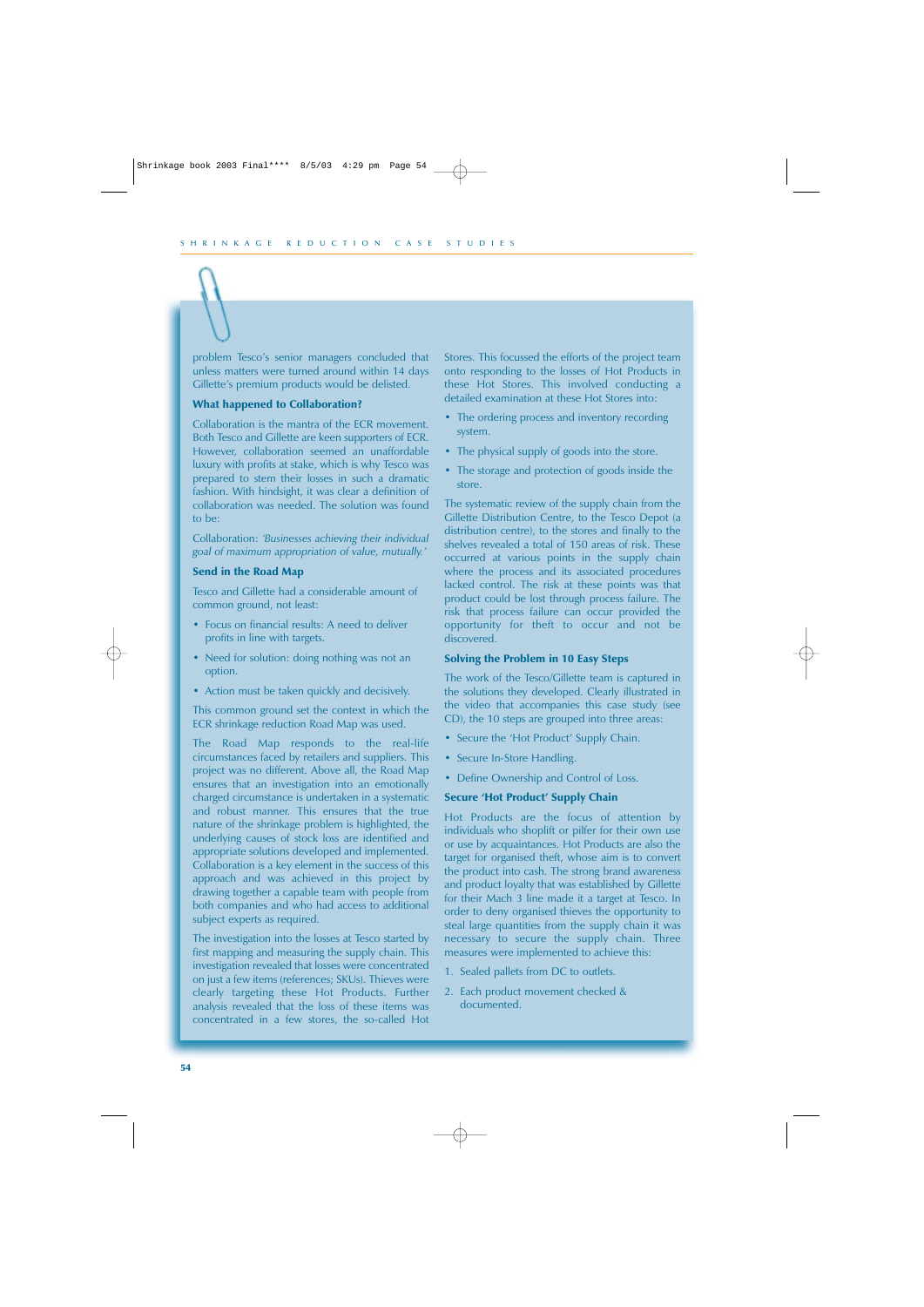3. Products fast-tracked into secured storage locations.

#### Secure In-Store Handling

Key to the team's thinking was to consider delivery to store and in-store product handling as being an extension of the supply chain. Best practice from secure supply chain operations were therefore applied to the store operation, in particular:

- 4. Controlled and frequent replenishment between secure storage and shop-floor.
- 5. Visible display location.
- 6. Anti-theft fixtures.

#### Defined Ownership and Control of Loss

Most companies recognise that their staff are their most significant resource in achieving business success. Tesco and Gillette certainly embrace this point of view. They also recognise that a significant proportion of shrinkage is due to internal theft. This final set of solutions brings the employees into the front line of shrinkage reduction. It also uses the awareness of the trustworthy majority of staff to ensure that their rogue colleagues are quickly identified:

- 7. Stock loss results owned by in-store champion.
- 8. Staff awareness.
- 9. Ongoing control through regular stock counting (front and back of store).
- 10.Measure and adjust.

#### The 'George Effect'

When asked to put a finger on a single reason for the success of the work between Tesco and Gillette, one word came to mind, 'George.' Gyorgy Ruszkovszky is Product Availability Manager for Gillette Hungary. Amongst the many able people that worked on this project, George's input to the team provides a lesson to anyone embarking on a similar project. The reason that every project team needs someone like George reflects the simple truth that projects never go exactly to plan. Hence the need for a 'George', who ensures the following:

- Focus on the delivery of objectives.
- Access to local knowledge, i.e. the right people to turn to for help.

• Persistence in the face of apathy.

Whilst his input was generally discreet, looking back over the project it is clear to see George's 'finger prints' at all the key points.

#### Focus on Results

To return to where the project started, both Tesco and Gillette needed hard results and evidence to show that the crisis was being brought under control. Results from an implementation of the 10-step set of solutions in three 'Hot Stores' were compelling. These results are shown below in Table 10.

#### Table 10. Effect of Project on Key Performance Criteria

| <b>Criteria</b> | <b>Effect of Project</b> |
|-----------------|--------------------------|
| Shrinkage Level | 74% reduction            |
| <b>Sales</b>    | 288% increase            |

The level of shrinkage went from being at crisis level before the project to below 2% afterwards. Sales rose dramatically as a result of open merchandising and of improved on-shelf availability as inventory records became accurate. Above all, there was a dramatic improvement in the profitability to Tesco of retailing Gillette product. A true WIN • WIN outcome to the project.

In addition to the hard benefits of the project, additional but unquantified benefits were achieved. For both companies, their supply chain was brought under control and stock handling procedures became more transparent. The success of the methods used to handle Mach 3 at Tesco led to these methods being transferred to other Hot Products, in particular cigarettes.

#### Roll Out

Having achieved notable success in three stores, Tesco and Gillette invested in a programme to roll out the ten-steps across Hungary. To date, all of Tesco's Hungarian 26 stores have received training on the solutions tested in the pilot stores as well as follow up visits to monitor progress. These visits have found 20 of the stores (80%) are following the 10 step procedures. Difficulties have been reported in achieving 100% compliance for a number of reasons. Ironically, one significant factor is that the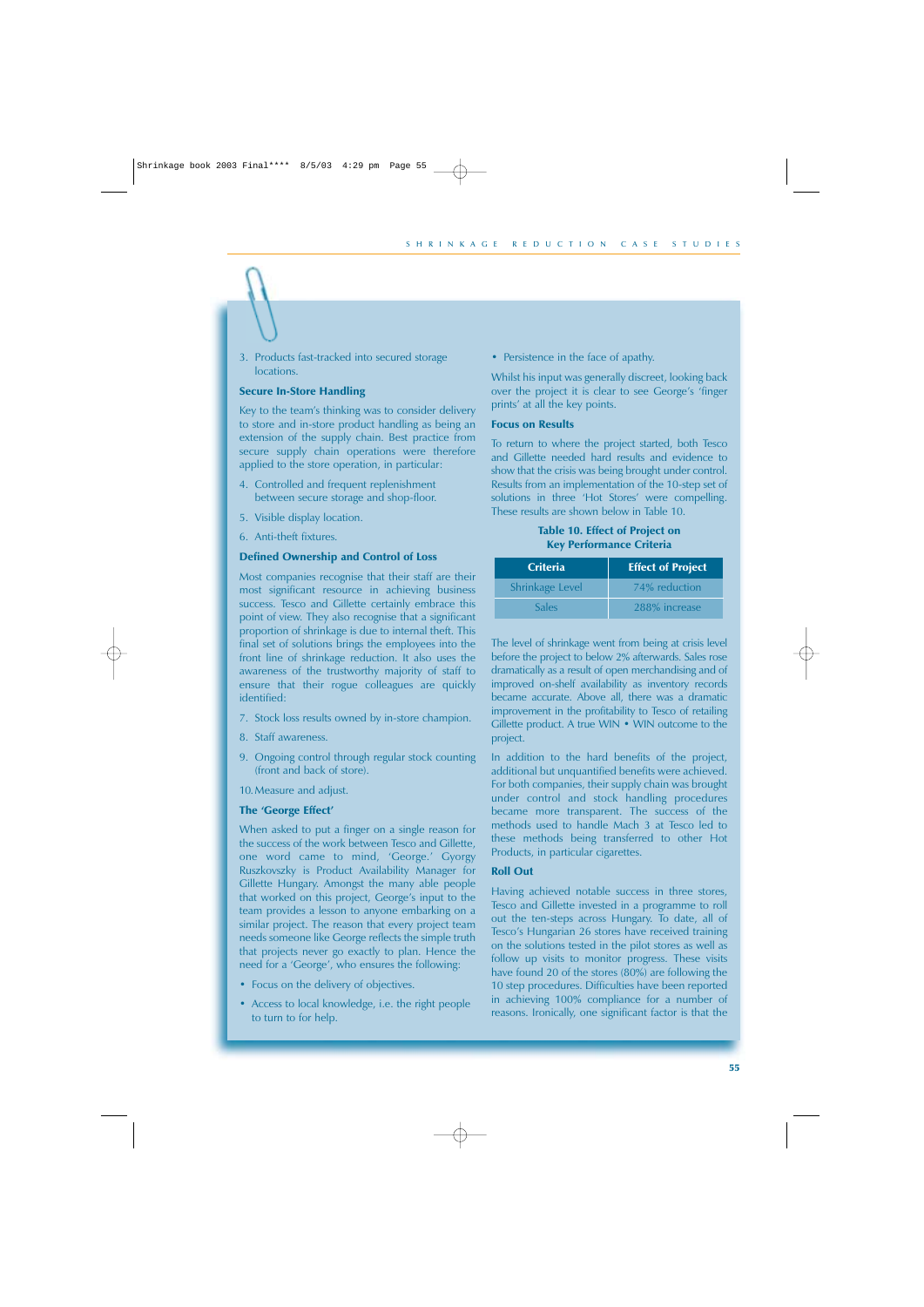success achieved by implementing the solutions means that management attention diverts on to higher priority issues. The challenge is therefore to maintain over time the procedures that ensure product remains availabile and losses continue to be prevented.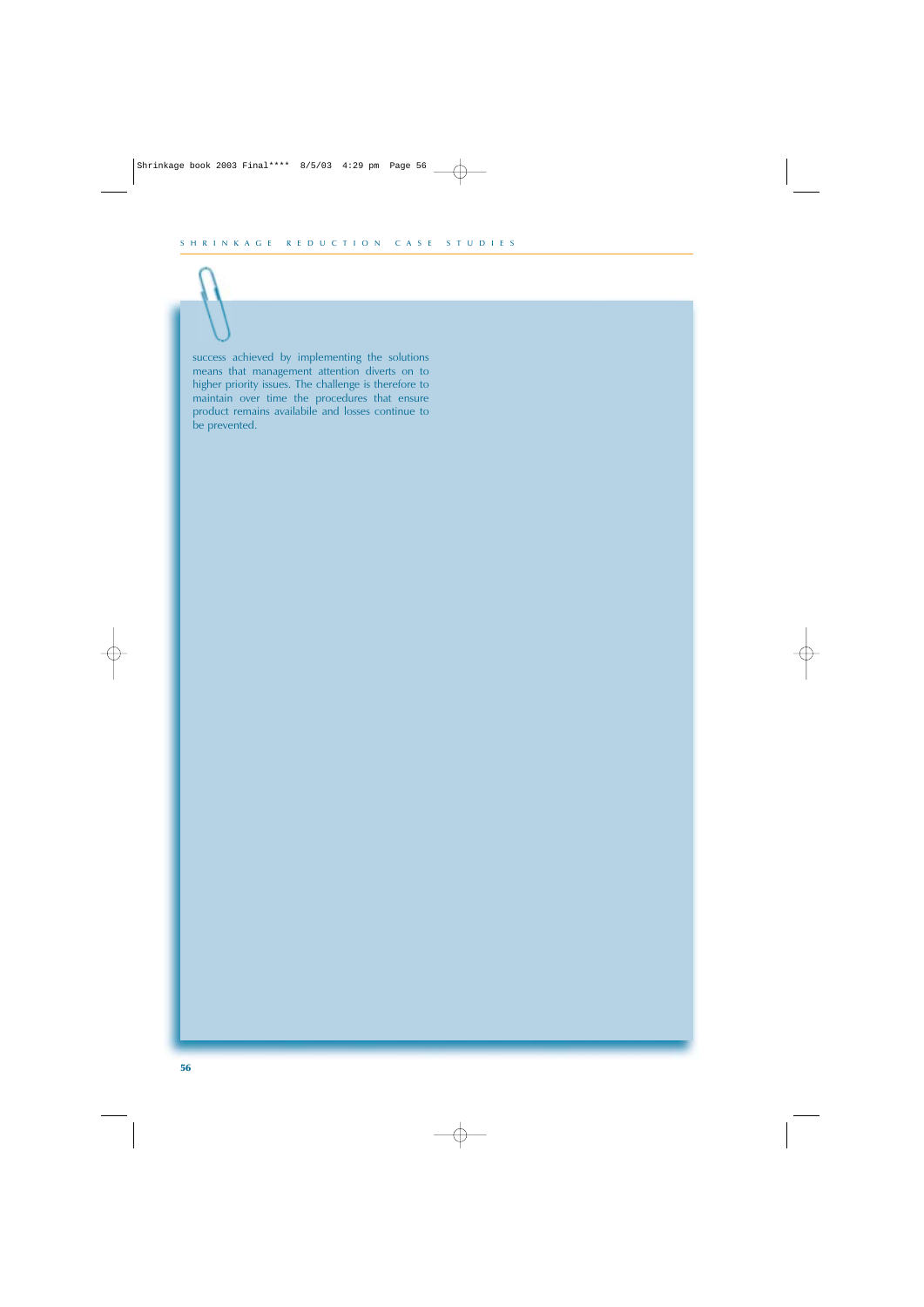## Wickes, Lloyd Fraser and GET United Kingdom

#### Lessons for the ECR Community

For Wickes, GET and Lloyd Fraser their ECR project proved effective in reducing shrinkage. In addition to this key result, each company found additional, spin-off benefits from their investigation, which they attributed to having followed the Road Map. For example Lloyd Fraser found that GET disposes of the same type of cardboard boxes that it buys. Now the two companies exchange these boxes, in a mutually beneficial arrangement. GET also benefited by benchmarking Lloyd Fraser, acquiring new ideas for its warehousing operations. By collaborating on this project all three companies were able to achieve a range of benefits. Clearly an example of WIN • WIN • WIN.

This project was undertaken on a supply chain for home improvement (DIY) products. By undertaking this work in a new sector, the project serves as an example of the ability of ECR to benefit companies beyond its traditional constituency in the FMCG and grocery sector. The project also reveals the benefits of extending collaboration to include the third-party logistics service provider (3PL) in an ECR project, in addition to the usual combination of retailer and supplier.

#### Introduction: ECR Breaks New Ground

The project work by Wickes, Lloyd Fraser and GET broke new ground for the ECR community in two important ways. Firstly, this project focussed on the home improvement sector, a welcome addition to ECR's traditional constituency of FMCG grocery retailing. Secondly, this project extended the ECR principle of collaboration beyond the usual pairing of retailer (Wickes) and supplier (GET) to include the third-party logistics service provider – 3PL (Lloyd Fraser).

98% of the products sold by Wickes are ownbranded, which avoids the excesses of shrinkage associated with strongly branded product lines usually found in the FMCG sector. This own-brand strategy also offers a degree of protection against product being stolen from Wickes and then sold through other retail outlets. The own-brand approach also prevents non-Wickes products being returned to Wickes for refunds. However, in keeping with other retailers, some product categories carried by Wickes suffer above normal losses and within categories losses tend to concentrate on a few Hot Products.

GET are a major supplier of electrical items to Wickes, other home improvement retailers and the building trade in general. Within their product range, some items are small in size, high in value and have a broad range of domestic and commercial uses. The ability to dispose of these products into the professional building trade makes them targets of organised theft whilst their usefulness in DIY projects means they are also at risk from pilferage.

The third organisation in the project is Lloyd Fraser, who manage and operate the warehousing and distribution services for Wickes. They are accountable for ensuring the integrity of the supply chain and protecting assets from the pick-up from GET through to delivery to Wickes stores. They are also a key contributor of knowledge to the project team given their understanding of supply chain operations and the associated interactions between retailer and supplier.

#### Shrinkage Crisis Shock – There Wasn't One!

Unlike the majority of shrinkage reduction projects brought to the attention of the ECR Shrinkage Group, the genesis of this project was not a crisis. Instead, Wickes had recognised and highlighted shrinkage as an opportunity for tighter cost control. More to the point, Wickes launched their project with stock loss levels below the target that most retailers aspired to achieve.

Despite their already impressively low levels of shrinkage, a steering group of directors from all three companies agreed that reducing shrinkage still further would bring financial benefits. This tri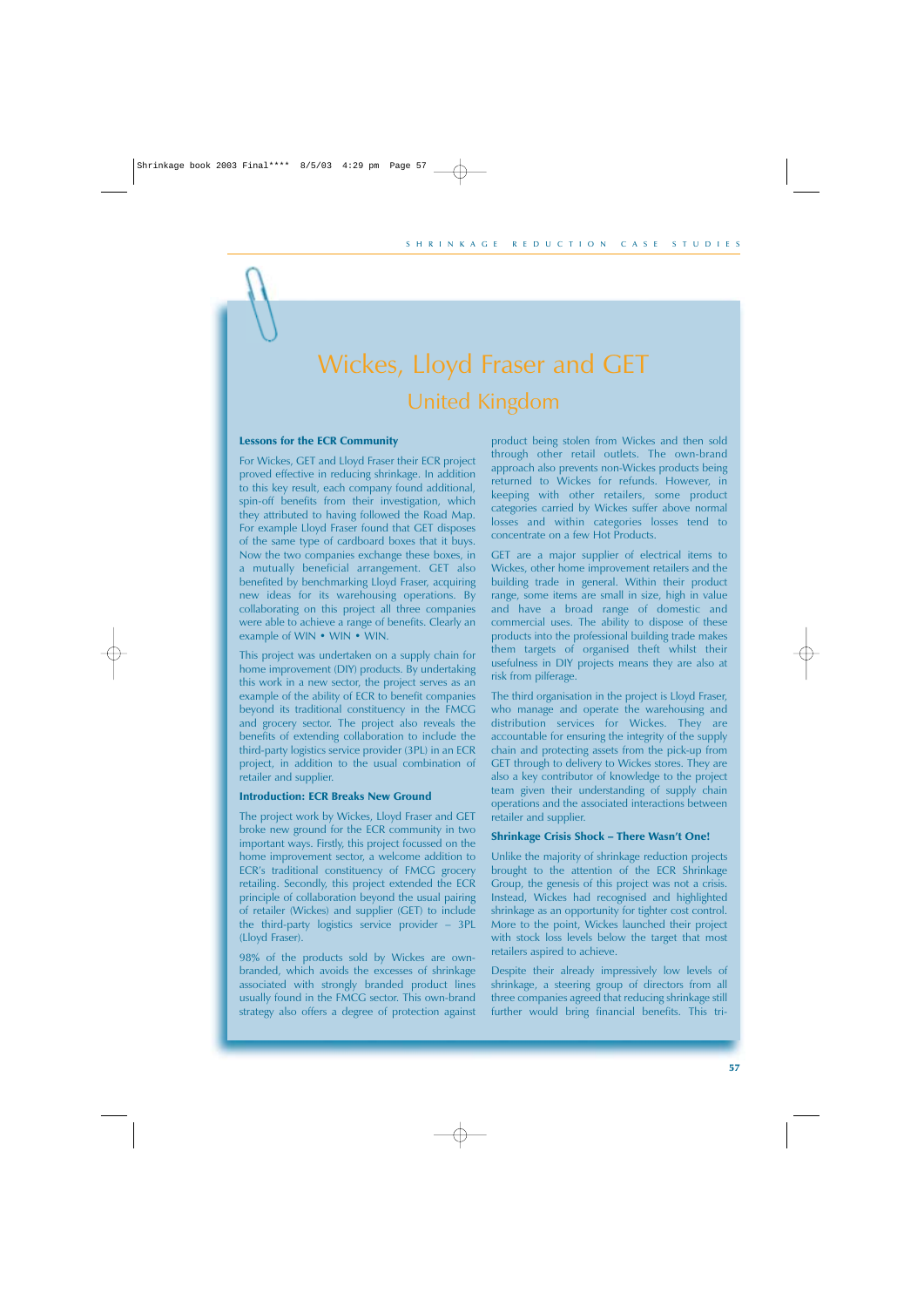company steering group set the brief for the project and held regular meetings to review progress in achieving the project's objectives. Responsibility for delivering the objectives was devolved to a project team made up of a single, senior manager from each team. A good account of this team structure and the motivation of the three companies to invest resource into the project is given in the video that accompanies this case study (included in the CD).

With hindsight it is clear to see the benefits that arose from this choice of project team membership and the reporting structures with the project steering committee. By having a small core team, communication within the team was very effective. Staffing the team with senior managers put their experience and knowledge at the heart of the team, instead of at the periphery. These were also the right people to call on their informal network of contacts within their own companies who could provide specialist inputs when the need arose.

The role of the steering committee was to coordinate the project across the three companies at a supply chain level, monitor progress, release the necessary resources so they were available to the project team and to look to the project team to inform their thinking.

#### Hot Spots in Well-Run Supply Chain

Following the Road Map, the team meticulously documented the physical flow of product through the supply chain as well as the paths that information took. Measures were taken of discrepancies in deliveries between sites and in the inventory counts within individual sites. These were complemented by assessments of the other key performance indicators such as put-away and picking accuracy within warehouses.

The information gathered during the Mapping & Measurement step of the Road Map was indeed thorough. When the project team presented their work at the 2002 ECR Congress in Barcelona, a 4 metre long process map greeted delegates. This process map illustrated what the project team achieved by their thorough research: a unique insight into the structure and performance of their supply chain. The team themselves made the tongue-in-cheek remark, 'It's a wonder that we manage to deliver anything.'

Systematically analysing the information gathered revealed a key finding:

#### Even within a well-run supply chain, there are Hot Spots where products can be lost.

In keeping with the underlying philosophy of the Road Map, these supply chain Hot Spots are the places where stock is lost through process failure, which in turn provides the opportunity for loss through theft and the possibility of fraud.

Investigation into the root causes of why Hot Spots existed led the project team to construct a list of 44 recommendations. These recommendations can be summarised under four heading:

- Introduction of new product handling and information gathering procedures.
- Enhancements to IT systems.
- Re-brief existing best practice.
- Change existing priorities for investment and development.

In general these findings fall into two groups, new understandings and things that the companies already knew. The new understanding occurred by following the ECR Road Map approach of taking a holistic view across the whole supply chain. This revealed situations such as where each company thought the other was doing vital checks on deliveries, when in fact none of them were. In some cases the process was fine but the accompanying procedures were not being followed correctly. To ensure the supply chain was robust, it was clear that both product flow and the accompanying information flows needed to be synchronised.

In many cases the companies were already aware of the issues and had practices that were able to control them. However a number of the issues were viewed in isolation and best practice was not being followed consistently. Taking a holistic view highlighted the need for best practice to be universally implemented and for high standards of control to be ubiquitous across the distribution and store network. In order to achieve widespread best practice some existing investment plans were rescheduled.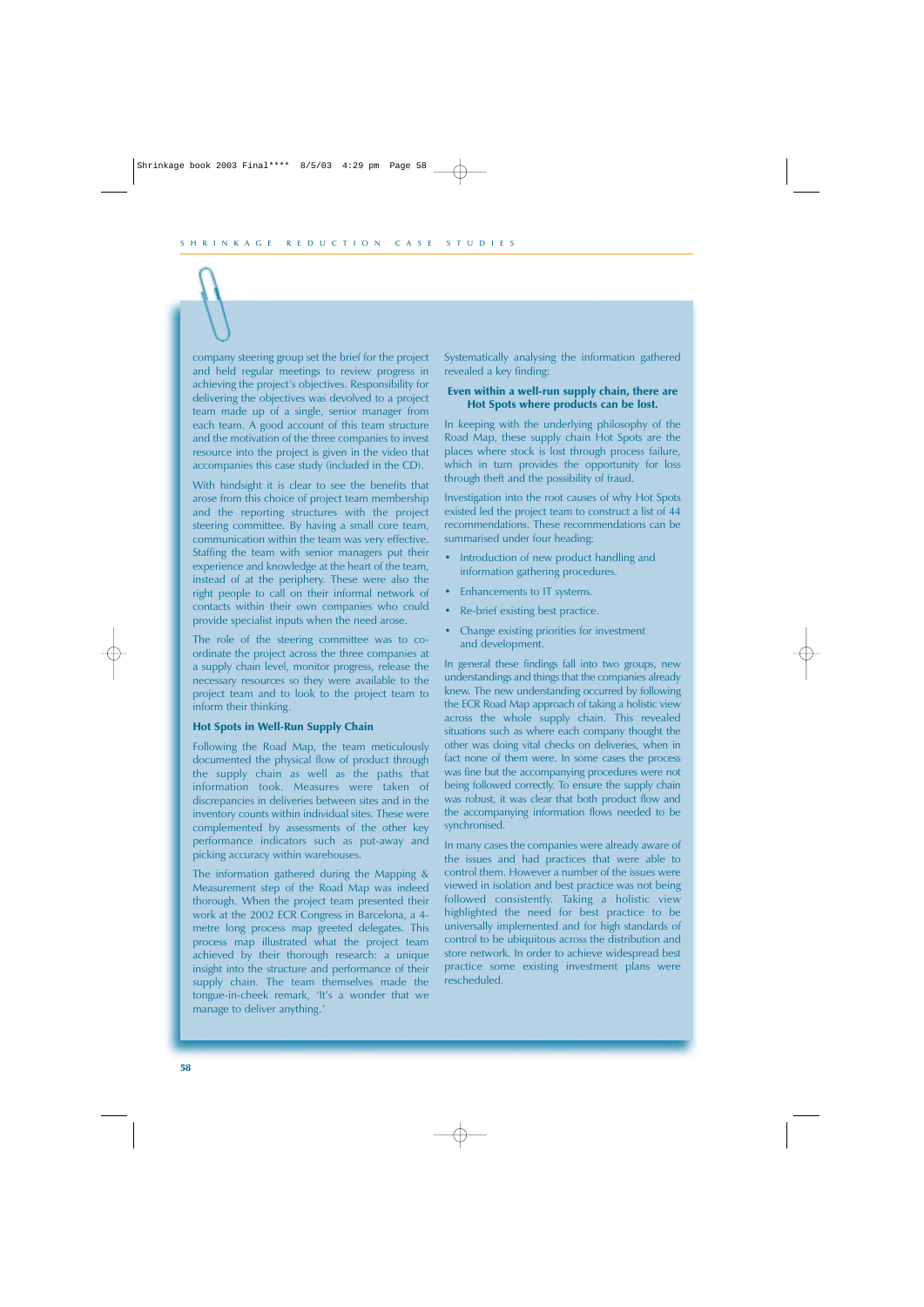

A major asset in Wickes' control of shrinkage is the quality of their data. Data is available and readily accessible as a resource to inform management decision making. In that respect here is a company that embraces data-led management, a refreshing change from the worst cases in loss prevention that can consist of 'management by anecdote.' In true style, Wickes has tracked the performance of losses on GET products since implementing the series of improvements. Unlike other projects, these improvements were not implemented at pilot locations. Instead they were implemented across the whole estate. Therefore in order to assess the impact of the actions taken, the shrinkage of GET products was compared against Wickes' overall shrinkage level. This comparison was undertaken for the period before the improvements were implemented and then again for the period after the improvements were implemented. The following data was used to make the evaluation:

#### Table 11. GET Shrinkage, Relative to Total Shrinkage at Wickes in 2002

|                                                    | <b>GET Shrinkage</b><br><b>Relative Total Shrinkage</b> |
|----------------------------------------------------|---------------------------------------------------------|
| <b>Before implementation</b><br>Jan - May '02 avg. | $-21.3%$                                                |
| After implementation<br>June - Aug '02 avg.        | $-28.0%$                                                |
| Change                                             | $-6.7\%$                                                |

Table 11 show the level of shrinkage of GET products within Wickes, relative to the overall level of shrinkage for all products. The recommendations were in place by the start of June 2002. The level of shrinkage for GET products compared to the shrinkage level for Wickes as a whole was assessed for two time periods: January to May and from June to August (last date data was available), i.e. for before and after the implementation.

In the period of January to May, prior to the implementation, shrinkage in GET products ran at 21.3% below the total. After the project, in the period June to August, the shrinkage in GET products was 28% below the Wickes total. There was therefore a drop of 6.7% in the shrinkage of GET products, relative to the Wickes total, between the periods before and after the implementation.

Given the seasonal nature of the home improvement market, it was felt necessary to conduct a similar analysis on the data for the previous year, 2001. This sought to discover whether there is a natural drop in the shrinkage level in GET products in the June – August period, compared with the January to May period.

#### Table 12. GET Shrinkage, Relative to Total Shrinkage at Wickes in 2001

|                      | <b>GET Shrinkage</b><br><b>Relative Total Shrinkage</b> |
|----------------------|---------------------------------------------------------|
| Jan $-$ May '01 avg. | $-6.3\%$                                                |
| June - Aug '01 avg.  | 3.7%                                                    |
| Change               | $10.0\%$                                                |

The data from the analysis of the relative level of shrinkage showed that in the January to May period in 2001, losses on GET product were 6.3% below the trend. The losses for May to August in 2002 were 3.7% above the trend. There was therefore a relative increase in shrinkage in GET products of 10% between the two time periods in 2001.

These findings indicate that the loss reduction solutions implemented by the project team led to a relative decrease in shrinkage for GET products. This conclusion gains validity by contrasting the pre and post implementation data for 2002 against data from the same time periods in 2001. This analysis gives results that are consistent with there being a causal relationship between the solutions that were implemented and the level of shrinkage for those products.

#### Roll-Out

Having reviewed the effect the ECR project had on performance in general, and shrinkage in particular, Wickes is rolling out the ECR approach with their other major suppliers. In a similar vein, GET is applying the lessons it learnt to its other major customers. Likewise, Lloyd Fraser has been able to deliver benefits to other clients by transferring best practice learnt from this project.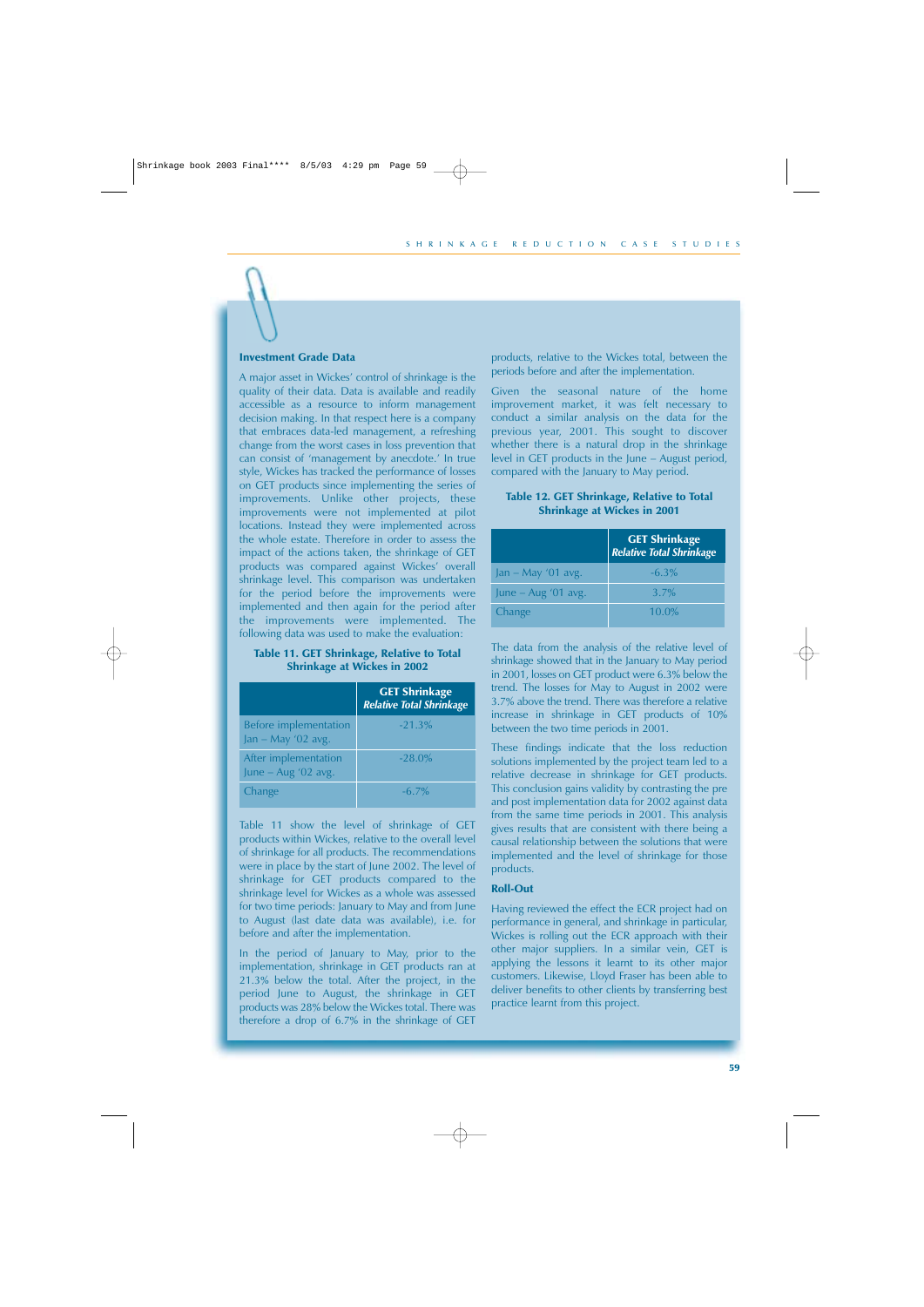## Coop Italia and Procter & Gamble Italy

#### Lessons for the ECR Community

Although it was not possible to measure the effect of their efforts in terms of changes in stock loss and sales both Coop Italia and P&G point to a number of benefits from conducting their ECR pilot project. Undoubtedly the project team benefited considerably from containing a broad range of people with experience from across the supply chain. Using this level of people was a major commitment by Coop and P&G but a commitment that proved to be worthwhile.

A finding that should be noted by others in the ECR community relates to the applicability of EAS tagging as a method of loss prevention/reduction in this project. Whist Coop began the project with the preconception that EAS<sup>6</sup> tagging was the answer, their investigation of the supply chain revealed that the major causes of shrinkage were not off-shelf theft. Instead the major problem was found to be poor process control in the supply chain. EAS was shown to be only one of many solutions to a problem that these companies faced in only a minor way.

Only through their holistic approach to understanding shrinkage was the project team able to gather the information and undertake the analysis necessary to identify the sources of stock loss. Having done this, efforts are being brought to bear on the supply chain Hot Spots and appropriate solutions developed. In general these solutions involved bringing the supply chain under control through process and procedural improvements.

#### Introduction: Cultural Diversity

The Italian grocery sector is a reflection of Italy itself: diverse and sophisticated. Coop Italia is the biggest retailer in Italy. The Coop culture devolves control of the business to autonomous business units. The head office role is therefore not one of command and control. Instead, the head office coordinates areas of mutual interest on behalf of its

members, for example to leverage economies of scale in purchasing and to promote and support the achievement of standards.

P&G is one of a handful of FMCG/CPG<sup>7</sup> suppliers that is truly multinational. They possess the capability to supply market-leading brands throughout the world with a ubiquitously, high level of service. The company's corporate structure reflects the need to live up to these values throughout their value chain, throughout the world.

#### Willingness to Use the Road Map

Coop Italia and P&G have a tradition of cooperation on a range of business initiatives and promotional campaigns. The objective in working together on a shrinkage project was set by Coop to resolve a stubborn problem of shrinkage in P&G's Infasil product line. At the outset of the project there was a perception at Coop that the problem would be solved through the use of Electronic Article Surveillance (EAS) technology. Despite this the team avoided jumping to conclusions by embracing the ECR shrinkage reduction Road Map, using it as a structured approach to direct their problem solving efforts.

The challenge facing the Coop/P&G team was the need to conclude their project with compelling recommendations. The Coop culture of devolving decision-making means that individual store managers have a major influence over the implementation of recommendations made by the project team. The systematic, holistic approach of the Road Map was therefore vital in being able to create recommendations that can be justified to these decision-makers. Likewise, the project team needed to be made up of people with the respect and trust of their peers. For this reason, the project team included people from across the P&G and Coop operations. This broad team contained people with experience and expertise in the areas of supply chain, IT systems, security and store operations.

6 EAS – Electronic Article Surveillance – is the term used for a range of technologies and methods where tags are attached to products. These tags are intended to set off alarms at store exits unless they are disabled when the goods are purchased.

7 FMCG/CPG – Fast Moving Consumer Goods/Consumer Packaged Goods.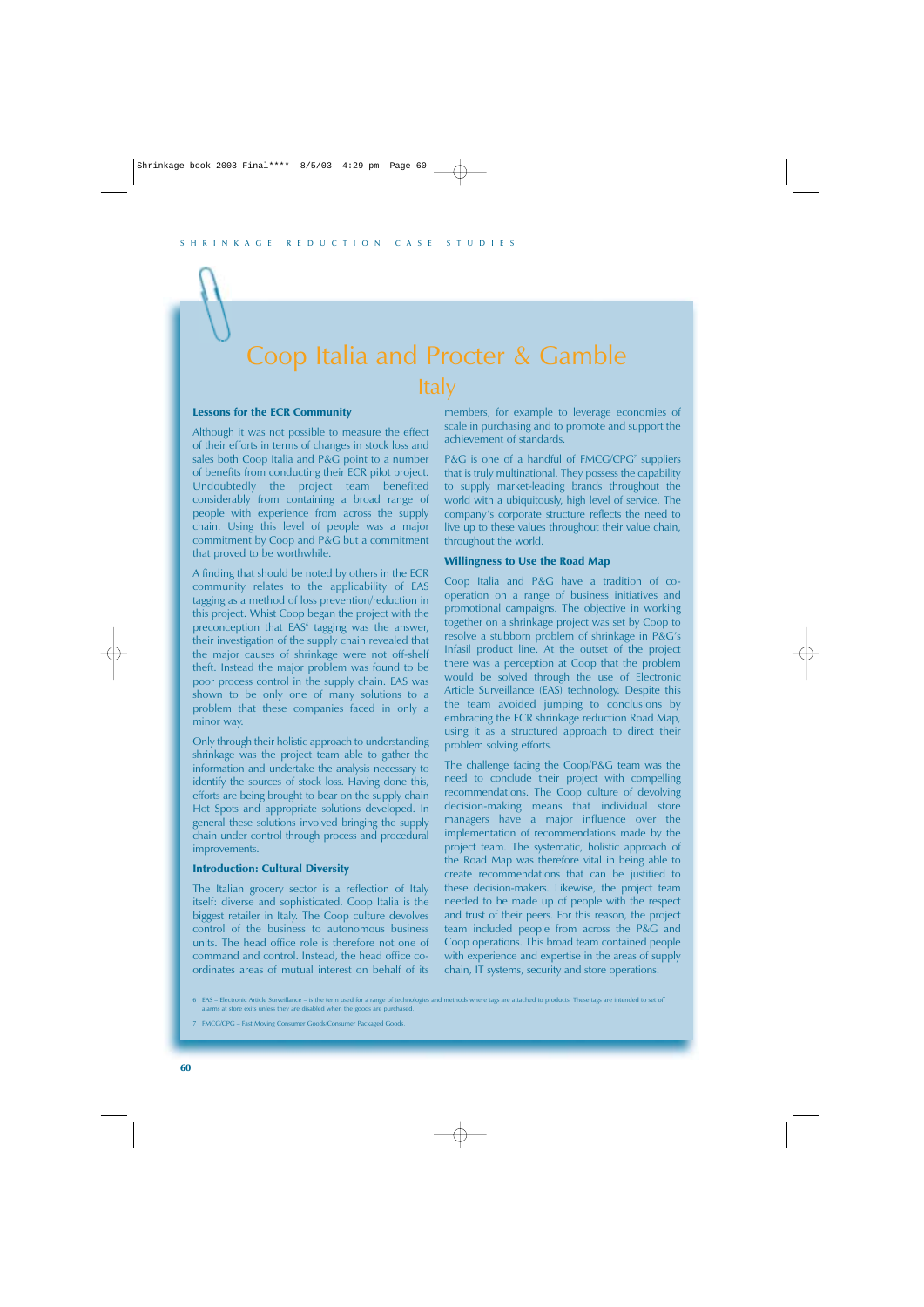#### Data-Led Decision Making

The investigation involved a holistic review of the supply chain. As a result of this investigation, the team identified 143 steps in the process from the P&G distribution centre through to the shelves of Coop stores. Undertaking a Failure Modes and Effects Analysis of the process, 40 steps (almost 30% of the total) were identified as containing risks. By going through the process step by step, the team identified numerous weaknesses that could lead to shrinkage through process failure. The significance of this finding was not lost on the project team. As the team members themselves said,

*'To be honest, if we had more time we could have been even more detailed in our investigation. However, even with the limited time we had we are sure that all the people that contributed to the project and that manage the operations are now more conscious of the consequences that poor process standards and poor management have on losses along the supply chain.'*

#### Tackling Shrinkage Through Process Control

The challenge facing the Coop/P&G team was to make an effective impact on the shrinkage problem. Having gained an understanding of the risks in the supply chain and analysed the root causes of these risks the team used a series of criteria to guide them. These guiding criteria were:

- Focus on biggest problems.
- Develop solutions requiring Coop P&G collaboration.
- Look for process and procedure simplification.
- Focus on solutions that are quick to implement.

The biggest problems in the supply chain were a small number of Hot Spots. In general, the Hot Spots were points in the supply chain where accountability for the products changed hands and also where process control was poor. The team chose to deal with issues that needed collaboration between the companies. Issues that were entirely within the control of one company or the other were noted but left to internal improvement teams to respond to.

Having focussed their attention on the supply chain Hot Spots, the project team looked for solutions based around process and procedural simplification. The rationale was that a simple process is easier to control and more productive. Failure in a simple process is easier to detect, which make it easier to respond to and bring back within control. Simplicity is also a benefit to those people working in the process, so they are more likely to welcome and embrace the change. Finally, simplification is likely to require actions that are quick to implement, leading to rapid improvement.

The team identified a range of solutions, with priority given to the following four:

- Change Order Picking Procedures in P&G.
- Introduction of Sealing of trucks leaving P&G D.C.
- Change of Sealing Procedure of trucks in Coop D.C.
- Randomly checking seals on trucks leaving Coop D.C.

In addition to these solutions, the team identified areas where they needed to improve their understanding. In particular the nature of in-store losses lacked information. To help fill this knowledge gap two experiments were launched looking into the effect of:

- A warning message label on Infasil Deo.
- EAS tags applied at P&G to Infasil Deo.

#### Project Evaluation

Key to shrinkage reduction is to measure the effect of solutions that are implemented. In the case of the Coop/P&G project it was not possible to gather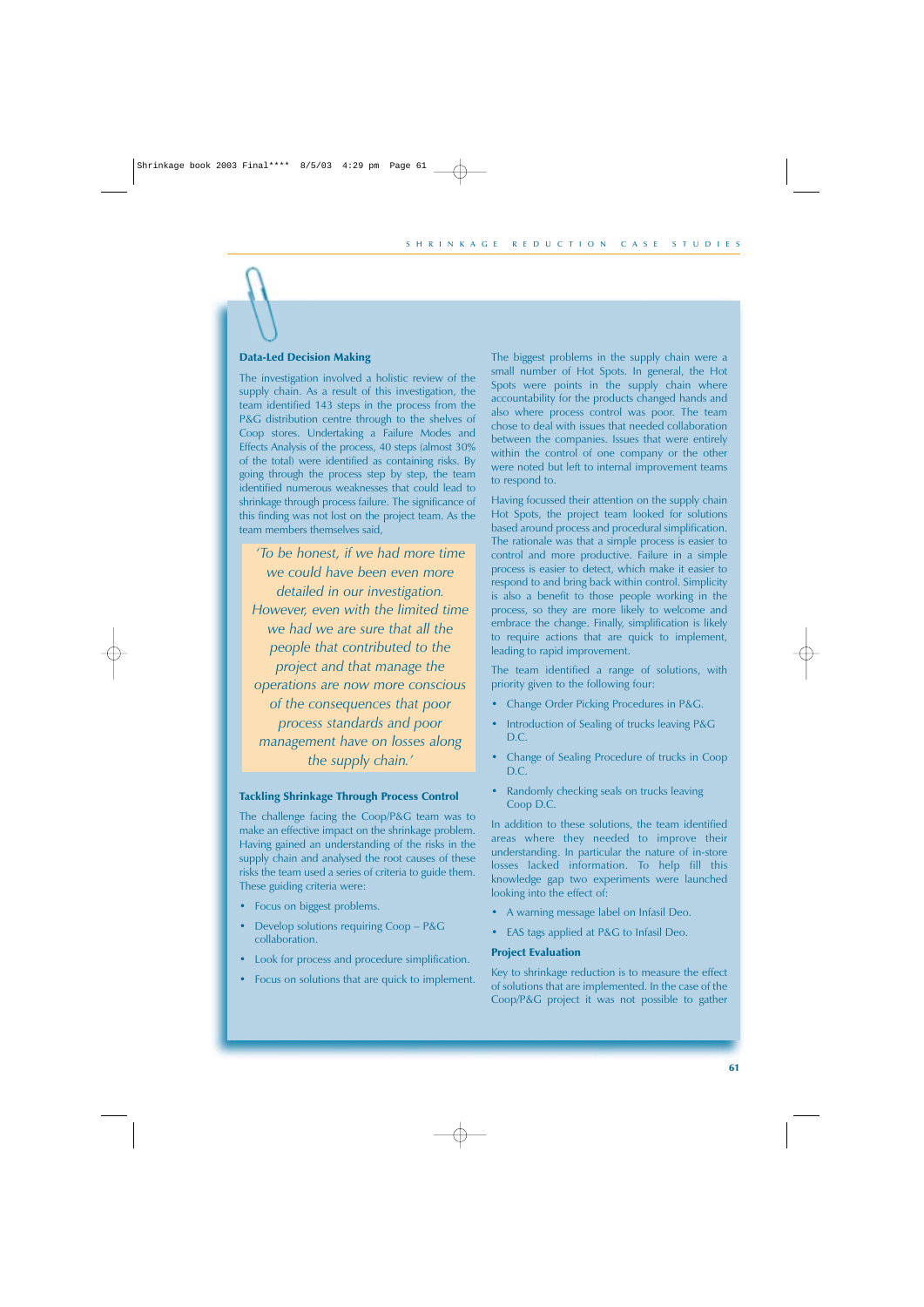reliable information on the effect on shrinkage at the distribution centres or the stores involved in the project. Confidence in the shrinkage data that was collected is low and it was decided not to use this as the basis on which to draw conclusions on the project. In light of a lack of auditable results, it is possible to look to other metrics on which to judge the effectiveness of a project. These areas are listed below in Table 9.

As already mentioned, the auditable results were poor so it was difficult to quantify the new performance levels. However in terms of the other criteria, namely through the introduction of robust procedures, use of new tools and methods,

introduction of new process and reinforcing of ECR and company principles, the project delivered notable results. This success is reflected in terms of the soft results that were identified, where it was clear that the project resulted in:

- Relationship build up.
- Holistic operation understanding within each company and across the supply chain.
- Potential future collaboration on other projects.
- These results indicate that the project should be considered as being a success.

| <b>Ares of Focus</b> | <b>Types of changes to capture learning</b>                                             |
|----------------------|-----------------------------------------------------------------------------------------|
| 1. Results           | Reliable results data not available                                                     |
| 2. Procedures        | Identified Hot Spots in the supply chain deserving further attention                    |
| 3. Tools/Methods     | Learnt how to use the Road Map and gain a holistic understanding of the<br>supply chain |
| 4. Process           | No significant change                                                                   |
| 5. Structure         | Same management structure                                                               |
| 6. Principles        | Reinforced principles of collaboration between companies                                |

#### Table 9. Areas of Focus for Judging the Effectiveness of a Project<sup>8</sup>

8 See Clark and Wheelwright (1993) op. cit.